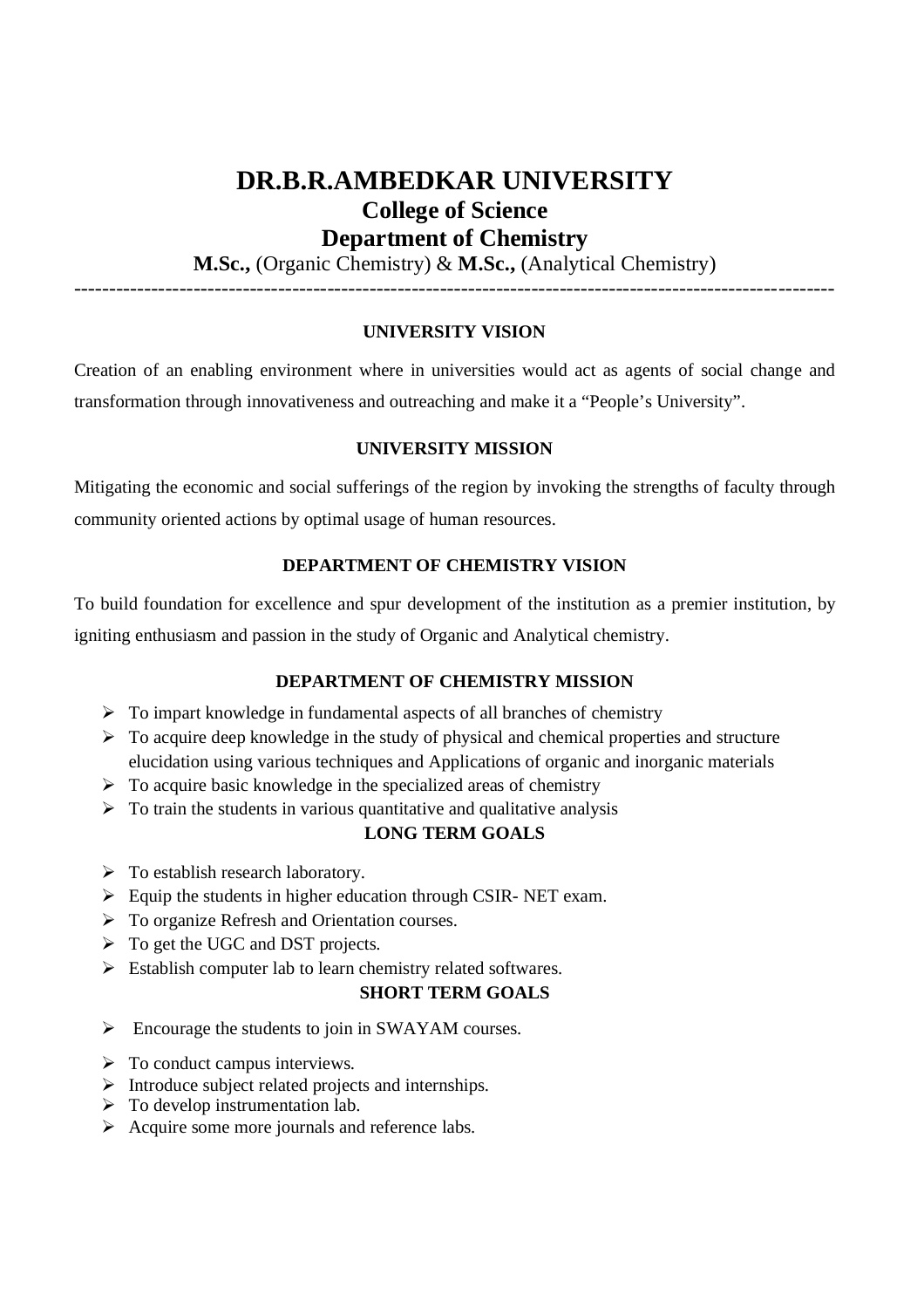# **PROGRAMME EDUCATIONAL OBJECTIVES**

- $\triangleright$  To impart deep knowledge in the study of physical and chemical properties, structure elucidation using various techniques and applications of various organic and inorganic materials
- $\triangleright$  Aims to target global level research opportunities to pursue Ph.D programme targeted approaches of CSIR–NET and GATE examinations
- $\triangleright$  To get enormous job opportunities at all level of chemical, pharmaceutical, food products and polymer industries
- $\triangleright$  To train the students in various quantitative and qualitative analyses of organic and inorganic compounds
- $\triangleright$  To imbibe ethical, moral and social values in personal and social life leading to highly cultured and civilized personality

# **PROGRAMME OUTCOMES**

After completion of this programme the candidate will be

- $\triangleright$  Able to face specific competitive exams conducted by service commission
- $\triangleright$  Gain knowledge in fundamental aspects of all branches of chemistry
- $\triangleright$  Able to develop laboratory competence in relating chemical structure to spectroscopic phenomena
- $\triangleright$  Ability to synthesize, separate and characterize compounds using published reactions, protocols, standard laboratory equipment, and modern instrumentation
- $\triangleright$  Developed various communication skills such as reading, listening, speaking, etc., which we will help in expressing ideas and views clearly and effectively

# **SWOC analysis of Dept of Chemistry**

Strengths:

- $\triangleright$  100% Employment.
- $\triangleright$  Provision for learning lab skills and soft skills.
- $\triangleright$  Active participation in community engagement programmes.

## **Weaknesses:**

- $\triangleright$  Specialized equipments are unavailable.
- $\triangleright$  More effort is needed to get the funded projects from the state/central government to strengthen the department.
- $\triangleright$  Soft skills and communication skills need to be improved among students.
- $\triangleright$  No Dept Library.
- $\triangleright$  No consultancy services.

## **Opportunities:**

Lot of opportunities is available in the following sectors

- $\triangleright$  Pharmaceutical industries
- $\triangleright$  Fertilizers companies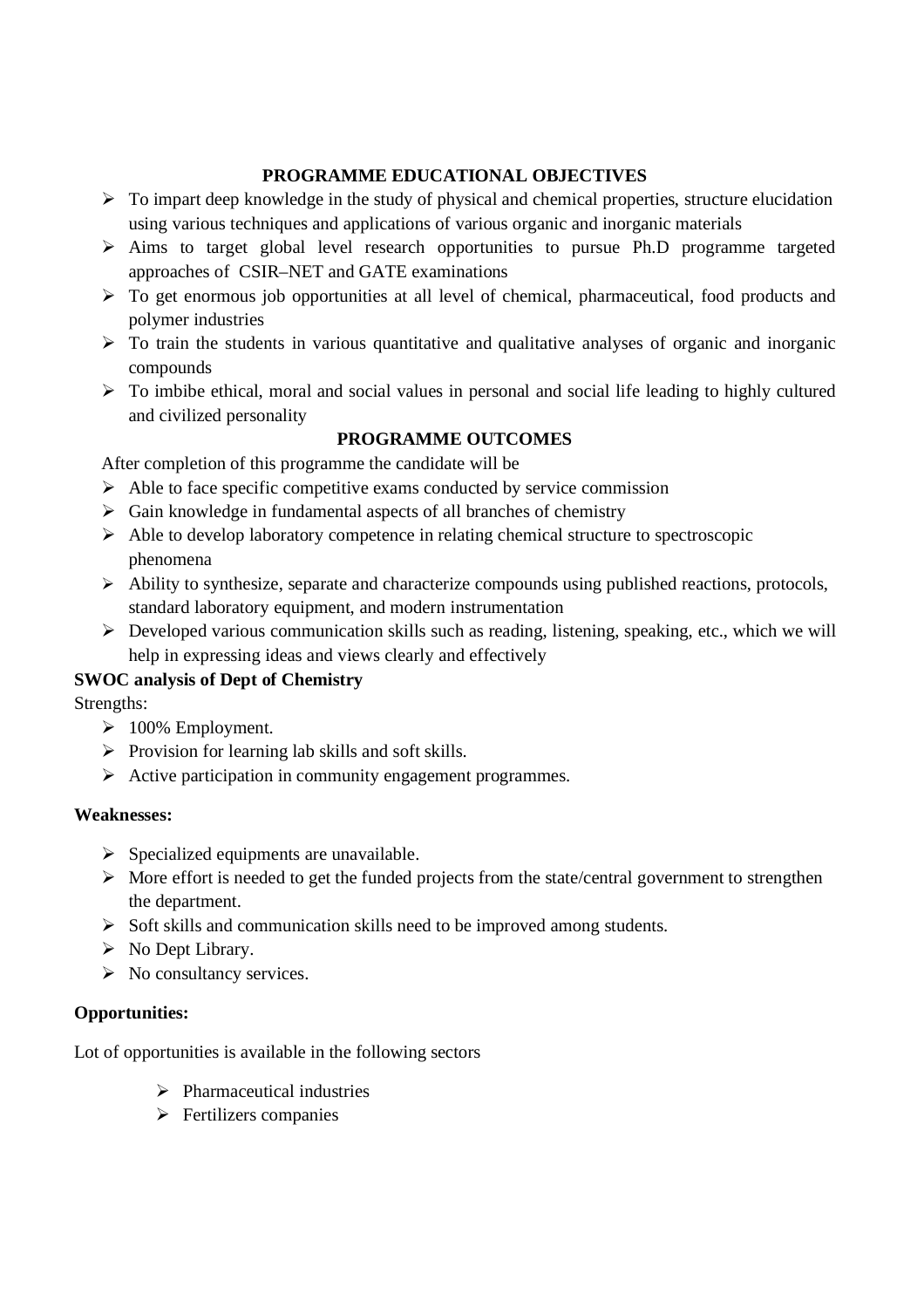- $\triangleright$  Food industry
- $\triangleright$  Forensic labs
- $\triangleright$  Textile manufacturing

## **Challenges:**

- Strengthen the societal impact of the Dept of chemistry's, discoveries and innovations and achievements
- $\triangleright$  To conduct campus placements.
- Enhance the number of candidates to clear NET and GATE exams.
- Improve and increase participation in national and international level conferences and seminars.

## **Strategic plans:**

- $\triangleright$  Pursue funds for summer research fellowships for students.
- $\triangleright$  Establishment of New Depts.
- $\triangleright$  To establish research laboratory and dept library.
- $\triangleright$  To establish Industry institution interaction cell (I I IC).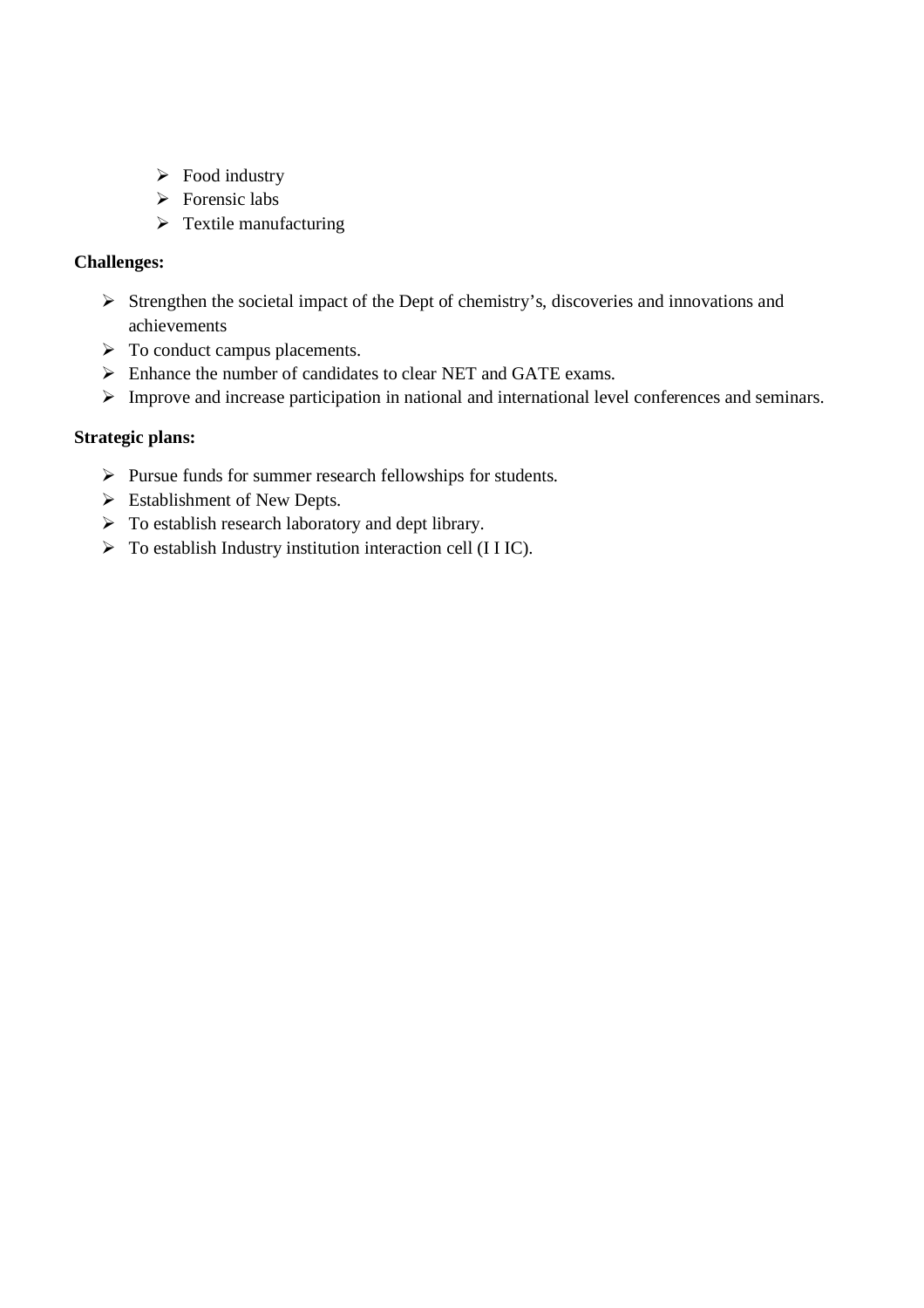# **Dr. B. R. AMBEDKAR UNIVERSITY, SRIKAKULAM General Regulations relating to POST GRAUDATE AND PROFESSIONAL COURSES Syllabus under Credit Based Semester System (w.e.f 2019-2020)**

- 1. Candidates seeking admission for the Masters/Professional Degree Courses shall be required to have passed the qualifying examination prescribed for the course of any University recognized by Dr. B.R. Ambedkar University, Srikakulam as equivalent there to
- 2. The course and scope shall be as defined in the Scheme of Instruction and syllabus prescribed.
- 3. The course consists of 2/4/6 semesters, @ two semesters/year, unless otherwise specified.
- 4. The candidates shall be required to take an examination at the end of each semester of the study as detailed in the Scheme of Examination. Each semester theory paper carries a maximum of 100 marks, of which 80 marks shall be for semester-end theory examination of the paper of three hours duration and 20 marks shall be for internal assessment
- 4. (a) Internal Assessment for 20 Marks: Three mid-term exams, two conventional (descriptive) for 15 marks and the third – 'on-line' with multiple choice questions for 5 marks for each theory paper shall be conducted. The average of these first two mid-term and the marks in the online mid exams shall be taken as marks obtained for the paper under internal assessment. If any candidate appears for only one mid-term exam, the average mark, dividing by two shall be awarded. If any candidate fails to appear for all the midterm exams of a paper, only marks obtained in the theory paper shall be taken into consideration for declaring the result. Each midterm exam shall be conducted only once.
- 4. (b) Candidates shall be declared to have passed each theory paper if he/she obtains not less than E Grade ie., an aggregate of 40 % of the total marks inclusive of semester-end and internal assessment marks in each paper.
- 5. A candidate appearing for the whole examination shall be declared to have passed the examination if he/she obtains a Semester Grade Point (SGP) of 5.0 and a CGPA of 5.0 to be declared to have passed the Course.
- 6. Notwithstanding anything contained in the regulations, in the case of Project Report/Dissertation/ Practical/Field Work/Viva-voce etc., candidates shall obtain not less than D grade, i.e., 50% of marks to be declared to have passed the examination.
- 7. ATTENDANCE: Candidates shall put in attendance of not less than 75% of attendance, out of the total number of working periods in each semester. Only such candidates shall be allowed to appear for the semester-end examination.
- 7. (a) A candidate with attendance between 74.99% and 66.66% shall be allowed to appear for the semester-end examination and continue the next semester only on medical and other valid grounds, after paying the required condonation fee.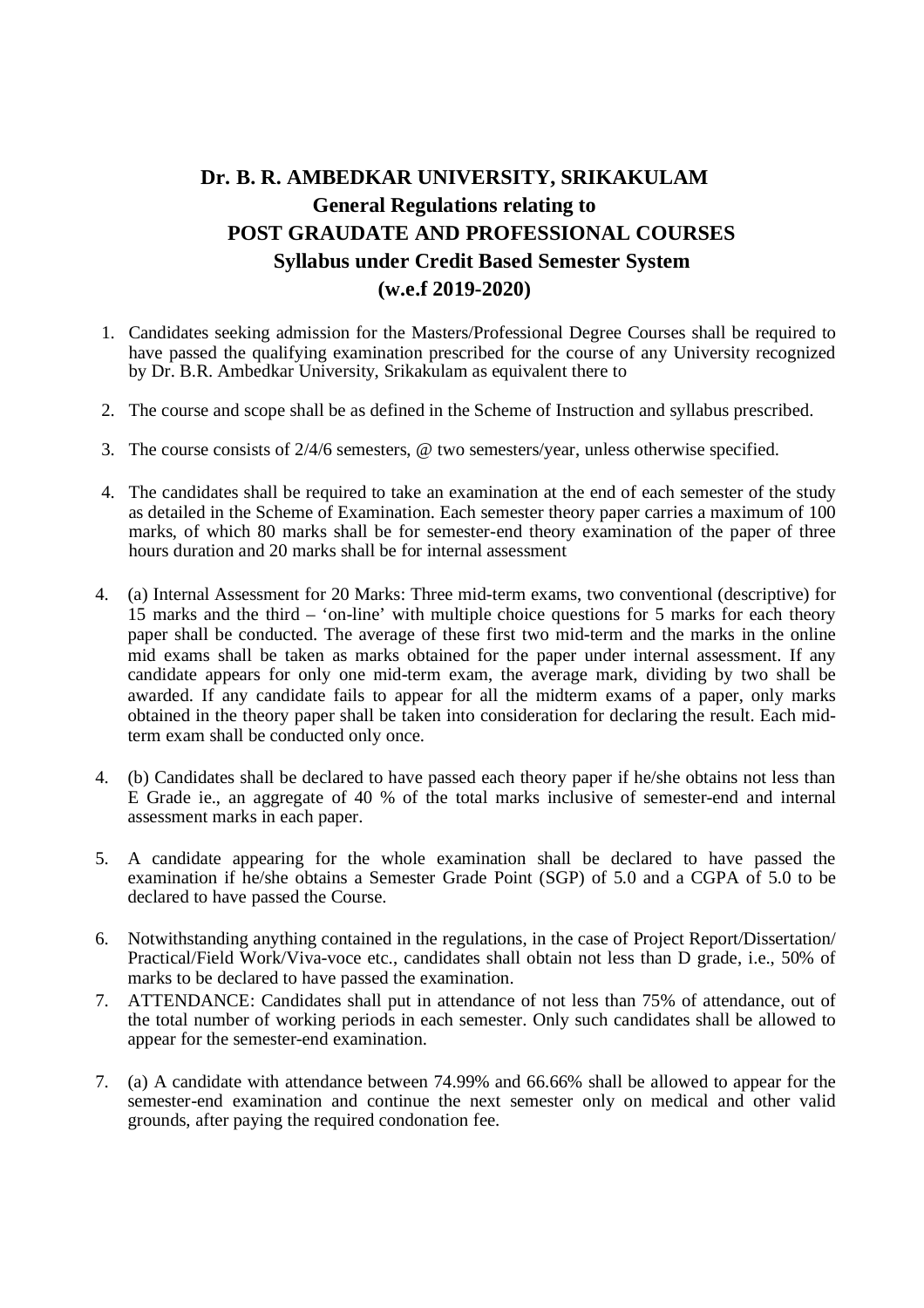- 7. (b) In case of candidates who are continuously absent for 10 days without prior permission on valid grounds, his/her name shall automatically be removed from the rolls.
- 7 (c) If a candidate represents the University at games, sports or other officially organized extracurricular activities, it will be deemed that he/she has attended the college on the days/periods
- 8 Candidates who put in a minimum of 50% attendance shall also be permitted to continue for the next semester. However, such candidates have to re-study the semester course only after completion of the course period for which they are admitted. The candidate shall have to meet the course fees and other expenditure.
- 9 Candidates who have completed a semester course and have fulfilled the necessary attendance requirement shall be permitted to continue the next semester course irrespective of whether they have appeared or not at the semester-end examination, at their own cost.
- Such candidates may be permitted to appear for the particular semester-end examination only in the following academic year; they should reregister/ reapply for the Semester examination.

The above procedure shall be followed for all the semesters

- 10. Candidates who appear and pass the examination in all the papers of each and every semester at first appearance only are eligible for the award of Medals/Prizes/Rank Certificates
- 11. BETTERMENT: Candidates declared to have passed the whole examination may reappear for the same examination to improve their SGPA, with the existing regulations without further attendance, paying examination and other fees. Such reappearance shall be permitted only with in 3 consecutive years from the date of first passing the final examination. Candidates who wish to appear thereafter should take the whole examination under the regulations then in vogue.
- 12. The semester-end examination shall be based on the question paper set by an external papersetter and there shall be double valuation for post-Graduate courses. The concerned Department has to submit a panel of paper-setters and examiners approved by the BOS and the Vicechancellor nominates the paper-setters and examiners from the panel.
- 13. In order to be eligible to be appointed as an internal examiner for the semester-end examination, a teacher shall have to put in at least three years of service. Relaxation of service can be exempted by the Vice-Chancellor in specific cases.
- 14. If the disparity between the marks awarded in the semester-end examination by internal and external examiners is 25% or less, the average marks shall be taken as the mark obtained in the paper. If the disparity happens to be more, the paper shall be referred to another examiner for third valuation. In cases of third valuation, of the marks obtained either in the first or second valuation marks, whichever is nearest to the third valuation marks are added for arriving at the average marks.
- 15. Candidates can seek revaluation of the scripts of the theory papers by paying the prescribed fee as per the rules and regulations in vogue.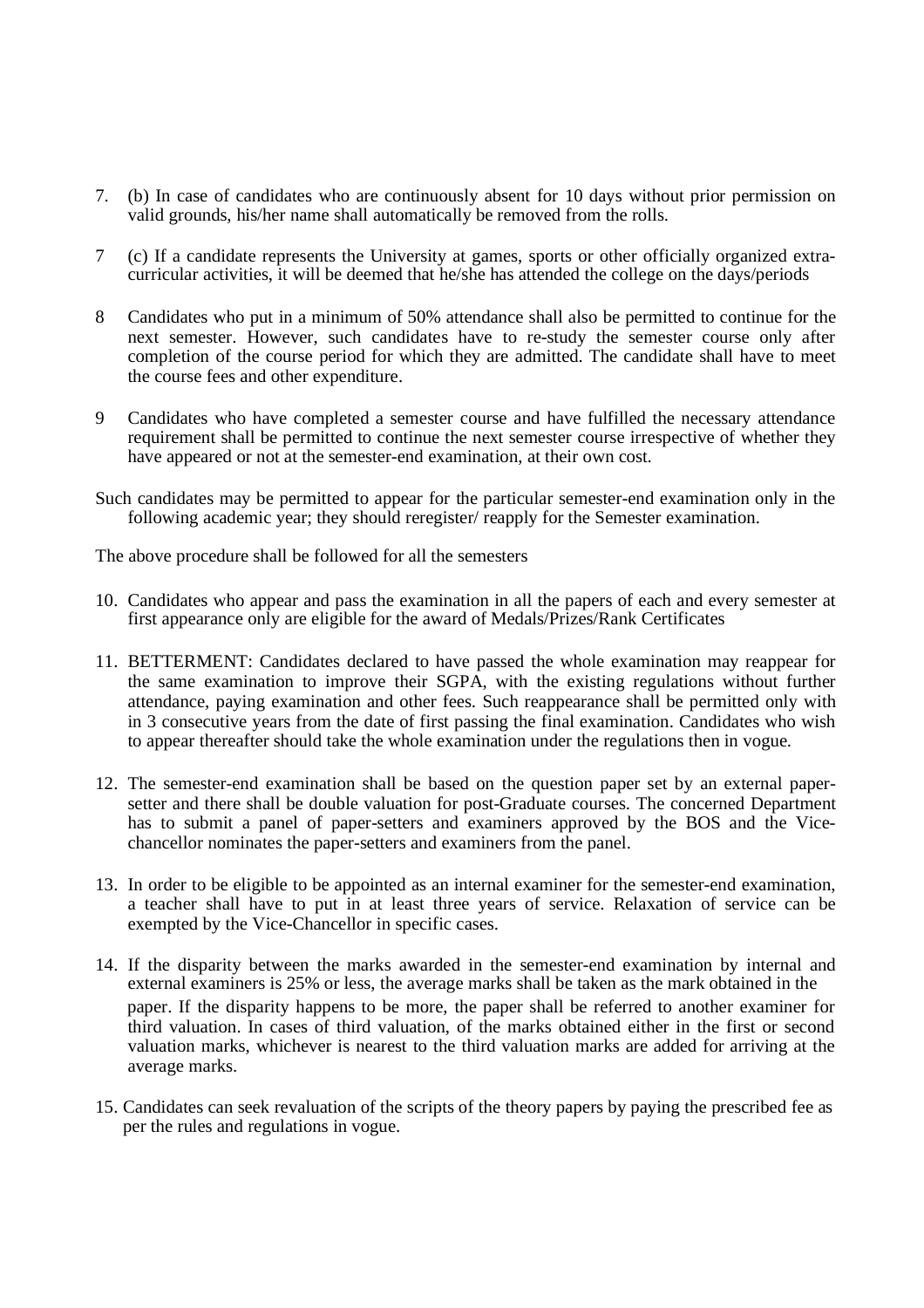- 16. The Project Report/Dissertation/ Practical/Field Work/Viva-voce etc shall have double valuation by internal and external examiners.
- 17 A Committee comprising of the HOD, one internal teacher by nomination on rotation and one external member, shall conduct viva-voce examination. The department has to submit the panel, and the Vice-chancellor nominates viva-voce Committee.
- 18. Grades and Grade Point Details (with effect from 2009-10 admitted batches)

| S.No. | Range of Marks % Grade |      | <b>Grade Points</b> |               |
|-------|------------------------|------|---------------------|---------------|
| 01    | $>90$ ≤100             | O    | 10                  | Out Standing  |
| 02    | $>80$ ≤90              | $A+$ | 9                   | Excellent     |
| 03    | $>70$ ≤80              | Α    | 8                   | Very Good     |
| 04    | $>60$ ≤70              | B+   |                     | Good          |
| 05    | $>55$ ≤60              | Β    | 6                   | Above Average |
| 06    | ≥50 ≤55                | С    | 5                   | Average       |
| 07    | ≥40 < 50               | D    | 4                   | Pass          |
| 08    | <40                    | F    | 0                   | Fail          |
| 09    |                        |      | 0                   | AB (Absent)   |
|       |                        |      |                     |               |

# *Termsusedandtheir*

## *explanation:*

**Credit Point:** It is the product of grade point and number of credits for a course.

**Credit:** A unit by which the course work is measured. It determines the number of hours of instructions required per week. One credit is equivalent to one hour of teaching (lecture or tutorial) or two hours of Practical work/ field work perweek.

**Grade Point:** It is a numerical weight allotted to each letter grade on a 10- point scale.

Letter Grade: It is an index of the performance of students in a said course. Grades are denoted by letters  $O, A +$ ,  $A, B +$ ,  $B, C, D$  and  $F$ .

19. Calculation of SGPA (Semester Grade Point Average) & CGPA (Cumulative Grade Point Average):

For example, if a student gets the grades in one semester A+,A+,A,A,A,B in six subjects having credits  $2(\overline{S1})$ ,  $4(S2)$ ,  $4(S3)$ ,  $4(S4)$ ,  $4(S5)$ ,  $2(S6)$ , respectively. The SGPA is calculated as follows:

 ${9(A+)x2(S1)+9(A+)x4(S2)+8(A)x4(S3)+8(A)x4(S4)+8(A)x4(S5)+6(B)x2(S6)}$  162 SGPA = --------------------------------------------------------------------------------------------- = ------ = 8.10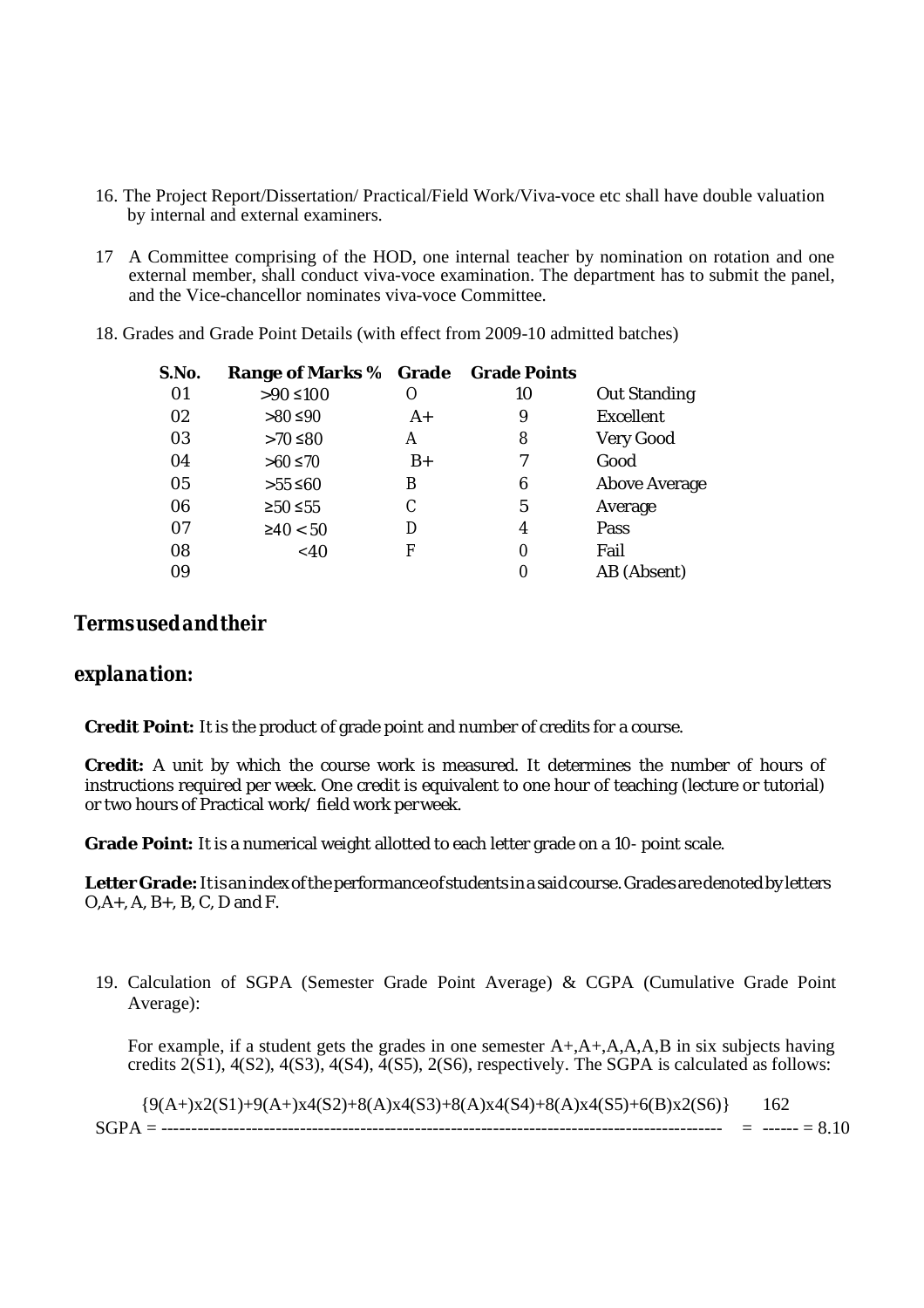$$
{2(S1) +4(S2) +4(S3) +4(S4) +4(S5) +2(S6)}
$$
 20

- i. A student securing 'F' grade thereby securing 0.0 grade points has to appear and secure at least 'E' grade at the subsequent examination(s) in that subject.
- ii. If a student gets the grades in another semester B,  $A_+, A_+, B_+, A_+, C, A_+$ , in seven subjects having credits 4(S1), 2(S2), 4(S3), 2(S4), 4(S5), 4(S6), 2(S7) respectively,

| $\{6(B)x4(S1)+9(A)+x2(S2)+8(A)x4(S3)+7(B+x2(S4)+9(A+x4(S5)+5(C)x4(S6)+9(A+x2(S7))\}$ |                                                           |  |     |                    |  |
|--------------------------------------------------------------------------------------|-----------------------------------------------------------|--|-----|--------------------|--|
| $SCPA =$                                                                             | ${4(S1) + 2(S2) + 4(S3) + 2(S4) + 4(S5) + 4(S6) + 2(S7)}$ |  |     | $--- = 7.36$<br>22 |  |
|                                                                                      | $(9x2+9x4+8x4+8x4+6x2+6x4+9x2+8x4+7x2+9x4+5x4+9x2)$       |  | 324 |                    |  |
| $CGPA =$                                                                             | $(20+22)$                                                 |  | 42  | 7.71               |  |

- a) A candidate has to secure a minimum of 5.0 SGPA for a pass in each semester in case of all PG and Professional Courses. Further, a candidate will be permitted to choose any paper(s) to appear for improvement in case the candidate fails to secure the minimum prescribed SGPA/CGPA to enable the candidate to pass at the end of any semester examination.
- b) There will be no indication of pass/fail in the marks statement against each individual paper.
- c) A candidate will be declared to have passed if a candidate secures 5.0 CGPA for all PG and Professional Courses.
- d) The Classification of successful candidates is based on CGPA as follows:
	- i) Distinction –CGPA 7.0 or more;
	- ii) First Class –CGPA 6.0 or more but less than 7.0
	- iii) Second Class –CGPA 5.0 or more but less than 6.0
	- iv) Pass –CGPA 4.0 or more but less than 5.0
- e) Improving CGPA for betterment of class will be continued as per the rules in vogue.
- f) CGPA will be calculated from II Semester onwards up to the final semester. CGPA multiplied by gives"10" aggregate percentage of marks obtained by a candidate.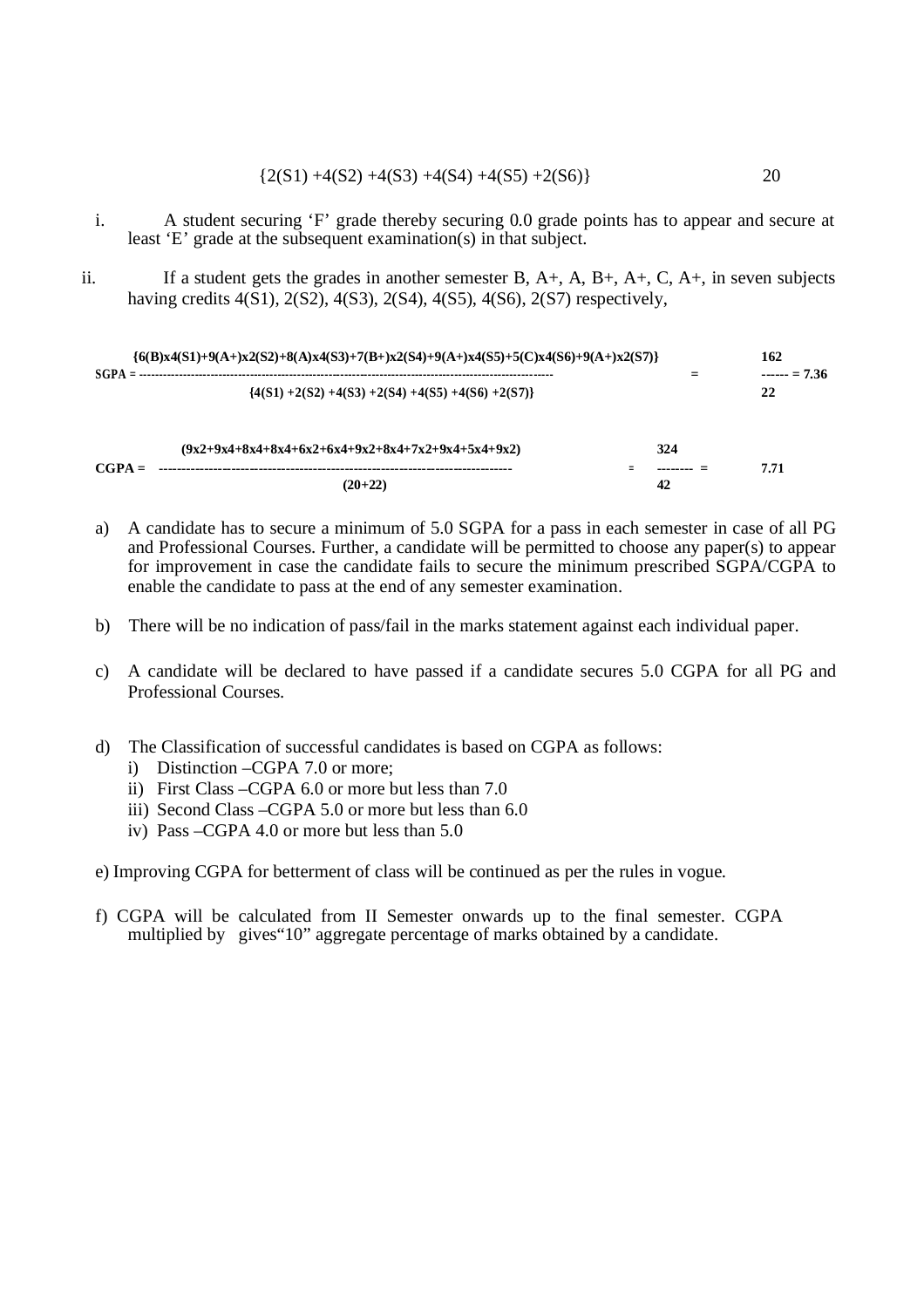# **Dr. B. R. AMBEDKAR UNIVERSITY, SRIKAKULAM**

# **ANNEXURE – I**

Eligibility

| <b>Programmes</b>            | <b>Qualifying Examination for Admission</b>          |
|------------------------------|------------------------------------------------------|
| 1) M.Sc Organic chemistry    | B.Sc Chemistry/ Applied Chemistry (as                |
| 2) M.Sc Analytical Chemistry | main wherever applicable) as one of the<br>subjects. |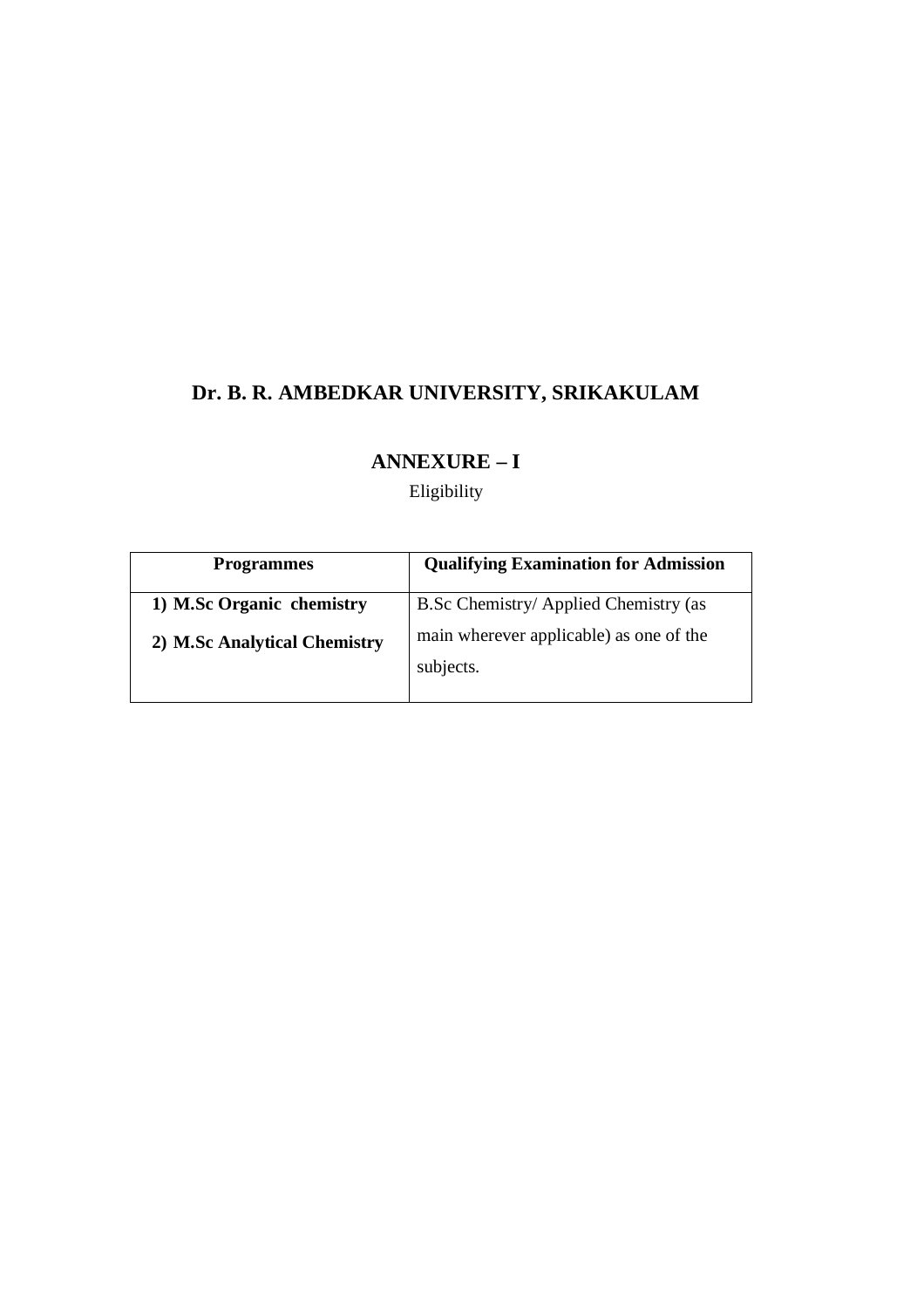# **ANNEXURE – II**

# **M.Sc., Organic Chemistry and M.Sc., Analytical Chemistry Scheme of Instruction**

# **Program: M.Sc., Organic Chemistry and M.Sc., Analytical Chemistry Semester: I Scheme of Instruction**

| <b>Course Code</b> | <b>Title of the Paper</b>     | <b>Compulsory</b> | No. of Periods of<br>instruction per<br>week |
|--------------------|-------------------------------|-------------------|----------------------------------------------|
| SOC/SAC-101        | General chemistry-I           | Compulsory        | 4                                            |
| $SOC/SAC-102$      | Inorganic chemistry-I         | Compulsory        | $\overline{4}$                               |
| SOC/SAC-103        | Organic chemistry-I           | Compulsory        | 4                                            |
| $SOC/SAC-104$      | Physical chemistry-I          | Compulsory        | $\overline{4}$                               |
| SOC/SAC-105        | Lab-I: Inorganic chemistry-I  | Compulsory        | 6                                            |
| SOC/SAC-106        | Lab-II: Organic chemistry-I   | Compulsory        | 6                                            |
| SOC/SAC-107        | Lab-III: Physical chemistry-I | Compulsory        | 6                                            |

**Program: M.Sc., Organic Chemistry and M.Sc., Analytical Chemistry Semester: II Scheme of Instruction**

| <b>Course Code</b> | <b>Title of the Paper</b>      | <b>Compulsory</b> | <b>No. of Periods</b><br>of instruction<br>per week |
|--------------------|--------------------------------|-------------------|-----------------------------------------------------|
| SOC/SAC-201        | General chemistry-II           | Compulsory        |                                                     |
| SOC/SAC-202        | Inorganic chemistry-II         | Compulsory        | 4                                                   |
| SOC/SAC-203        | Organic chemistry-II           | Compulsory        | $\overline{4}$                                      |
| SOC/SAC-204        | Physical chemistry-II          | Compulsory        | $\overline{4}$                                      |
| SOC/SAC-205        | Lab-I: Inorganic chemistry-II  | Compulsory        | 6                                                   |
| SOC/SAC-206        | Lab-II: Organic chemistry-II   | Compulsory        | 6                                                   |
| SOC/SAC-207        | Lab-III: Physical chemistry-II | Compulsory        | 6                                                   |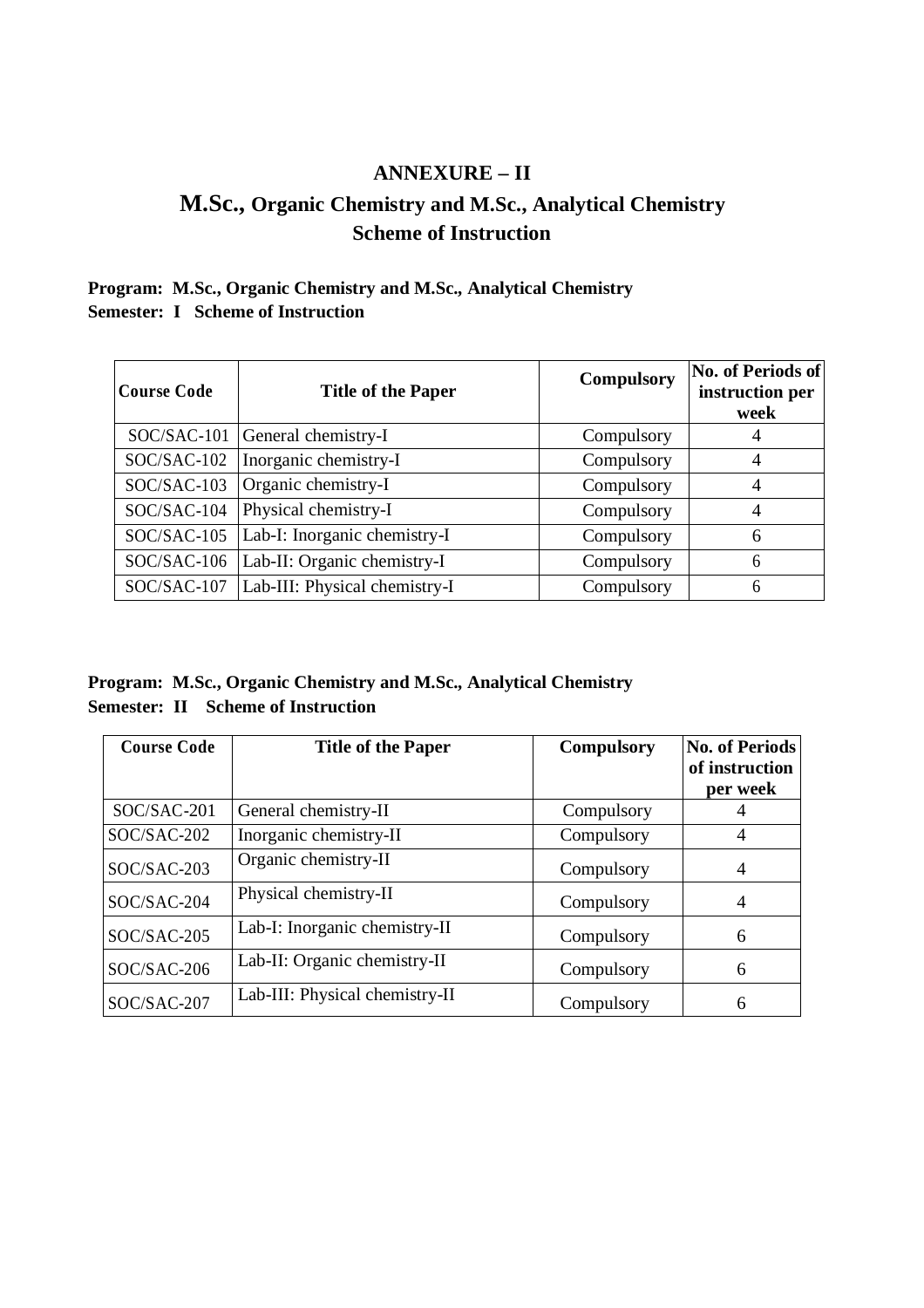# **Program: M.Sc., Organic Chemistry Semester: III Scheme of Instruction**

| <b>Course Code</b> | <b>Title of the Paper</b>                                                 | Compulsory/<br><b>Elective</b> | <b>No. of Periods of</b><br><b>Instruction per</b><br><b>Week</b> |
|--------------------|---------------------------------------------------------------------------|--------------------------------|-------------------------------------------------------------------|
| SOC-301            | Organic Reaction Mechanism,<br>Pericyclic Reactions and<br>Photochemistry | Compulsory                     | 4                                                                 |
| SOC-302            | Organic spectroscopy-I                                                    | Compulsory                     | $\overline{4}$                                                    |
| <b>SOC-303</b>     | <b>Elective Paper-I</b>                                                   | <b>Elective-I</b>              |                                                                   |
| $SOC-303A$         | Organic synthesis                                                         | Elective                       | $\overline{4}$                                                    |
| $SOC-303B$         | Catalysis                                                                 | Elective                       |                                                                   |
| SOC-303C           | Organic Biomolecules                                                      | Elective                       |                                                                   |
| SOC-303D           | Supramolecular Chemistry                                                  | Elective                       |                                                                   |
| <b>SOC-304</b>     | <b>Elective Paper-II</b>                                                  | <b>Elective-II</b>             |                                                                   |
| SOC-304A           | Chemistry of Natural products-I                                           | Elective                       | $\overline{4}$                                                    |
| $SOC-304B$         | Medicinal Chemistry                                                       | Elective                       |                                                                   |
| SOC-304C           | Enzyme reaction Mechanism and<br>Kintics                                  | Elective                       |                                                                   |
| <b>SOC-304D</b>    | Organometallic Chemistry                                                  | Elective                       |                                                                   |
| SOC-305            | Lab-I: Multi stage organic<br>synthesis and chromatography<br>techniques  | Compulsory                     | 6                                                                 |
| SOC-306            | Lab-II: Estimation of Organic<br>compounds                                | Compulsory                     | 3                                                                 |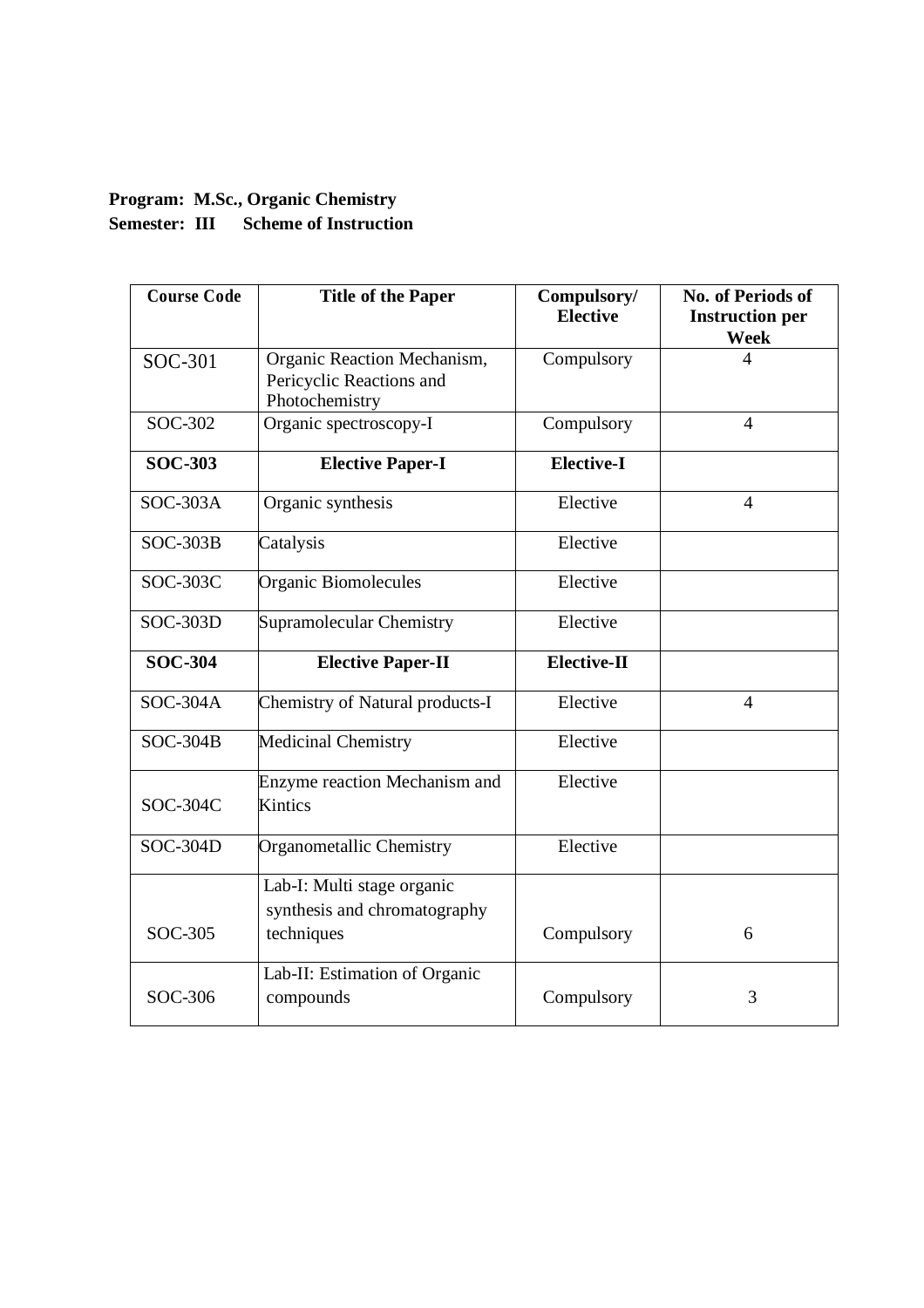# **Program: M.Sc., Analytical Chemistry Semester: III Scheme of Instruction**

| <b>Course Code</b> | <b>Title of the Paper</b> | Compulsory/<br><b>Elective</b> | No. of Periods of<br><b>Instruction per</b><br><b>Week</b> |
|--------------------|---------------------------|--------------------------------|------------------------------------------------------------|
| <b>SAC-301</b>     |                           | Compulsory                     | $\overline{4}$                                             |
| <b>SAC-302</b>     |                           | Compulsory                     | $\overline{4}$                                             |
| <b>SAC-303</b>     | <b>Elective Paper-I</b>   | <b>Elective-I</b>              |                                                            |
| $SAC-303A$         |                           | Elective                       | $\overline{4}$                                             |
| $SAC-303B$         |                           | Elective                       |                                                            |
| <b>SAC-303C</b>    |                           | Elective                       |                                                            |
| SAC-303D           |                           | Elective                       |                                                            |
| <b>SAC-304</b>     | <b>Elective Paper-II</b>  | <b>Elective-II</b>             |                                                            |
| <b>SAC-304A</b>    |                           | Elective                       | $\overline{4}$                                             |
| $SAC-304B$         |                           | Elective                       |                                                            |
| <b>SAC-304C</b>    |                           | Elective                       |                                                            |
| SAC-304D           |                           | Elective                       |                                                            |
| <b>SAC-305</b>     |                           | Compulsory                     | 6                                                          |
| <b>SAC-306</b>     |                           | Compulsory                     | $\overline{3}$                                             |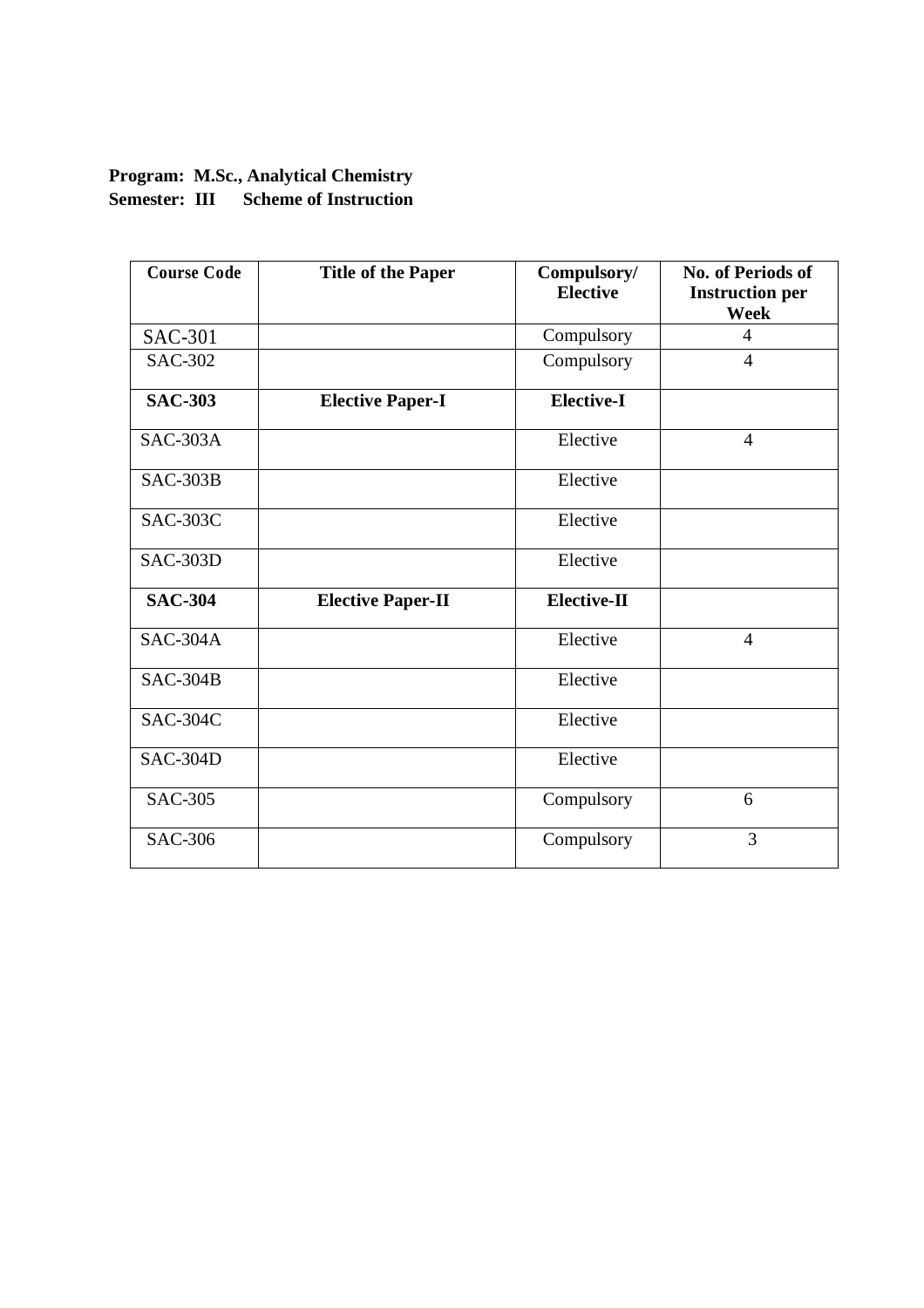# **Program: M.Sc., Organic Chemistry Semester: IV Scheme of Instruction**

| <b>Course Code</b> | <b>Title of the Paper</b>               | Compulsory/<br><b>Elective</b> | <b>No. of Periods of</b><br><b>Instruction per</b> |
|--------------------|-----------------------------------------|--------------------------------|----------------------------------------------------|
|                    |                                         |                                | <b>Week</b>                                        |
| SOC-401            | Modern Synthetic Methodology in         | Compulsory                     | 4                                                  |
|                    | Organic Chemistry                       |                                |                                                    |
| SOC-402            | Organic Spectroscopy-II                 | Compulsory                     | $\overline{4}$                                     |
| <b>SOC-403</b>     | <b>Elective Paper-I</b>                 | <b>Elective-I</b>              | $\overline{4}$                                     |
| $SOC-403A$         | Organic<br>Synthesis<br>and             |                                |                                                    |
|                    | Disconnection Approach                  | Elective                       |                                                    |
| $SOC-403B$         | Asymmetric Synthesis                    | Elective                       |                                                    |
| SOC-403C           | Nano Chemistry                          | Elective                       |                                                    |
| $SOC-403D$         | <b>Chemistry of Drug Design</b>         | Elective                       |                                                    |
| <b>SOC-404</b>     | <b>Elective Paper-II</b>                | Elective-II                    | $\overline{4}$                                     |
| $SOC-404A$         | <b>Chemistry of Natural Products-II</b> | Elective                       |                                                    |
| $SOC-404B$         | <b>Instrumental Methods of Analysis</b> | Elective                       |                                                    |
| SOC-404C           | <b>Computational Quantum Chemistry</b>  | Elective                       |                                                    |
| <b>SOC-404D</b>    | <b>Bioinorganic Chemistry</b>           | Elective                       |                                                    |
| SOC-405            | Lab-I: Organic Mixture Analysis         | Compulsory                     | 6                                                  |
| SOC406             | Lab-II: Comprehensive Viva              | Compulsory                     | 3                                                  |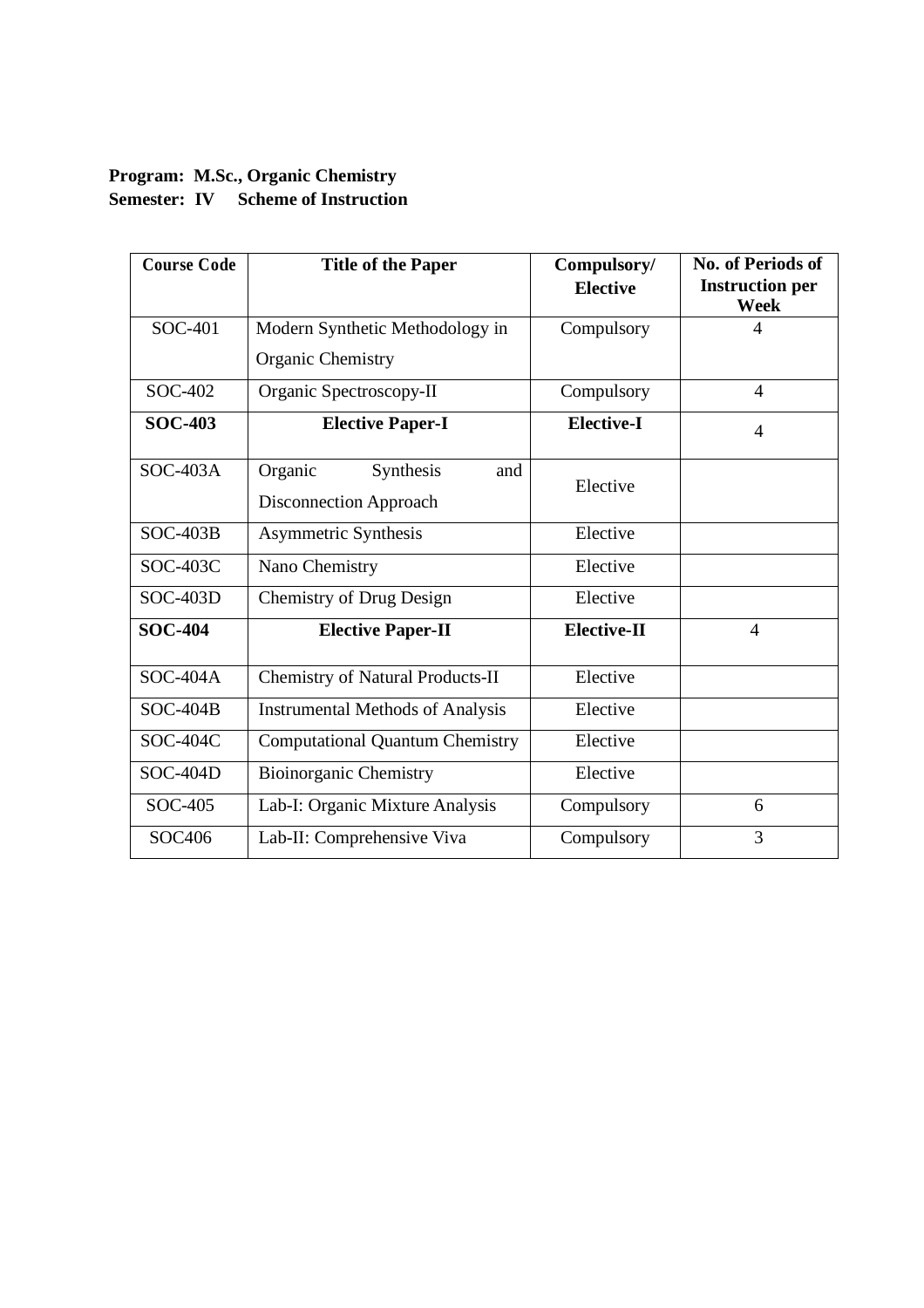# **Program: M.Sc., Analytical Chemistry Semester: IV Scheme of Instruction**

| <b>Course Code</b> | <b>Title of the Paper</b> | Compulsory/<br><b>Elective</b> | No. of Periods of<br><b>Instruction per</b> |
|--------------------|---------------------------|--------------------------------|---------------------------------------------|
| <b>SAC-401</b>     |                           | Compulsory                     | Week<br>4                                   |
|                    |                           |                                |                                             |
| <b>SAC-402</b>     |                           | Compulsory                     | $\overline{4}$                              |
| <b>SAC-403</b>     | <b>Elective Paper-I</b>   | <b>Elective-I</b>              | $\overline{4}$                              |
| $SAC-403A$         |                           | Elective                       |                                             |
| $SAC-403B$         |                           | Elective                       |                                             |
| <b>SAC-403C</b>    |                           | Elective                       |                                             |
| $SAC-403D$         |                           | Elective                       |                                             |
| <b>SAC-404</b>     | <b>Elective Paper-II</b>  | <b>Elective-II</b>             | $\overline{4}$                              |
| $SAC-404A$         |                           | Elective                       |                                             |
| $SAC-404B$         |                           | Elective                       |                                             |
| <b>SAC-404C</b>    |                           | Elective                       |                                             |
| SAC-404D           |                           | Elective                       |                                             |
| <b>SAC-405</b>     |                           | Compulsory                     | 6                                           |
| <b>SAC406</b>      |                           | Compulsory                     | 3                                           |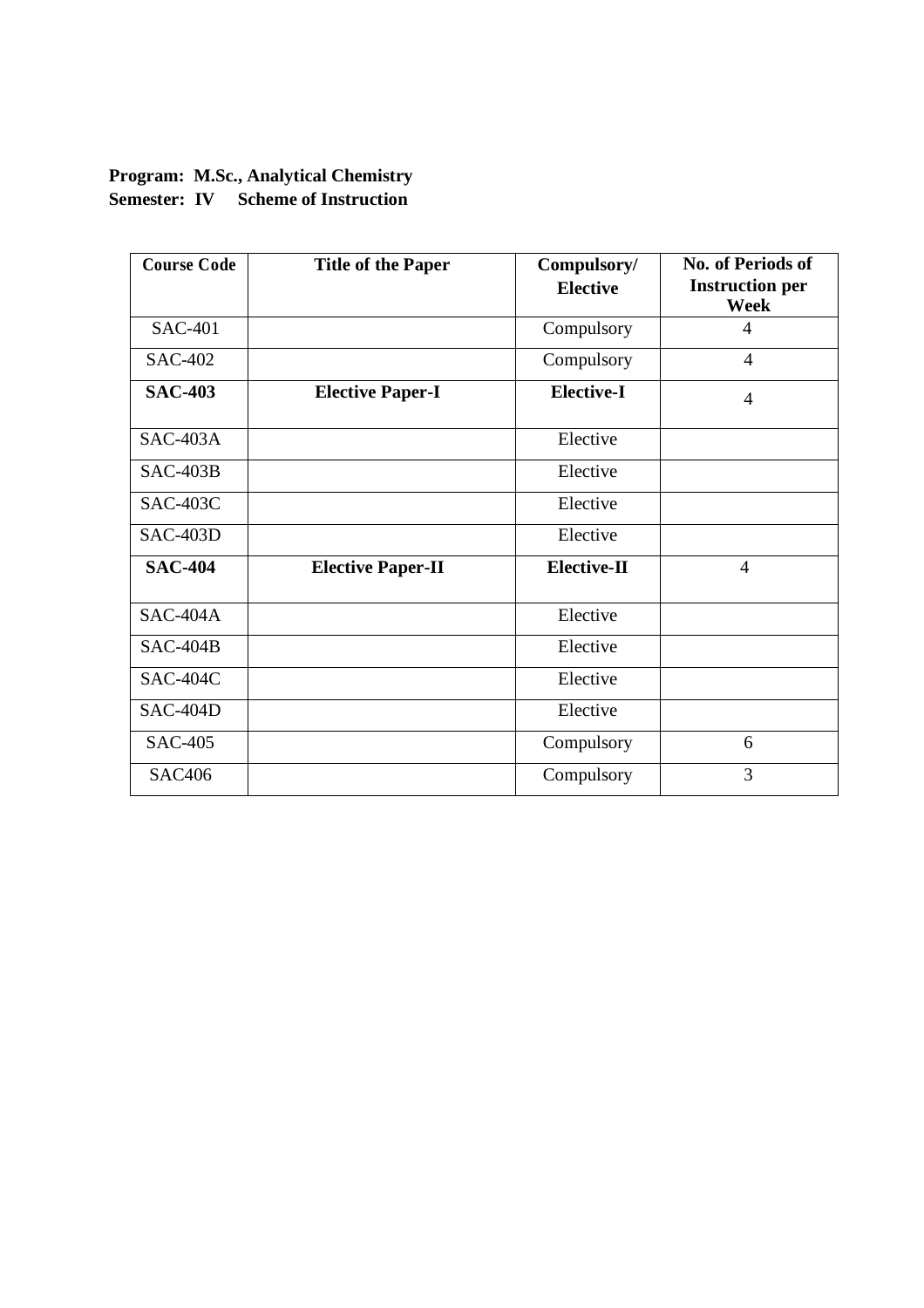| <b>Semester I</b>                 | <b>Credit</b>  | <b>Semester II</b>         | <b>Credit</b>  | <b>Semester III</b>                         | <b>Credit</b>            | <b>Semester IV</b>                   | <b>Credit</b>  |
|-----------------------------------|----------------|----------------------------|----------------|---------------------------------------------|--------------------------|--------------------------------------|----------------|
| $SOC/SAC-101$                     | 4              | SOC/SAC-201                | 4              | SOC-301<br>Organic                          | 4                        | SOC-401<br>Modern                    | 4              |
| General chemistry-I               |                | General                    |                | ReactrionMechanism,                         |                          | Synthetic Methodology                |                |
|                                   |                | chemistry-II               |                | Pericyclic<br>reactions                     |                          | in Organic Chemistry                 |                |
|                                   |                |                            |                | and Photochemistry                          |                          |                                      |                |
| SOC/SAC-102                       | 4              | SOC/SAC-202                | $\overline{4}$ | SOC-302<br>Organic                          | 4                        | SOC-402<br>Organic                   | $\overline{4}$ |
| Inorganic<br>chemistry-I          |                | Inorganic<br>chemistry-II  |                | Spectroscopy-I                              |                          | Spectroscopy-II                      |                |
| $SOC/SAC-103$                     | 4              | SOC/SAC-203                | $\overline{4}$ | SOC-303 Elective I                          | 4                        | <b>SOC-403 Elective I</b>            | 4              |
| Organic chemistry-                |                | Organic                    |                | SOC-303A: Organic                           |                          | SOC-403A Organic                     |                |
| L                                 |                | chemistry-II               |                | synthesis                                   |                          | synthesis and                        |                |
|                                   |                |                            |                | SOC-303B:                                   |                          | Disconnection Approach               |                |
|                                   |                |                            |                | SOC-303C:                                   |                          | SOC-403B; SOC-403C                   |                |
|                                   |                |                            |                | SOC-303D:                                   |                          | $SOC-403D$                           |                |
| SOC/SAC-104                       | $\overline{4}$ | SOC/SAC-204                | 4              | SOC-304 Elective II                         | $\overline{\mathcal{L}}$ | <b>SOC-404 Elective II</b>           | $\overline{4}$ |
| Physical                          |                | Physical                   |                | SOC-304A:<br>Chemistry of Natural           |                          | SOC-404A: Chemistry                  |                |
| Chemistry-I                       |                | Chemistry-II               |                | products-I                                  |                          | of Natural products-II<br>$SOC-404B$ |                |
|                                   |                |                            |                | $SOC-304B$                                  |                          | SOC-404C                             |                |
|                                   |                |                            |                | SOC-304C                                    |                          | SOC-404D                             |                |
| SOC/SAC-105                       | $\overline{2}$ | SOC/SAC-205                | 2              | SOC-304D<br>SOC-305                         | $\overline{\mathcal{L}}$ | SOC-405                              | $\overline{4}$ |
| Inorganic chemistry               |                | Inorganic                  |                | Lab: I Multi stage                          |                          | Lab: I Organic Mixture               |                |
| Laboratory-I                      |                | chemistry                  |                | Organic synthesis and                       |                          | Analysis                             |                |
|                                   |                | Laboratory-II              |                | chromatography                              |                          |                                      |                |
|                                   |                |                            |                | techniques                                  |                          |                                      |                |
| SOC/SAC-106                       | 2              | SOC/SAC-206                | 2              | SOC-306                                     | $\overline{2}$           | SOC-406                              | $\overline{2}$ |
| Organic chemistry                 |                | Organic                    |                | Lab: II Estimations of<br>Organic Compounds |                          | Lab:II Comprehensive<br>viva         |                |
| Laboratory-I                      |                | chemistry<br>Laboratory-II |                |                                             |                          |                                      |                |
|                                   |                |                            |                |                                             |                          |                                      |                |
| SOC/SAC-107<br>Physical chemistry | $\overline{2}$ | SOC/SAC-207<br>Physical    | 2              |                                             |                          |                                      |                |
| Laboratory-I                      |                | chemistry                  |                |                                             |                          |                                      |                |
|                                   |                | Laboratory-II              |                |                                             |                          |                                      |                |
| Skill Development                 | $\overline{2}$ | Skill                      | 2              | Skill<br>Development                        | $\overline{2}$           | <b>Skill</b><br>development          | $\overline{2}$ |
| Course                            |                | Development                |                | Course                                      |                          | Course                               |                |
|                                   |                | Course                     |                |                                             |                          |                                      |                |
| -----------------------           | ------         | <b>MOOCs</b>               | 2              | <b>MOOCs</b><br>Course                      | $\mathfrak{2}$           | <b>MOOCs</b><br>Course               | $\overline{c}$ |
|                                   |                | Course                     |                | SWAYAM/NPTEL                                |                          | SWAYAM/NPTEL                         |                |
| Field Visits/Society              | $\overline{2}$ | SWAYAM/NPTEL<br>Field      | $\mathbf{2}$   |                                             | $\mathbf{2}$             | Visits/Society<br>Field              | $\overline{2}$ |
|                                   |                | Visits/Society             |                | Visits/Society<br>Field                     |                          |                                      |                |
| engagement                        |                | engagement                 |                | engagement program                          |                          | program<br>engagement                |                |
| program etc.,                     |                | program etc.,              |                | etc.,                                       |                          | etc.,                                |                |
| Summer Intenships/                | $\mathbf{1}$   | Summer                     | $\mathbf{1}$   | Summer                                      | $\mathbf{1}$             | Summer                               | $\mathbf{1}$   |
| Problem<br>based                  |                | Intenships/Prob            |                | Intenships/Problem                          |                          | Intenships/Problem                   |                |
| learning etc.,                    |                | based<br>lem               |                | based learning etc.,                        |                          | based learning etc.,                 |                |
|                                   |                | learning etc.,             |                | Open/free elective as                       | $\overline{2}$           | Open/free elective as                | $\overline{2}$ |
|                                   |                |                            | ------         | add on course                               |                          | add on course                        |                |
|                                   | 27             |                            | 29             |                                             | 31                       |                                      | 31             |
| Total                             |                |                            |                |                                             |                          |                                      |                |

**Credit Structure: M.Sc., Organic Chemistry**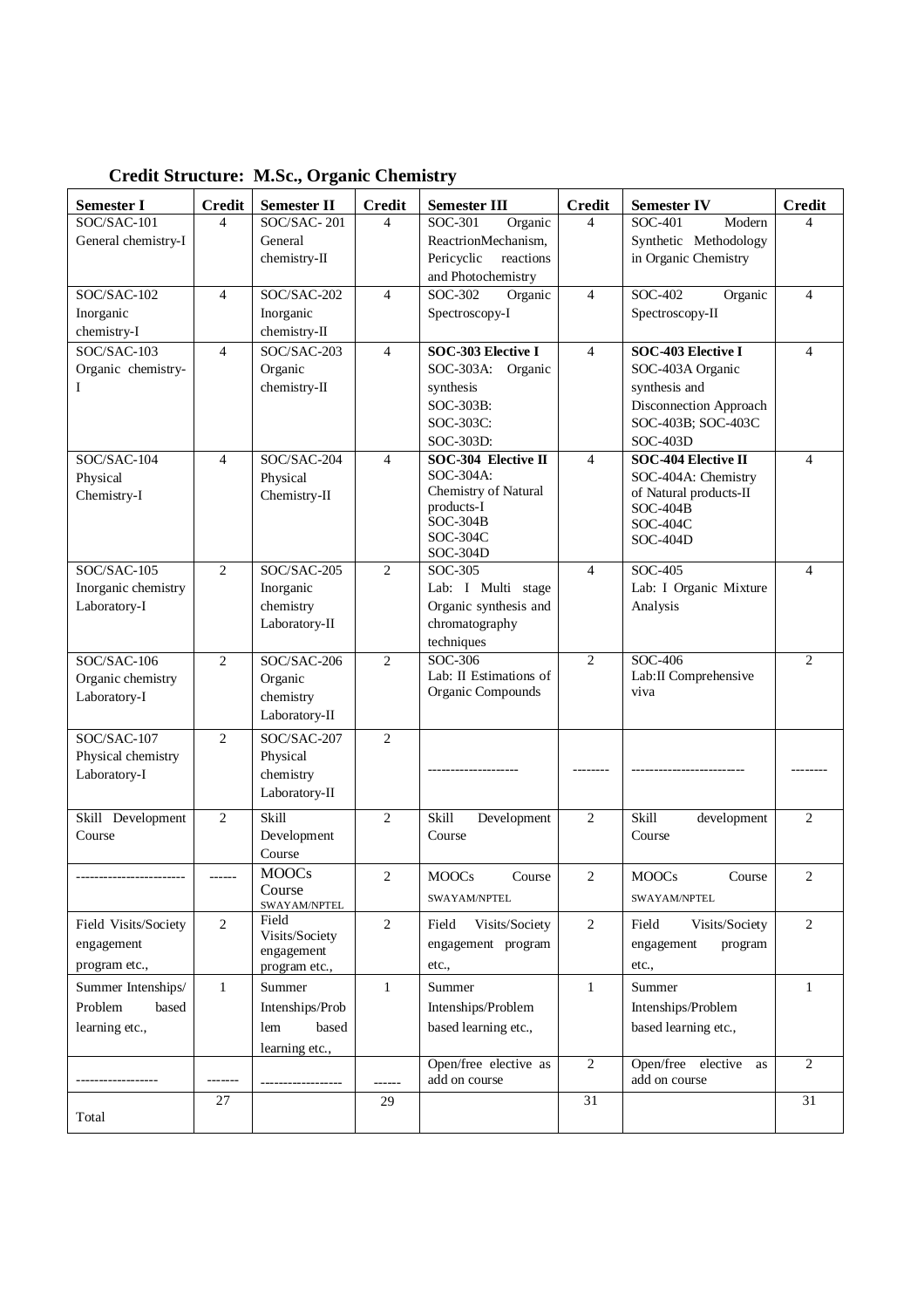| <b>Semester I</b>                  | <b>Credit</b>  | <b>Semester II</b>           | <b>Credit</b>  | <b>Semester III</b>                    | <b>Credit</b>            | <b>Semester IV</b>                        | <b>Credit</b>  |
|------------------------------------|----------------|------------------------------|----------------|----------------------------------------|--------------------------|-------------------------------------------|----------------|
| SOC/SAC-101<br>General chemistry-I | 4              | SOC/SAC-201<br>General       | 4              | SOC-301                                | 4                        | SOC-401                                   | Δ              |
|                                    |                | chemistry-II                 |                |                                        |                          |                                           |                |
|                                    |                |                              |                |                                        |                          |                                           |                |
| SOC/SAC-102                        | $\overline{4}$ | $SOC/SAC-202$                | 4              | SOC-302                                | 4                        | SOC-402                                   | 4              |
| Inorganic<br>chemistry-I           |                | Inorganic<br>chemistry-II    |                |                                        |                          |                                           |                |
| SOC/SAC-103                        | $\overline{4}$ | SOC/SAC-203                  | $\overline{4}$ | SOC-303 Elective I                     | $\overline{\mathcal{L}}$ | <b>SOC-403 Elective I</b>                 | $\overline{4}$ |
| Organic chemistry-                 |                | Organic                      |                | SOC-303A:                              |                          | $SOC-403A$                                |                |
|                                    |                | chemistry-II                 |                | SOC-303B:                              |                          | $SOC-403B$                                |                |
|                                    |                |                              |                | SOC-303C:                              |                          | SOC-403C                                  |                |
|                                    |                |                              |                | SOC-303D:                              |                          | SOC-403D                                  |                |
| SOC/SAC-104                        | $\overline{4}$ | SOC/SAC-204                  | $\overline{4}$ | SOC-304 Elective II<br>SOC-304A:       | $\overline{\mathcal{L}}$ | <b>SOC-404 Elective II</b>                | $\overline{4}$ |
| Physical<br>Chemistry-I            |                | Physical<br>Chemistry-II     |                | $SOC-304B$                             |                          | SOC-404A:<br>$SOC-404B$                   |                |
|                                    |                |                              |                | SOC-304C                               |                          | SOC-404C                                  |                |
|                                    |                |                              |                | SOC-304D                               |                          | SOC-404D                                  |                |
| SOC/SAC-105<br>Inorganic chemistry | $\overline{2}$ | SOC/SAC-205<br>Inorganic     | 2              | SOC-305                                | 4                        | SOC-405                                   | 4              |
| Laboratory-I                       |                | chemistry                    |                |                                        |                          |                                           |                |
|                                    |                | Laboratory-II                |                |                                        |                          |                                           |                |
|                                    |                |                              |                |                                        |                          |                                           |                |
| SOC/SAC-106                        | $\overline{2}$ | SOC/SAC-206                  | $\overline{2}$ | SOC-306                                | $\overline{2}$           | $SOC-406$                                 | $\overline{2}$ |
| Organic chemistry                  |                | Organic                      |                |                                        |                          |                                           |                |
| Laboratory-I                       |                | chemistry<br>Laboratory-II   |                |                                        |                          |                                           |                |
| SOC/SAC-107                        | $\overline{2}$ | SOC/SAC-207                  | 2              |                                        |                          |                                           |                |
| Physical chemistry                 |                | Physical                     |                |                                        |                          |                                           |                |
| Laboratory-I                       |                | chemistry                    |                |                                        |                          |                                           |                |
|                                    |                | Laboratory-II                |                |                                        |                          |                                           |                |
| Skill Development                  | $\overline{2}$ | Skill                        | 2              | Skill<br>Development                   | 2                        | Skill<br>development                      | $\overline{2}$ |
| Course                             |                | Development                  |                | Course                                 |                          | Course                                    |                |
|                                    |                | Course                       |                |                                        |                          |                                           |                |
| -----------------                  | ---------      | <b>MOOCs</b>                 | 2              | <b>MOOCs</b><br>Course                 | $\overline{2}$           | <b>MOOCs</b><br>Course                    | $\overline{2}$ |
|                                    |                | Course<br>SWAYAM/NPTEL       |                | SWAYAM/NPTEL                           |                          | SWAYAM/NPTEL                              |                |
| Field Visits/Society               | 2              | Field                        | 2              | $\rm Field$<br>Visits/Society          | $\overline{\mathbf{c}}$  | Field<br>Visits/Society                   | $\overline{c}$ |
| engagement                         |                | Visits/Society<br>engagement |                | engagement program                     |                          | engagement<br>program                     |                |
| program etc.,                      |                | program etc.,                |                | etc.,                                  |                          | etc.,                                     |                |
| Summer Intenships/                 | $\mathbf{1}$   | Summer                       | $\mathbf{1}$   | Summer                                 | $\mathbf{1}$             | Summer                                    | $\mathbf{1}$   |
| Problem<br>based                   |                | Intenships/Prob              |                | Intenships/Problem                     |                          | Intenships/Problem                        |                |
| learning etc.,                     |                | based<br>lem                 |                | based learning etc.,                   |                          | based learning etc.,                      |                |
|                                    |                | learning etc.,               |                |                                        |                          |                                           |                |
|                                    |                |                              |                | Open/free elective as<br>add on course | $\mathbf{2}$             | Open/free elective<br>as<br>add on course | 2              |
|                                    |                |                              | ------         |                                        |                          |                                           |                |
| Total                              | 29             |                              | 29             |                                        | 31                       |                                           | 31             |
|                                    |                |                              |                |                                        |                          |                                           |                |

**Credit Structure: M.Sc., Analytical Chemistry**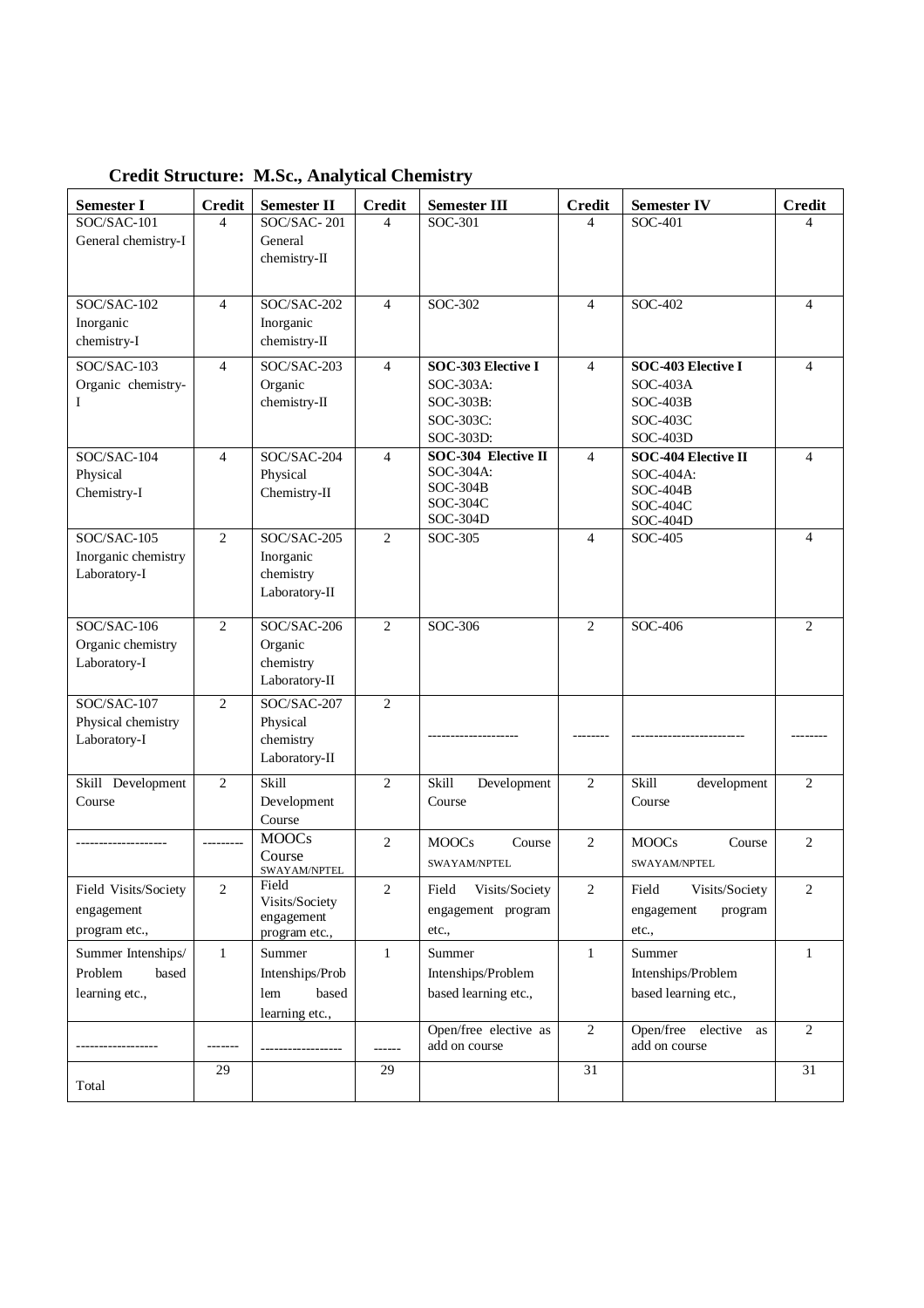# **Program: M.Sc., Organic Chemistry and M.Sc., Analytical Chemistry**

# **Semester: I Credit Structure**

| Course code &<br><b>Subject</b> | <b>Credits</b> | No of<br>hours per<br>week | <b>Internal</b><br>assessment | <b>External</b><br>assessment | <b>Max</b><br><b>Marks</b> |
|---------------------------------|----------------|----------------------------|-------------------------------|-------------------------------|----------------------------|
| SOC/SAC-101                     | $\overline{4}$ | $\overline{4}$             | 20                            | 80                            | 100                        |
| General chemistry-I             |                |                            |                               |                               |                            |
| SOC/SAC-102                     | $\overline{4}$ | $\overline{4}$             | 20                            | 80                            | 100                        |
| Inorganic chemistry-I           |                |                            |                               |                               |                            |
| SOC/SAC-103                     | $\overline{4}$ | $\overline{4}$             | 20                            | 80                            | 100                        |
| Organic chemistry-I             |                |                            |                               |                               |                            |
| SOC/SAC-104                     | $\overline{4}$ | $\overline{4}$             | 20                            | 80                            | 100                        |
| Physical Chemistry-I            |                |                            |                               |                               |                            |
| SOC/SAC-105                     | $\overline{2}$ | $\overline{4}$             |                               | 50                            | 50                         |
| Inorganic chemistry             |                |                            |                               |                               |                            |
| Laboratory-I                    |                |                            |                               |                               |                            |
| SOC/SAC-106                     | $\overline{2}$ | $\overline{4}$             |                               | 50                            | 50                         |
| Organic chemistry               |                |                            |                               |                               |                            |
| Laboratory-I                    |                |                            |                               |                               |                            |
| SOC/SAC-107                     | $\overline{2}$ | $\overline{4}$             |                               | 50                            | 50                         |
| Physical chemistry              |                |                            |                               |                               |                            |
| Laboratory-I                    |                |                            |                               |                               |                            |
| Skill<br>Development            | $\overline{2}$ |                            |                               |                               | 50                         |
| Course                          |                |                            |                               |                               |                            |
| Visits/Society<br>Field         | $\overline{2}$ |                            |                               |                               | 50                         |
| engagement<br>program           |                |                            |                               |                               |                            |
| etc.,<br>Intenships/<br>Summer  | $\mathbf{1}$   |                            |                               |                               | 25                         |
| Problem based learning          |                |                            |                               |                               |                            |
| etc.,                           |                |                            |                               |                               |                            |
| Total                           | 27             |                            |                               |                               |                            |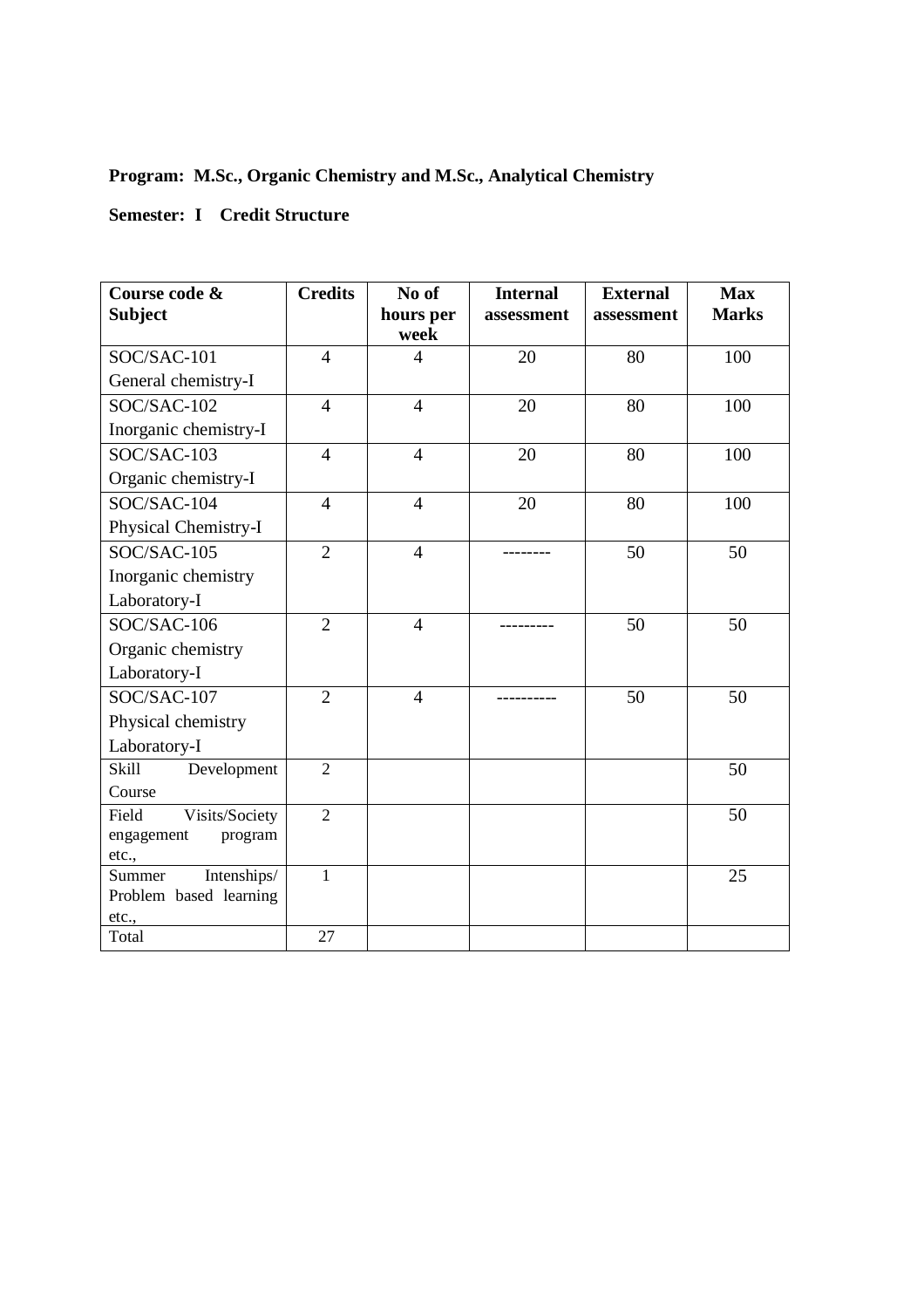# **Program: M.Sc., Organic Chemistry and M.Sc., Analytical Chemistry Semester: II Credit Structure**

| Course code &                  | <b>Credits</b>  | No of hours<br><b>Internal</b> |            | <b>External</b> | <b>Max</b>   |
|--------------------------------|-----------------|--------------------------------|------------|-----------------|--------------|
| <b>Subject</b>                 |                 | per week                       | assessment | assessment      | <b>Marks</b> |
| SOC/SAC-201                    | $\overline{4}$  | $\overline{4}$                 | 20         | 80              | 100          |
| General chemistry II           |                 |                                |            |                 |              |
| SOC/SAC-202                    | $\overline{4}$  | $\overline{4}$                 | 20         | 80              | 100          |
| Inorganic chemistry II         |                 |                                |            |                 |              |
| SOC/SAC-203                    | $\overline{4}$  | $\overline{4}$                 | 20         | 80              | 100          |
| Organic chemistry II           |                 |                                |            |                 |              |
| SOC/SAC-204                    | $\overline{4}$  | $\overline{4}$                 | 20         | 80              | 100          |
| Physical Chemistry II          |                 |                                |            |                 |              |
| SOC/SAC-205                    | $\overline{2}$  | $\overline{4}$                 | -------    | 50              | 50           |
| Inorganic chemistry            |                 |                                |            |                 |              |
| Laboratory II                  |                 |                                |            |                 |              |
| SOC/SAC-206                    | $\overline{2}$  | $\overline{4}$                 |            | 50              | 50           |
| Organic chemistry              |                 |                                |            |                 |              |
| Laboratory II                  |                 |                                |            |                 |              |
| SOC/SAC-207                    | $\overline{2}$  | $\overline{4}$                 |            | 50              | 50           |
| Physical chemistry             |                 |                                |            |                 |              |
| Laboratory II                  |                 |                                |            |                 |              |
| <b>MOOCs</b>                   | $\overline{c}$  |                                |            |                 | 50           |
| Skill<br>Development           | $\overline{2}$  |                                |            |                 | 50           |
| Course                         |                 |                                |            |                 |              |
| <b>MOOCs</b><br>Course         | $\overline{2}$  |                                |            |                 | 50           |
| SWAYAM/NPTEL                   |                 |                                |            |                 |              |
| Field<br>Visits/Society        | $\overline{2}$  |                                |            |                 | 50           |
| engagement<br>program<br>etc., |                 |                                |            |                 |              |
| Intenships/<br>Summer          | $\mathbf{1}$    |                                |            |                 | 25           |
| Problem based learning         |                 |                                |            |                 |              |
| etc.,                          |                 |                                |            |                 |              |
| Total                          | $\overline{29}$ |                                |            |                 |              |
|                                |                 |                                |            |                 |              |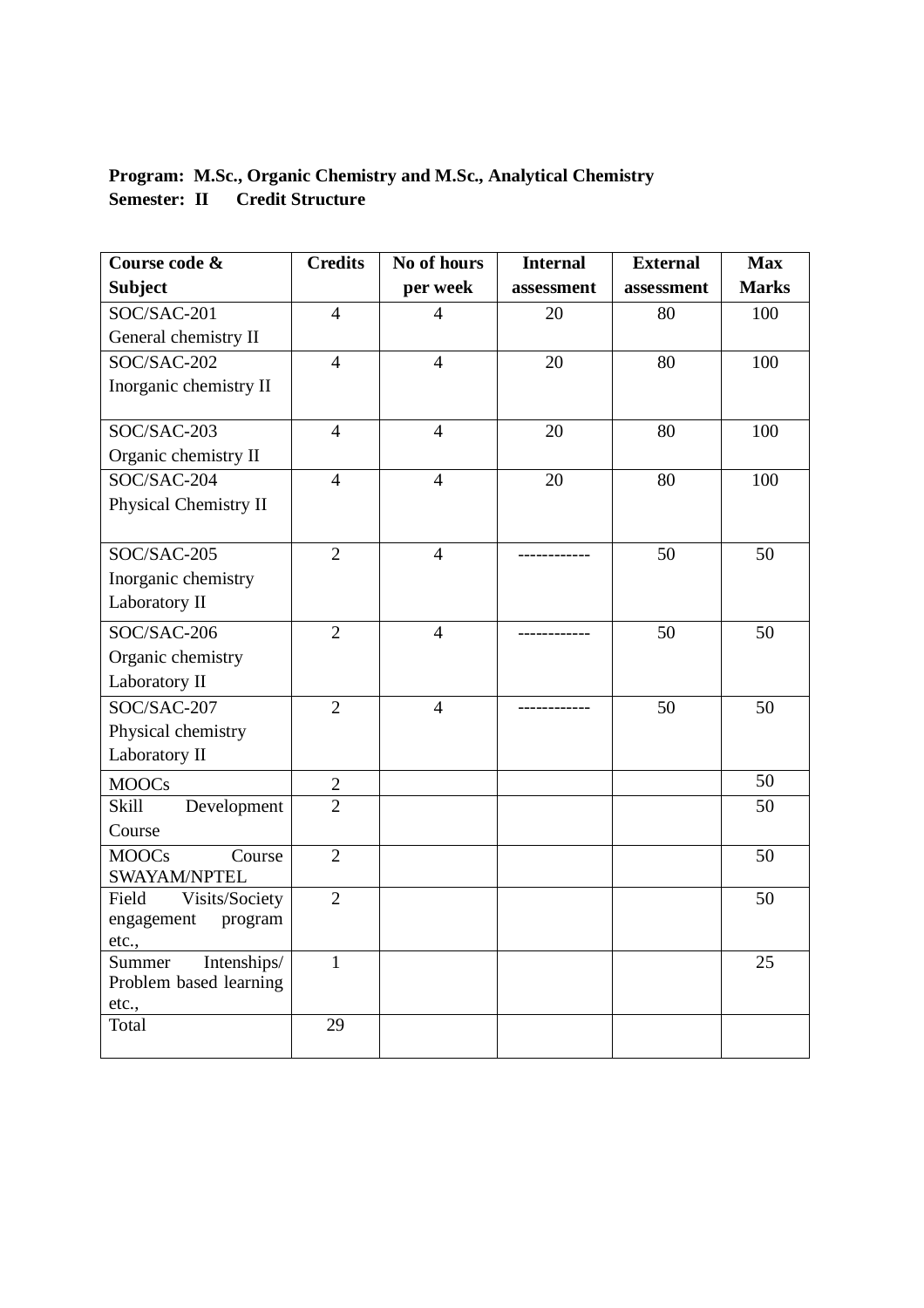# **Program: M.Sc., Organic Chemistry Semester: III Credit Structure**

| Course code&subject                    | <b>Credits</b> | No of          | <b>Internal</b> | <b>External</b> | <b>Max</b>   |
|----------------------------------------|----------------|----------------|-----------------|-----------------|--------------|
|                                        |                | hours per      | assessment      | assessment      | <b>Marks</b> |
|                                        |                | week           |                 |                 |              |
| SOC-301                                | $\overline{4}$ | $\overline{4}$ | 20              | 80              | 100          |
| Organic Reaction Mechanisms,           |                |                |                 |                 |              |
| Pericyclic Reactions and               |                |                |                 |                 |              |
| Photochemistry                         |                |                |                 |                 |              |
| SOC-302                                | $\overline{4}$ | $\overline{4}$ | 20              | 80              | 100          |
| Organic Spectroscopy-I                 |                |                |                 |                 |              |
| <b>Elective I</b><br><b>SOC-303</b>    | $\overline{4}$ | $\overline{4}$ | 20              | 80              | 100          |
| SOC-303A: Organic synthesis            |                |                |                 |                 |              |
| SOC-303B:                              |                |                |                 |                 |              |
| SOC-303C:                              |                |                |                 |                 |              |
| SOC-303D:                              |                |                |                 |                 |              |
| <b>SOC-304</b><br><b>Elective II</b>   | $\overline{4}$ | $\overline{4}$ | 20              | 80              | 100          |
| SOC-304A: Chemistry of                 |                |                |                 |                 |              |
| Natural products-I                     |                |                |                 |                 |              |
| SOC-304B:<br>SOC-304C:                 |                |                |                 |                 |              |
| SOC-304D:                              |                |                |                 |                 |              |
| SOC-305                                | $\overline{4}$ | 6              |                 | 100             | 100          |
| Multi Stage Organic Synthesis          |                |                |                 |                 |              |
| and Chromatography                     |                |                |                 |                 |              |
| Techniques                             |                |                |                 |                 |              |
|                                        |                |                |                 |                 |              |
| SOC-306                                | $\overline{2}$ | 3              |                 | 50              | 50           |
| <b>Estimations of Organic</b>          |                |                |                 |                 |              |
| Compounds                              |                |                |                 |                 |              |
| <b>MOOCs</b>                           | $\overline{2}$ |                |                 |                 | 50           |
| Skill development Course               | $\overline{2}$ |                |                 |                 | 50           |
|                                        |                |                |                 |                 |              |
| Field visits                           | $\overline{2}$ |                |                 |                 | 50           |
| Summer internship                      | $\mathbf{1}$   |                |                 |                 | 25           |
| Open/free elective as add on<br>course | $\overline{2}$ |                |                 |                 |              |
| Total                                  | 31             |                |                 |                 |              |
|                                        |                |                |                 |                 |              |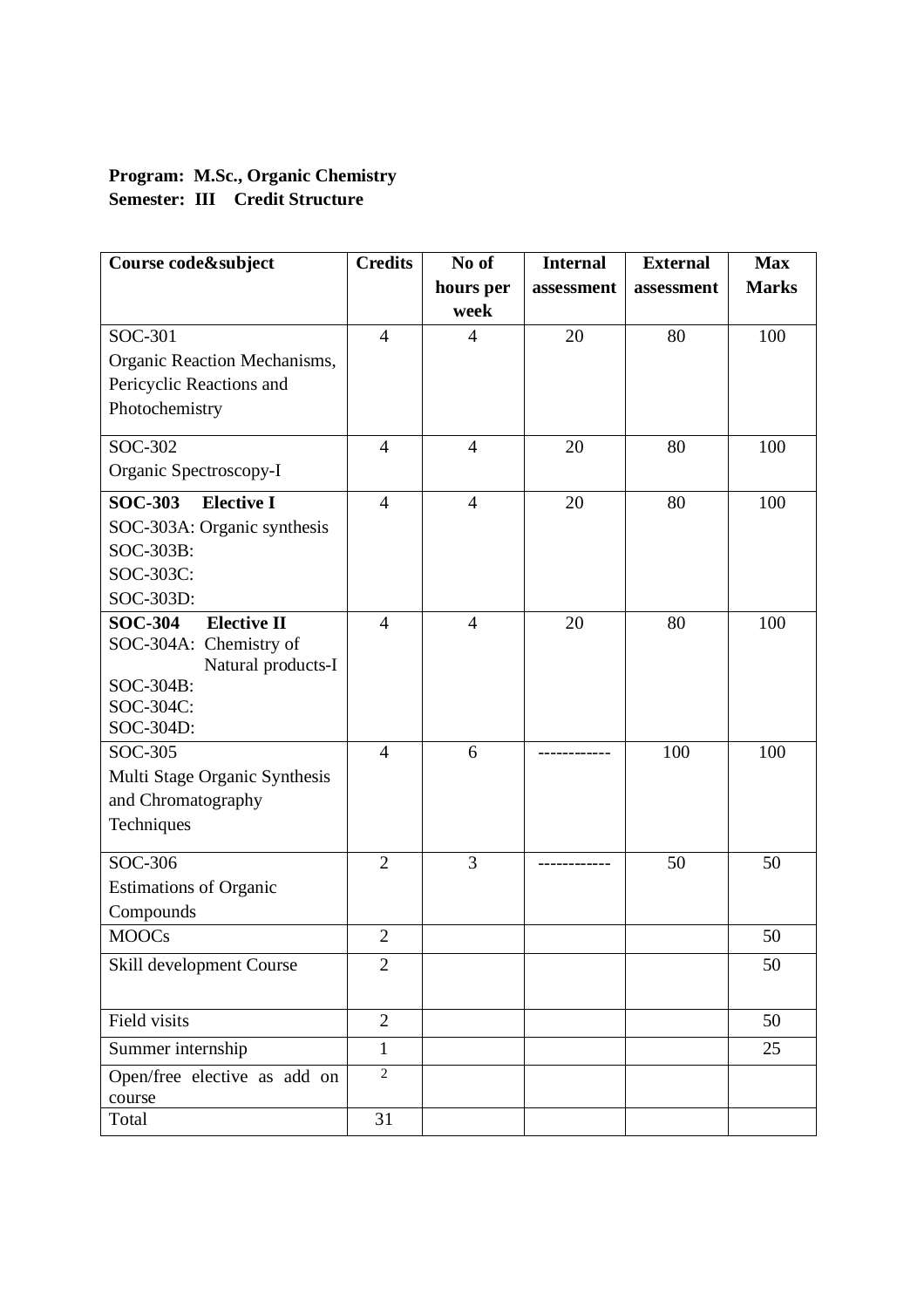# **Program: M.Sc., Analytical Chemistry Semester: III Credit Structure**

| Course code&subject                  | <b>Credits</b> | No of          | <b>Internal</b> | <b>External</b> | <b>Max</b>   |
|--------------------------------------|----------------|----------------|-----------------|-----------------|--------------|
|                                      |                | hours per      | assessment      | assessment      | <b>Marks</b> |
|                                      |                | week           |                 |                 |              |
| <b>SAC-301</b>                       | $\overline{4}$ | $\overline{4}$ | 20              | 80              | 100          |
|                                      |                |                |                 |                 |              |
|                                      |                |                |                 |                 |              |
|                                      |                |                |                 |                 |              |
| <b>SAC-302</b>                       | $\overline{4}$ | $\overline{4}$ | 20              | 80              | 100          |
|                                      |                |                |                 |                 |              |
| <b>Elective I</b><br><b>SAC-303</b>  | $\overline{4}$ | $\overline{4}$ | 20              | 80              | 100          |
| SAC-303A:                            |                |                |                 |                 |              |
| SAC-303B:                            |                |                |                 |                 |              |
| SAC-303C:                            |                |                |                 |                 |              |
| SAC-303D:                            |                |                |                 |                 |              |
| <b>SAC-304</b><br><b>Elective II</b> | $\overline{4}$ | $\overline{4}$ | 20              | 80              | 100          |
| SAC-304A:                            |                |                |                 |                 |              |
| SAC-304B:                            |                |                |                 |                 |              |
| SAC-304C:                            |                |                |                 |                 |              |
| SAC-304D:                            |                |                |                 |                 |              |
| <b>SAC-305</b>                       | $\overline{4}$ | 6              |                 | 100             | 100          |
|                                      |                |                |                 |                 |              |
|                                      |                |                |                 |                 |              |
|                                      |                |                |                 |                 |              |
| <b>SAC-306</b>                       | $\overline{2}$ | $\overline{3}$ |                 | 50              | 50           |
|                                      |                |                |                 |                 |              |
|                                      | $\overline{2}$ |                |                 |                 |              |
| <b>MOOCs</b>                         |                |                |                 |                 | 50           |
| Skill development Course             | $\overline{2}$ |                |                 |                 | 50           |
|                                      |                |                |                 |                 |              |
| Field visits                         | $\overline{2}$ |                |                 |                 | 50           |
| Summer internship                    | $\mathbf{1}$   |                |                 |                 | 25           |
| Open/free elective as add on         | $\overline{2}$ |                |                 |                 |              |
| course                               |                |                |                 |                 |              |
| Total                                | 31             |                |                 |                 |              |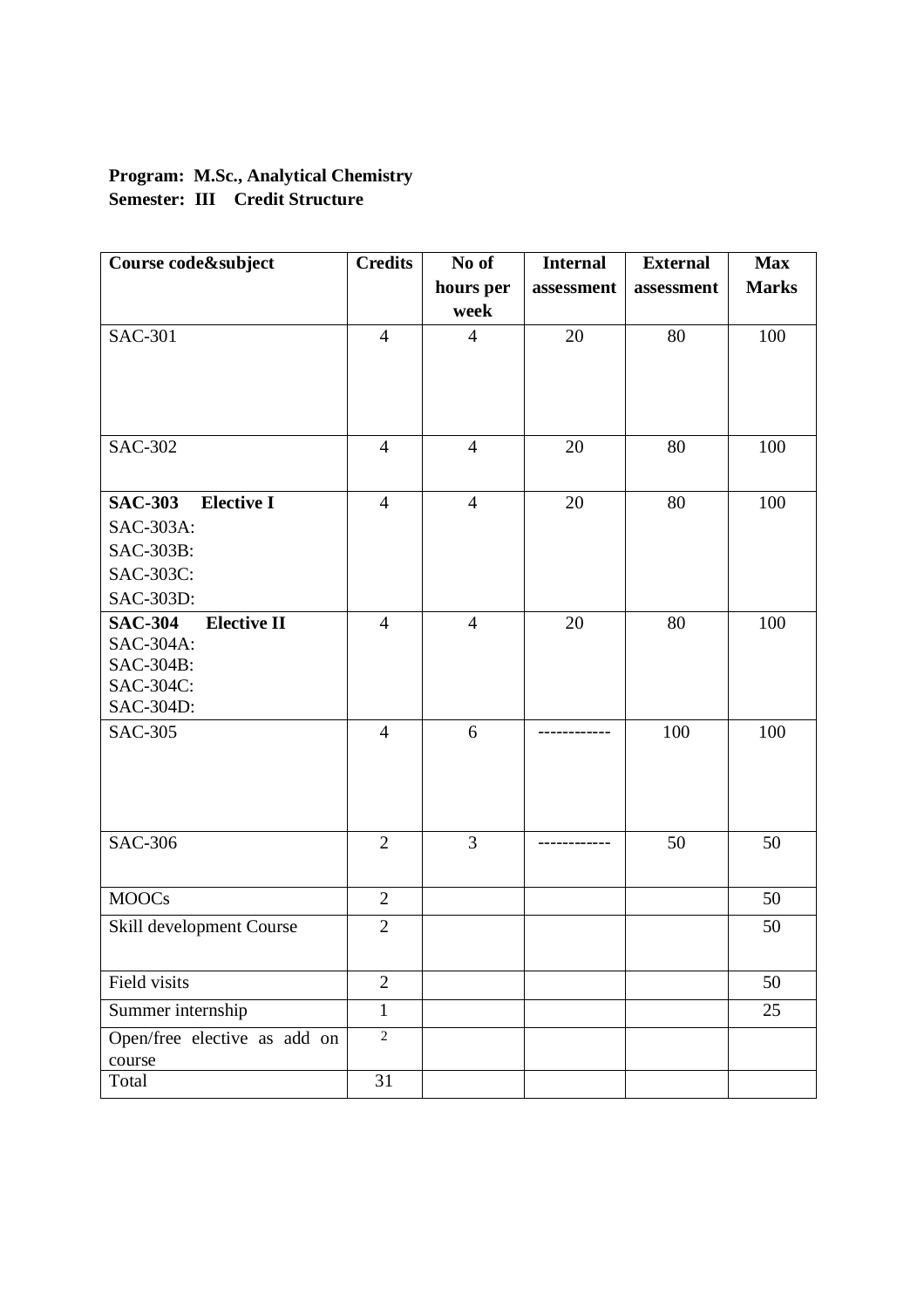**Program: M.Sc., Organic Chemistry Semester: IV Credit Structure**

| Course code&subject                  | <b>Credits</b> | No of hours    | <b>Internal</b> | <b>External assessment</b> | <b>Max Marks</b> |
|--------------------------------------|----------------|----------------|-----------------|----------------------------|------------------|
|                                      |                | per week       | assessment      |                            |                  |
|                                      |                |                |                 |                            |                  |
| SOC-401                              | $\overline{4}$ | $\overline{4}$ | 20              | 80                         | 100              |
| Modern Synthetic                     |                |                |                 |                            |                  |
| Methodology in Organic               |                |                |                 |                            |                  |
| Chemistry                            |                |                |                 |                            |                  |
| SOC-402                              | $\overline{4}$ | $\overline{4}$ | 20              | 80                         | 100              |
| Organic Spectroscopy                 |                |                |                 |                            |                  |
|                                      |                |                |                 |                            |                  |
| SOC-403 Elective I                   | $\overline{4}$ | $\overline{4}$ | 20              | 20                         | 100              |
| SOC-403A: Organic                    |                |                |                 |                            |                  |
| synthesis and                        |                |                |                 |                            |                  |
| Disconnection Approach               |                |                |                 |                            |                  |
| $SOC-403B$                           |                |                |                 |                            |                  |
| SOC-403C                             |                |                |                 |                            |                  |
| SOC-403D                             |                |                |                 |                            |                  |
| SOC-404 Elective II                  | $\overline{2}$ | $\overline{4}$ | 20              | 80                         | 100              |
| SOC-404A: Chemistry                  |                |                |                 |                            |                  |
| of Natural products-II<br>$SOC-404B$ |                |                |                 |                            |                  |
| SOC-404C                             |                |                |                 |                            |                  |
| <b>SOC-404D</b>                      |                |                |                 |                            |                  |
| SOC-405                              | $\overline{4}$ | 6              | --------        | 100                        | 100              |
| Organic Mixture                      |                |                |                 |                            |                  |
| Analysis                             |                |                |                 |                            |                  |
| SOC-406                              | $\overline{2}$ | $\overline{3}$ | ---------       | 50                         | 50               |
| Comprehensive viva                   |                |                |                 |                            |                  |
| <b>MOOCs</b>                         | $\overline{2}$ |                |                 |                            | 50               |
|                                      |                |                |                 |                            |                  |
| Skill development                    | $\overline{2}$ |                |                 |                            | 50               |
| Course                               |                |                |                 |                            |                  |
| Field visits                         | $\mathfrak{2}$ |                |                 |                            | 50               |
| Summer internship                    | 1              |                |                 |                            | 25               |
|                                      |                |                |                 |                            |                  |
| Open/free elective as add            | $\overline{2}$ |                |                 |                            |                  |
| on course                            |                |                |                 |                            |                  |
| Total                                | 31             |                |                 |                            |                  |
|                                      |                |                |                 |                            |                  |
|                                      |                |                |                 |                            |                  |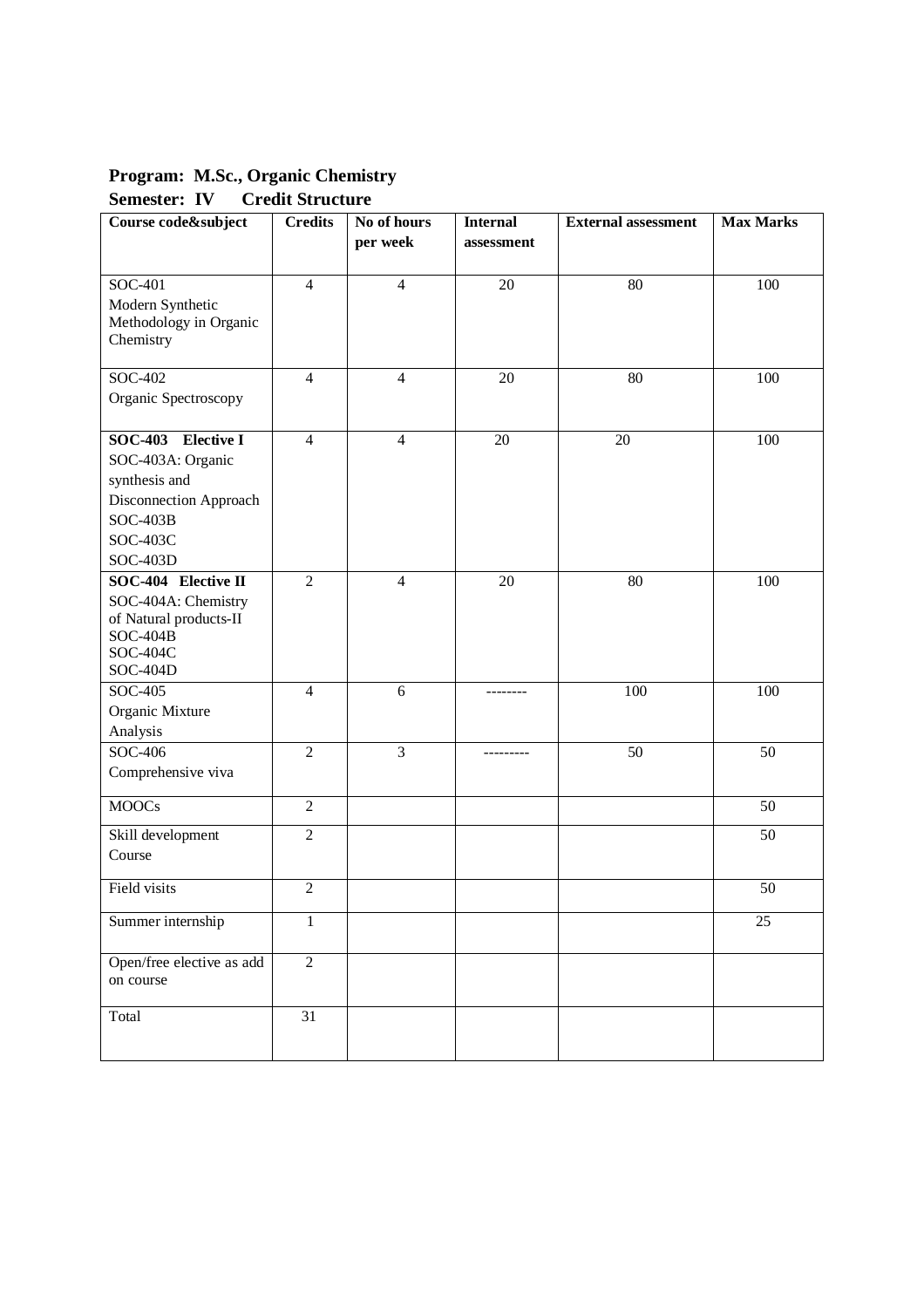# **Program: M.Sc., Analytical Chemistry Semester: IV Credit Structure**

| Course                             | <b>Credits</b> | No of hours    | <b>Internal</b> | <b>External</b> | <b>Max Marks</b> |
|------------------------------------|----------------|----------------|-----------------|-----------------|------------------|
| code&subject                       |                | per week       | assessment      | assessment      |                  |
| <b>SAC-401</b>                     | $\overline{4}$ | $\overline{4}$ | 20              | 80              | 100              |
| <b>SAC-402</b>                     | $\overline{4}$ | $\overline{4}$ | 20              | 80              | 100              |
| SAC-403 Elective I                 | $\overline{4}$ | $\overline{4}$ | 20              | 20              | 100              |
| SAC-403A:                          |                |                |                 |                 |                  |
| $SAC-403B$                         |                |                |                 |                 |                  |
| <b>SAC-403C</b>                    |                |                |                 |                 |                  |
| SAC-403D                           |                |                |                 |                 |                  |
| <b>SAC-404 Elective II</b>         | $\overline{2}$ | $\overline{4}$ | 20              | 80              | 100              |
| SAC-404A:                          |                |                |                 |                 |                  |
| $SAC-404B$                         |                |                |                 |                 |                  |
| <b>SAC-404C</b><br><b>SAC-404D</b> |                |                |                 |                 |                  |
| <b>SAC-405</b>                     | $\overline{4}$ | 6              | ---------       | 100             | 100              |
| <b>SAC-406</b>                     | $\overline{2}$ | $\overline{3}$ |                 | 50              | 50               |
|                                    |                |                |                 |                 |                  |
| <b>MOOCs</b>                       | $\overline{2}$ |                |                 |                 | 50               |
|                                    |                |                |                 |                 |                  |
| Skill development                  | $\overline{2}$ |                |                 |                 | 50               |
| Course                             |                |                |                 |                 |                  |
| Field visits                       | $\overline{2}$ |                |                 |                 | 50               |
|                                    |                |                |                 |                 |                  |
| Summer internship                  | $\mathbf{1}$   |                |                 |                 | 25               |
|                                    |                |                |                 |                 |                  |
| Open/free elective as              | $\overline{2}$ |                |                 |                 |                  |
| add on course                      |                |                |                 |                 |                  |
| Total                              | 31             |                |                 |                 |                  |
|                                    |                |                |                 |                 |                  |

# **SYLLABUS**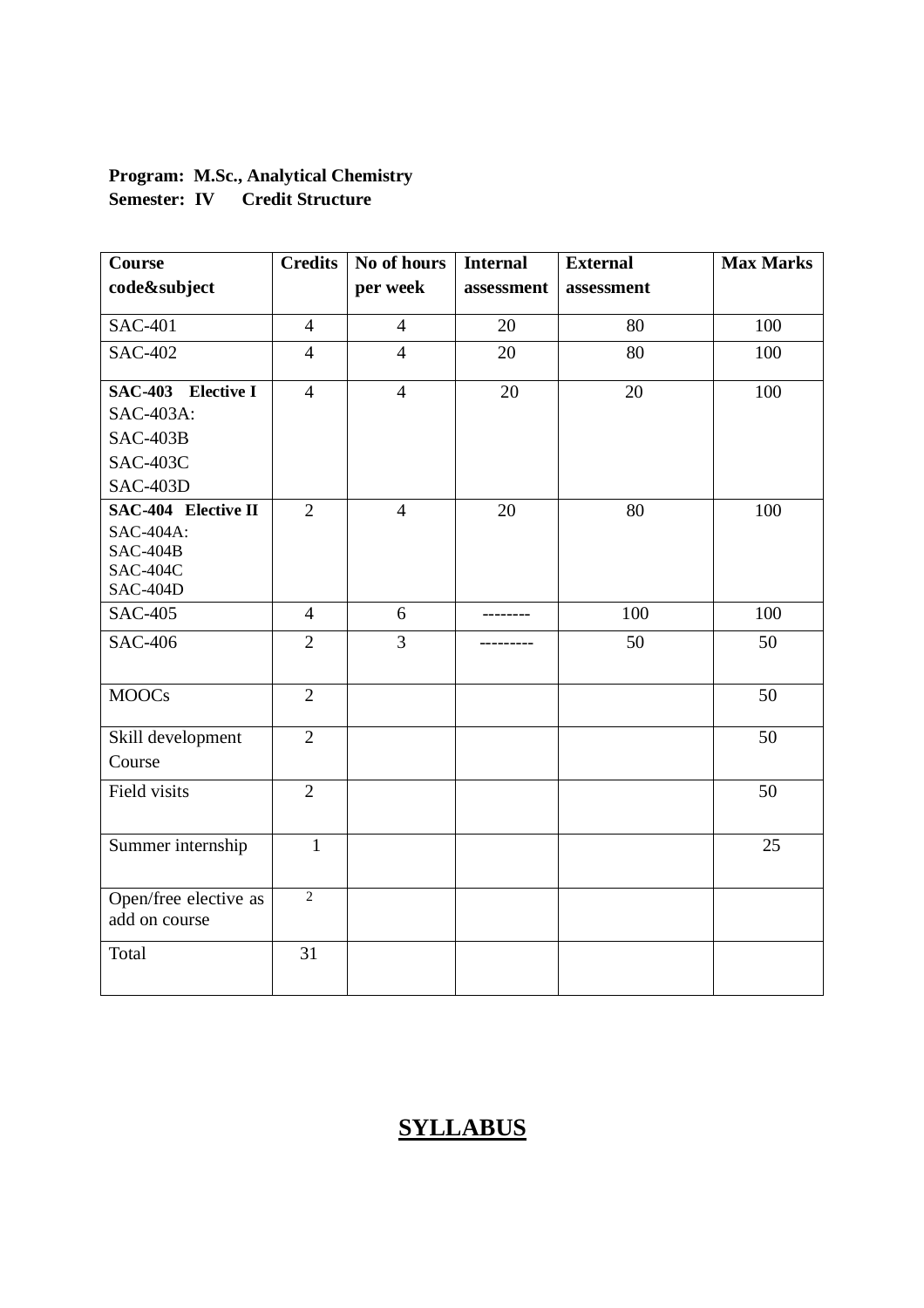#### **Course: General Chemistry-I** Code: **SOC/SAC-101**

#### UNIT 1

Wave equation – interpretation of wave function – properties of wave function – normalization and orthogonalisation, Operators –Postulates of quantum mechanics - Wave mechanics of simple systems with constant potential energy, particle in one dimensional box – factors influencing colour-transition-dipole integral.

#### UNIT 2

Symmetry arguments in deriving the selection rules – the concept of tunneling. Particle in a three dimensional box, rigid rotor, and Wave mechanics of systems with variable potential energysimple harmonic oscillator-solution of wave equation – selection rules.

#### UNIT 3

Hydrogen atom-solution of R (r),  $\theta$  ( $\theta$ ) and Ø ( $\phi$ ) equations-probability density in orbital-shapes of orbital. Petrubation theory-time independent Petrubation (only first order petrubation is to be dealt with) - application to ground state energy of helium atom - Variation principle – applications – calculation of zero point energy of harmonic oscillator.

#### UNIT 4

Valence bond approach – directed valance – Polyatomic molecules and hybridisation. Covalent bond – calculation of ionic and covalent bond contributions in hydrogen molecule - Molecular orbital theory – LCAO approximation – hydrogen molecule ion – hydrogen molecule (fundamental concepts only).

#### UNIT 5

Treatment of analytical data : Classification of errors - Determinate and indeterminate errors - Minimisation of errors - Accuracy and precision - Distribution of random errors - Gaussian distribution - Measure of central tendency - Measures of precision - Standard deviation propagation of error

Significant figures and computation rules - Control charts - Regression analysis - Linear least squares analysis.

#### **PRESCRIBED BOOKS:**

1. Ideas of Quantum Chemistry by Lucjan Piela, Elsevier Amsterdam 2007.

2. Introductory Quantum Chemistry by A.K.Chandra, Mc.Graw Hill 1974.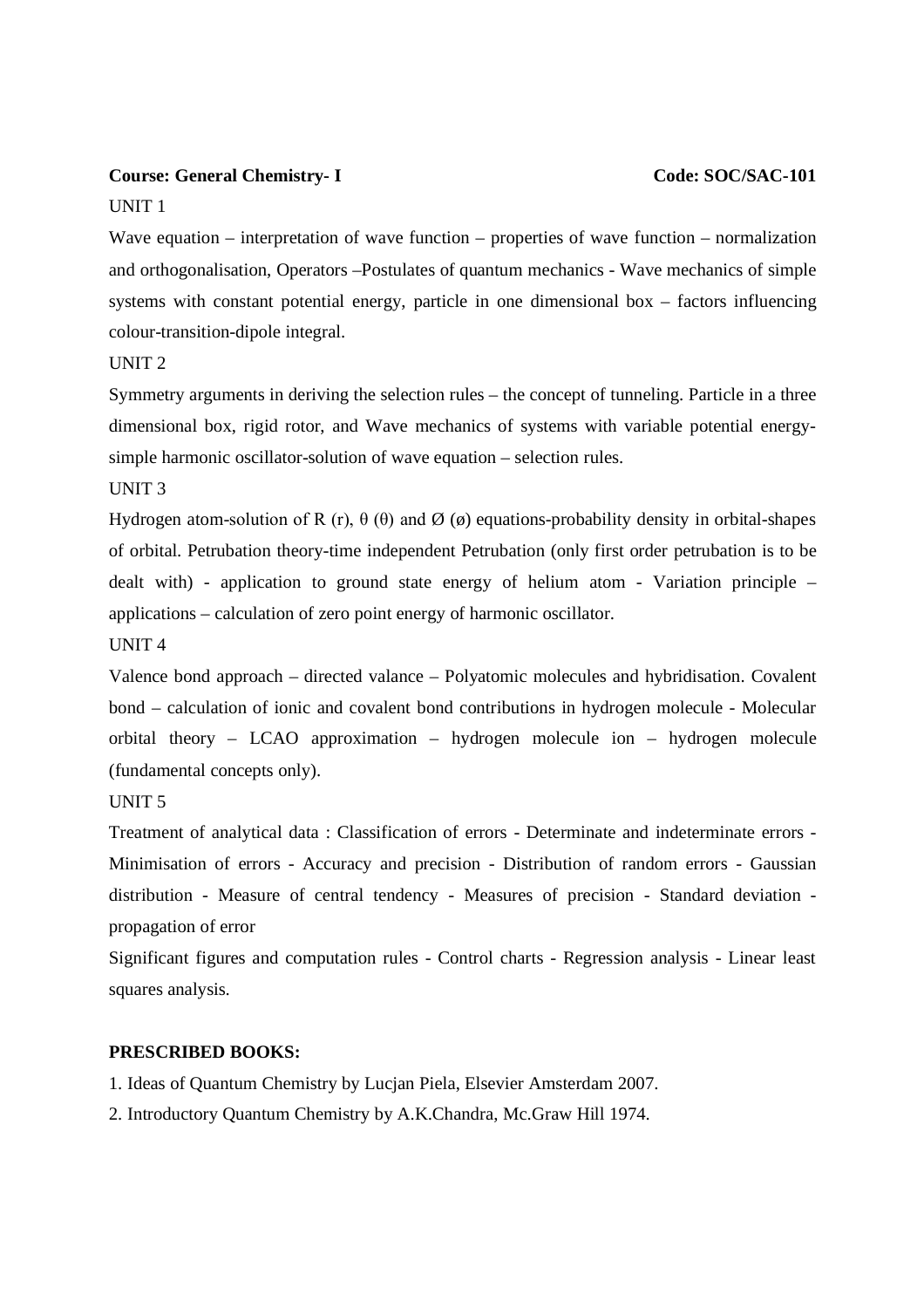3. Quantum chemistry by R.K.Prasad, Wiley Eastern 1992.

4. Forman S. Acton, Numerical Methods that Work, Mathematical Association of USA, Washington D. C., 1990.

## **REFERENCE BOOKS:**

- 1. Molecular Quantum Mechanics by P.W. Atkins, 2nd Ed. Oxford 1983.
- 2. Quantum Mechanics in Chemistry by M.W. Hanne, 2nd Ed. Benjamin 1969.
- 3. Quantum Chemistry by Levine, 2nd Ed, Allyn and Bacon 1974.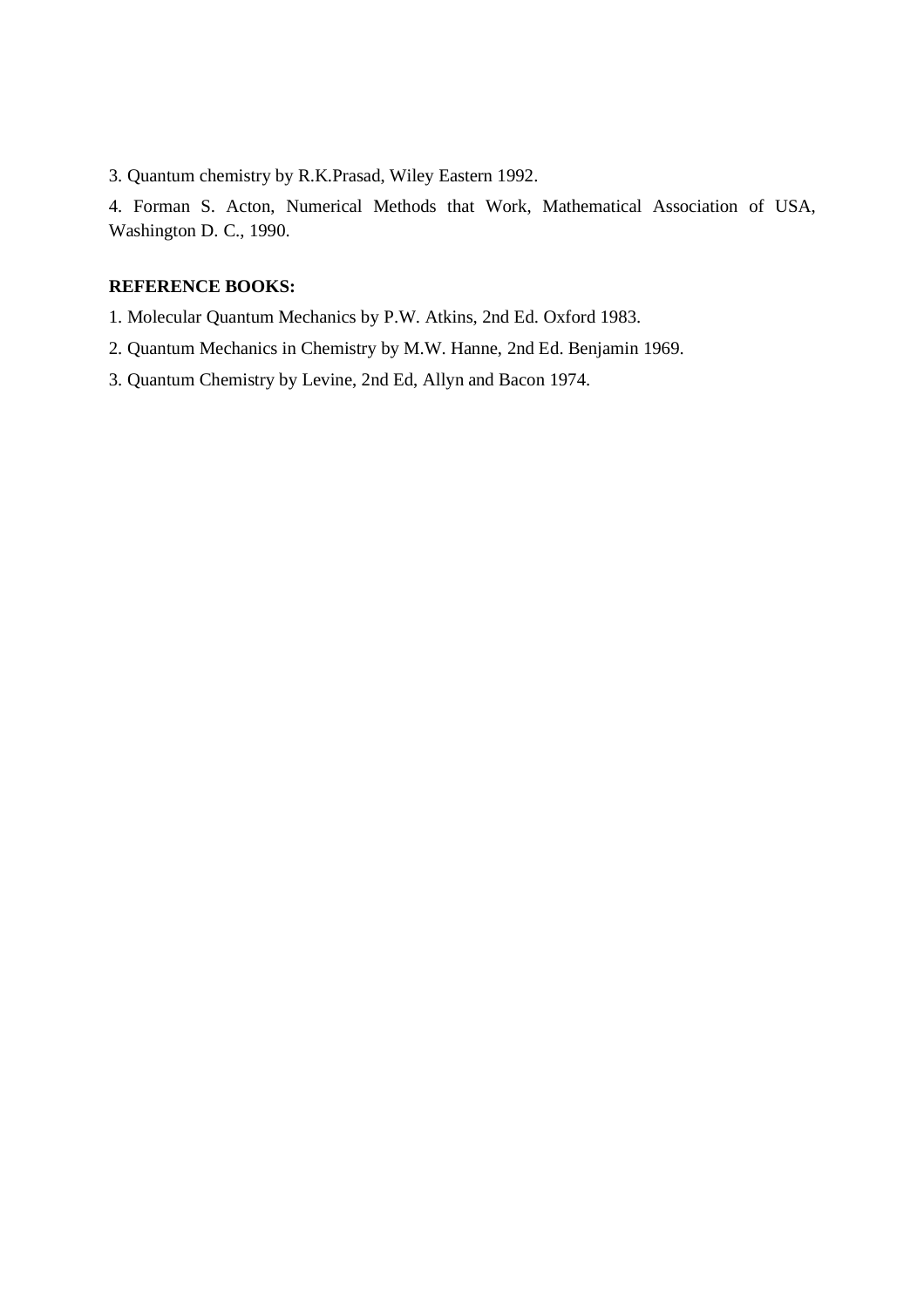### **Course: Inorganic Chemistry-I** Code: SOC/SAC-102

#### **UNIT – I**

#### **Chemical Bonding:**

VSEPR theory in explaining the structures of simple molecules. MO theory for simple molecules/ions (Homo and Hetero nuclear molecules) and octahedral, tetrahedral coordination compounds. Role of 'P' and 'd' orbital in pi- bonding.

Term symbols: Russel – Saunders coupling – derivation of term symbols for various configurations.

### **UNIT – II**

#### **Chemistry of main group elements**

General trends in properties – Boron hydrides, carboranes, intercalation compounds, nitrogen – phosphorous, Boron – nitrogen and sulphur – nitrogen cyclic compounds.

#### **UNIT – III**

#### **Coordination compounds:**

Crystal field theory – Crystal field splitting patterns in Octahedral, tetrahedral, tetragonal, square planar, square pyramidal and trigonal bipyramidal geometries – Determination of crystal field splitting energy – calculation of crystal field stabilization energies –Factors affecting crystal field splitting energies – spectrochemical series – Jahn – Teller effect – Ligand field theory.

#### **UNIT – IV**

### **Electronic Spectra of transition metal complexes**

Electronic configurations and Spectroscopic terms. Selection rules- break down of selection rules, Slator – Condon parameters, Racah parameters, Term separation energies for  $d<sup>n</sup>$ configurations, Orgel and Tanabe Sugano diagrams for  $d<sup>1</sup>$  to  $d<sup>9</sup>$  configurations. Calculations of Dq, B and β parameters.

#### **UNIT-V**

#### **Organometallic Chemistry**

Organometallic chemistry of d-block elements: 18-electron rule, concept of hapticity; synthesis, structure and bonding of homo and heteroleptic metal-carbonyls, nitrosyls, alkyls, alkenes, allyl, alkynes, and arenes. Synthesis and reactivity of Fischer and Schrock carbenes. Homogeneous catalysis involving organometallics-oxidative addition and reductive elimination reactions -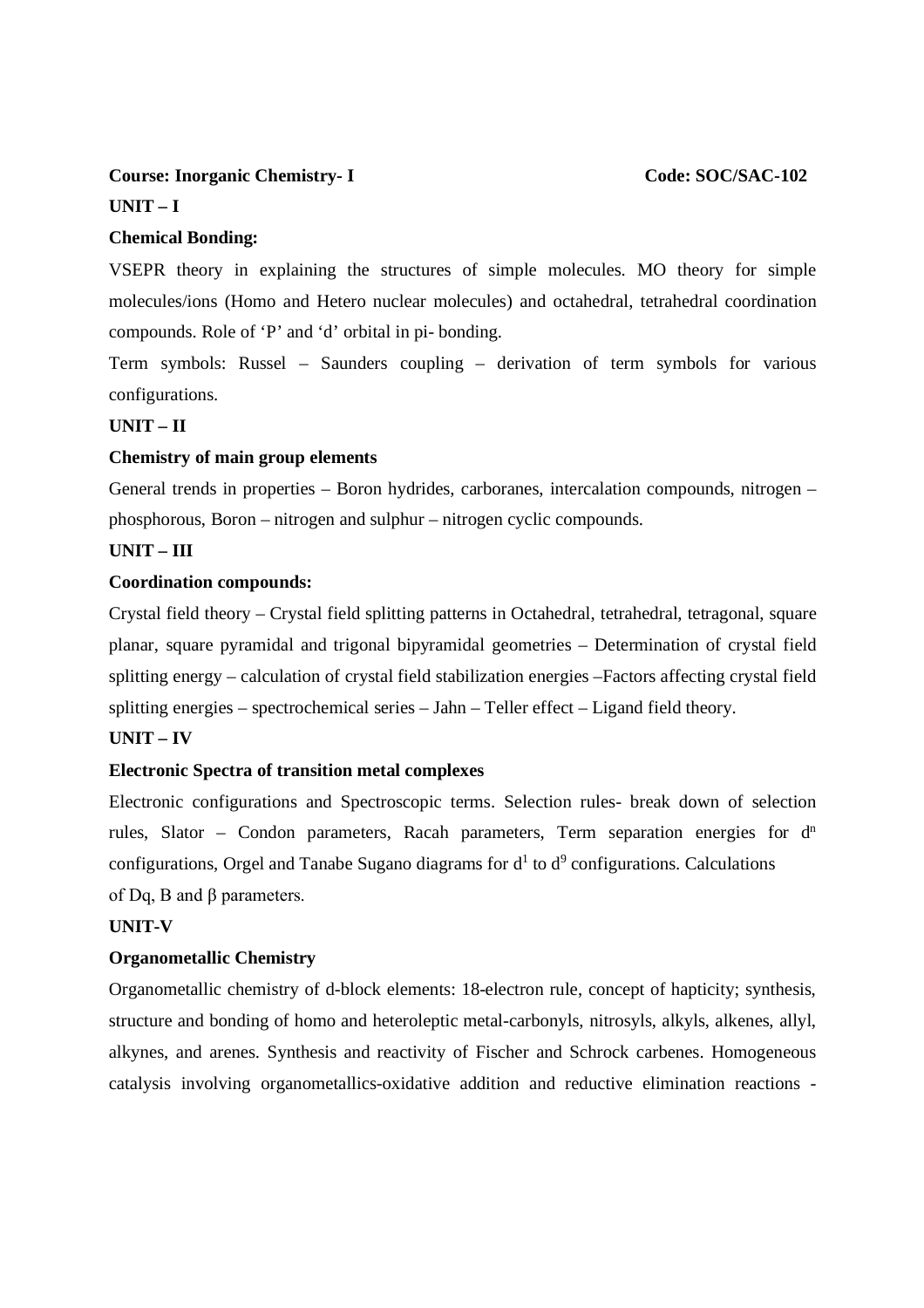hydrogenation, isomerisation and hydroformylation. Heterogeneous catalysis - Ziegler Natta polymerization.

### **Prescribed Books:**

- 1. Concise inorganic chemistry IV edition by J.D.Lee Black well publications
- 2. T.S. Swain and D.S.T. Black, Organometallic chemistry
- 3. P.L.Pauson Organometallic chemistry

#### **Reference Books:**

Advanced inorganic chemistry by F.A. Cotton and R.G.Wilkinson, IV Edition, Johnwiley and sons, Newyork, 1980. Inorganic Chemistry by J.E. Huhey, III edition, Harper International Edition, 1983.

Theoretical Inorganic Chemistry II edition by M.C. Day and J. Selbin, Affiliated – East – West press Pvt, Ltd., New Delhi.

#### **Course: Inorganic Chemistry Lab–I Code: SOC/SAC-105**

Inorganic Qualitative analysis

Books suggested: Vogels text book of Inorganic qualitative analysis, pearson education.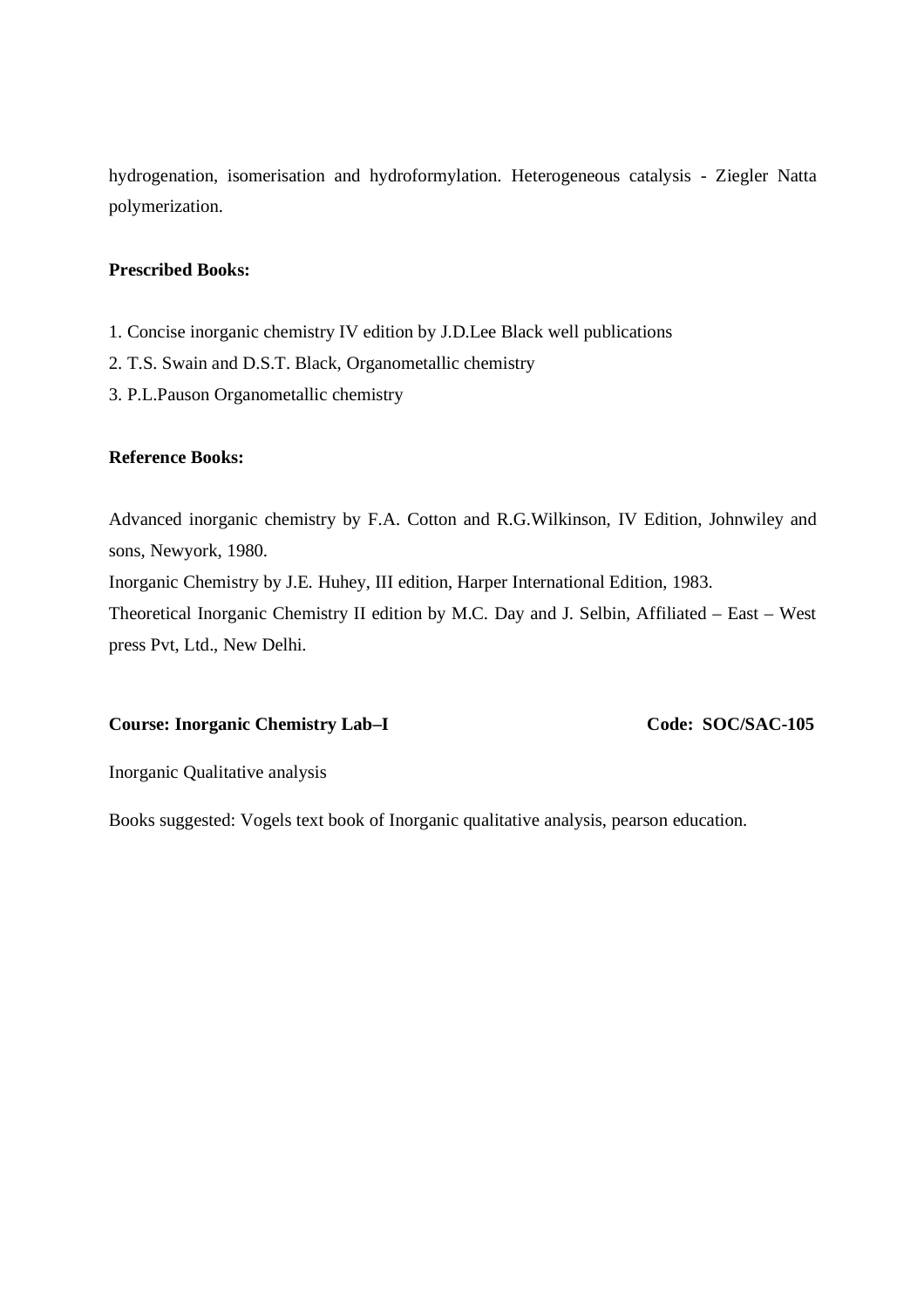#### **Semester I**

#### **Course: Organic Chemistry-I Paper Code: SOC/SAC-103**

#### **UNIT – I:**

Types of organic reactions, types of reagents: Elctrophiles and Nucleophiles.

**Reactive Intermediates:** Generation, structure, stability and reactivity of carbanion, carbocation, free radicals, carbenes and nitrenes.

**Aromaticity:** Concept of aromaticity, Huckel and Craig's rules for aromaticity, Aromaticity of benzenoid aromatic compounds: Five membered, six membered and fused systems. Nonbenzenoid aromatic compounds: Cyclopropenyl cation, cyclobuta dienyl dication, cyclopentadienyl anion, tropylium cation and cyclooctatetraenyl di anion, azulenes, fulvenes, annulenes. Homo aromaticity, Anti aromaticity and Pseudo aromaticity.

**Aromatic nucleophilic substitutions**:  $S_NAr$ ,  $S_N<sup>1</sup>$  and benzyne mechanisms. Reactivity: Effect of substrate, leaving group and attacking nucleophile.

#### **UNIT - II:**

Aliphatic Nucleophilic Substitutions:  $S_N^1$ ,  $S_N^2$  and  $S_N^i$  mechanisms. Reactivity: Effect of substrate, attacking nucleophile, leaving group and reaction medium. Substitution reactions of ambident nucleophiles, anchimeric assistance, the neighbouring group mechanism: neighbouring group participation by O, N, S, halogens, aryl groups, alkyl and cycloalkyl groups in nucleophilic substitution reactions. Sigma, Pi bond participation in acylic and bicyclic systems (Non classical carbocations). Nucleophilic substitution at allylic, trigonal and vinylic carbons.

### **UNIT – III:**

#### **Stereochemistry**

Optical activity, molecular dissymmetry and chirality, elements of symmetry, Fisher's projection - D,L- and R,S- configurations - relative and absolute configurations - optical isomerism due to asymmetric carbon atoms - optical isomerism in biphenyls, allenes and spirans- optical isomerism of nitrogenous compounds, racemisation and resolution.

Geometrical isomerism: E,Z -configurations, properties of geometrical isomers.

Conformational analysis: Conformations of acyclic molecules – alkanes and substituted alkanescompounds having intramolecular hydrogen bonding. Conformations of cyclohexane, mono and disubstituted cyclohexanes and decalins, effect of conformations on reactivity.

#### **UNIT - IV: Chemistry of Heterocyclic Compounds**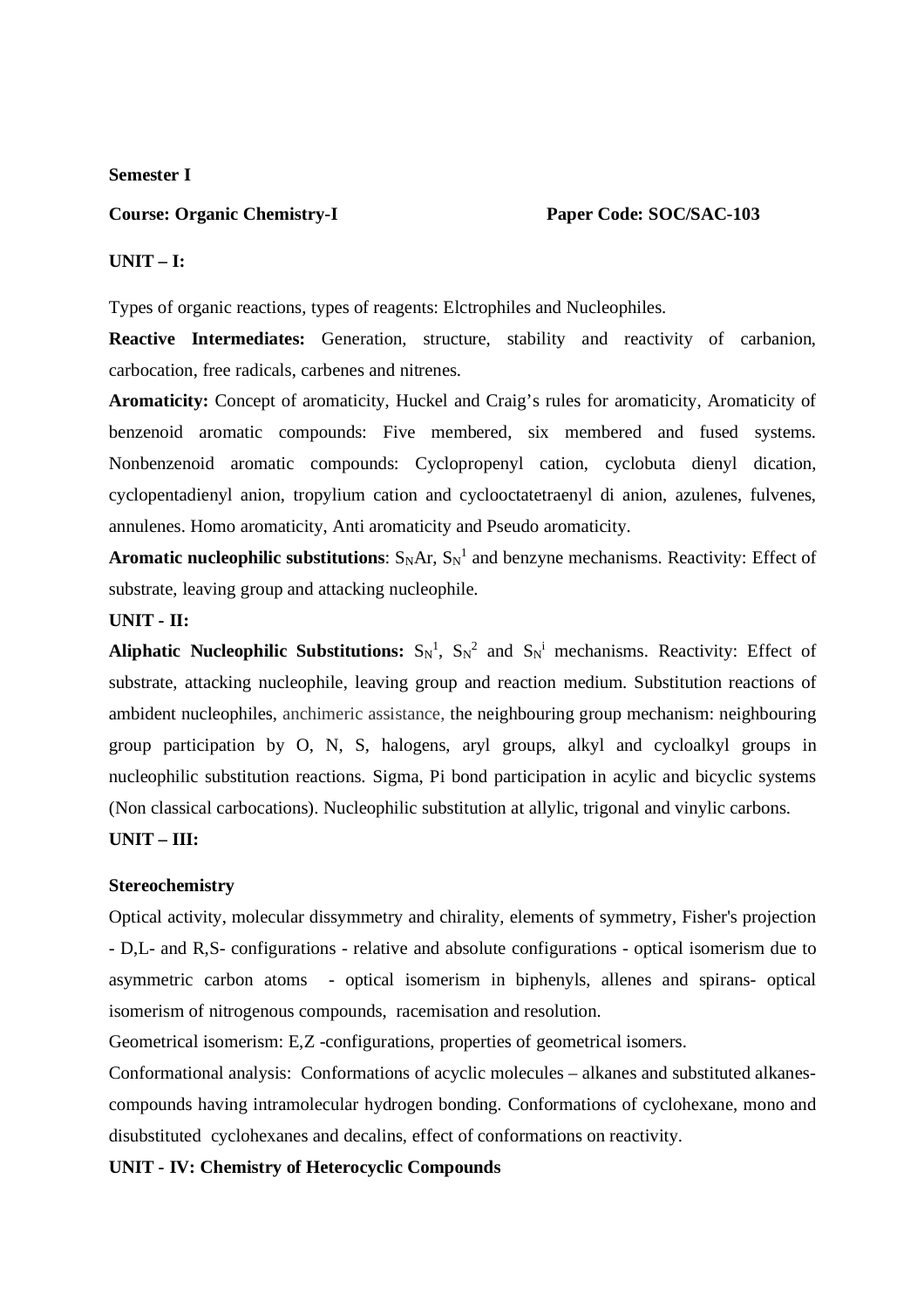Structure, reactivity and synthesis of **three membered heterocycles:** (a) Oxirane: Sharpless method, Shi epoxidation, Jacobsen epoxidation (b) Aziridine: Corey-Chaykovsky reaction, Wenker synthesis, Hoch-Campbell synthesis. **Four membered heterocycles:** (a) Oxetane: Peterno-Buchi reaction, Intermolecular Williamson-Ether synthesis (b) Azetine. **Five membered heterocycles:** (a) Pyrrole: Paal Knorr, Hantzsch Methods (b) Thiophene: Paal Knorr, Hinsberg method (c) Furan: Paal Knorr, Fiest-Benary Industrial Method (d) Pyrazole (e) Imidazole (f) Oxazole (g) Thiazole. **Benzofused Heterocycles:** (a) Indole (b) Benzothiophene (c) Quinoline.

#### **UNIT – V:**

### **Chemistry of Natural Products:**

Isolation, structure elucidation and synthesis of Terpinoids: α-Pinene and α-Terpineol; Flavonoids: Quercetin and Genistein.

#### **Prescribed Text Books/Reference Books:**

- 1. Advanced Organic Chemistry: Reactions Mechanisms and Structure, 4<sup>th</sup> edition, by Jerry March, John Wiley and Sons publishers.
- 2. Organic Chemistry Vol. I (Sixth Ed.) and Vol. II (Fifth Ed.) by I.L. Finar, ELBS.
- 3. Organic Chemistry (Fifth Edn.) by Morrison and Boyd, PHI, India.
- 4. Stereochemistry of Organic compounds by Ernest L. Eliel, Samuel H. Wilen, Wiley publishers.
- 5. Advanced Organic Chemistry, Part A and Part **B**, by Francis A. Carey, R. J. Sundberg, Springer publications
- 6. Name Reactions in Heterocyclic Chemistry by Jie Jack Li, Wiley Interscience.
- 7. T. W. Graham Solomons and C.B. Fryhle, Organic Chemistry, 10<sup>th</sup> edition, Wiley.
- 8. Jonathan Clayden, Nick Greeves, Stuart Warren: Organic Chemistry 2nd Edition, Oxford, 2014.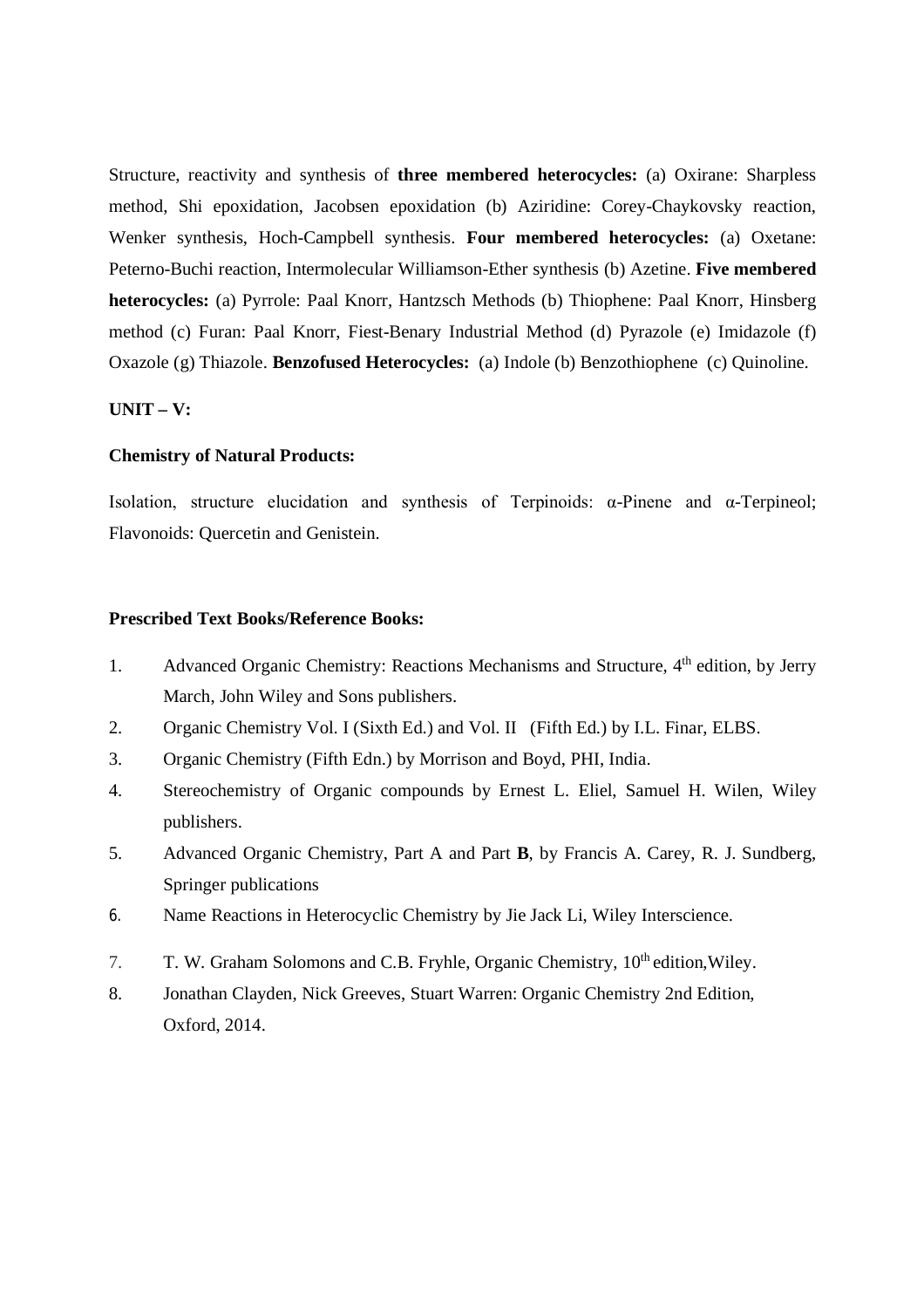**Course: Organic Chemistry Lab–I Code: SOC/SAC-106** 

**Max. Marks: 50 (Practical+Record+Viva)**

**Title of the practical:** Synthesis of six organic compounds involving one or two stages.

# **Books Suggested for Practicals:**

1. Vogels text book of Practical Organic chemistry,V th edition by B.S.Furniss, A.J. Hannaford, P.W.G. Smith and A.R.Tatchell, Pearson Education,1989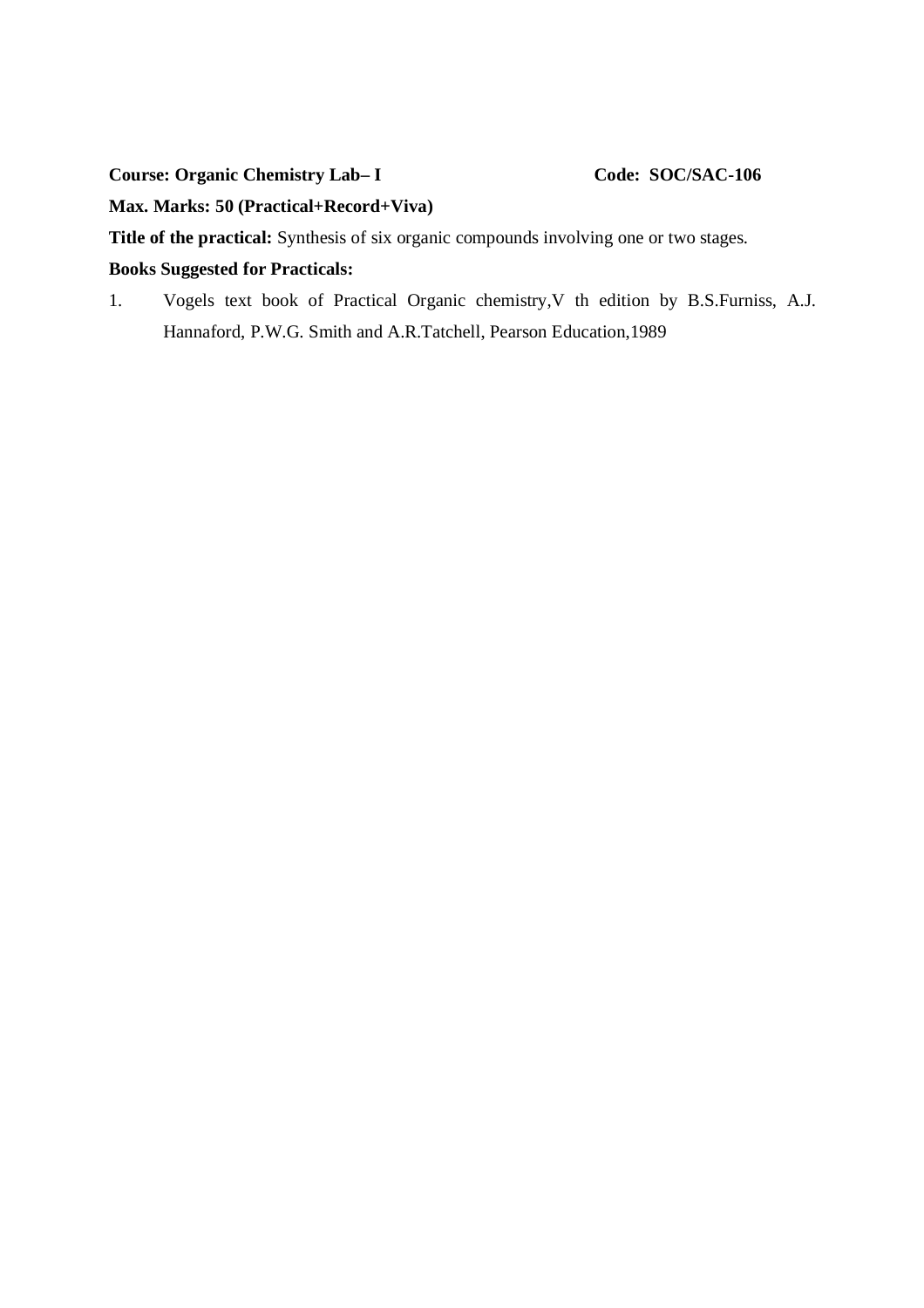#### **Course: Physical Chemistry-I** Code: SOC/SAC-104

#### **UNIT 1**

#### **Classical Thermodynamics:**

Brief review of first and second laws of thermodynamics - Entropy change in reversible and irreversible processes - Entropy of mixing of ideal gases - Entropy and disorder **–** Free energy functions - Gibbs-Helmholtz euqation - Maxwell partial relations - Conditions of equilibrium and spontaneity - Free energy changes in chemical reactions: Van't Hoff isotherm - Van't Hoff isochore - Classius Clapeyron equation - partial molar quantities - Chemical potential - Gibbs-Duhem equation **–**Nernst heat theorem **–** Third law of thermodynamics and its applications.

#### **UNIT 2**

#### **Statistical Thermodynamics**

Introduction: Concept of ensembles, partition functions and distributions, micro canonical, canonical and grand canonical ensembles, canonical and grand canonical partition functions, Boltzmann, Fermi-Dirac and Bose-Einstein distributions. Thermodynamic probability and most probable distribution-Ensembles-Maxwell-Boltzmann distribution.

#### **UNIT 3**

#### **Solid State Chemistry**

X-Ray diffraction studies: Bragg**'**s equation **–** Crystal structure determination- lattice type and lattice dimensions **–** crystal Defects - Theories of Specific heats of solids- Band theory of solids- band gaps in metals, semiconductors and insulators applications- photo sensors, light-emitting diodes (LEDs) - intrinsic and extrinsic semiconductors, doped materials.

#### **UNIT 4**

#### **Surface chemistry**

Adsorption of gases and vapors on solids: Adsorption time - the Langmuir adsorption isothermkinetic derivation **–**Statistical derivation of Langmuir adsorption isotherm -Adsorption entropies - lateral interaction - The BET and related isotherms - derivation of the BET equation -Properties of the BET equation - thermodynamics of adsorption - Chemisorption and Catalysis.

#### **UNIT 5**

**Chemical kinetics**- Theories of reaction rates **–** collision theory **–** limitation; transitation state theory **–** effect of ionic strength **–** Debye **–** Huckle theory **–** primary and secondary salt effects **–**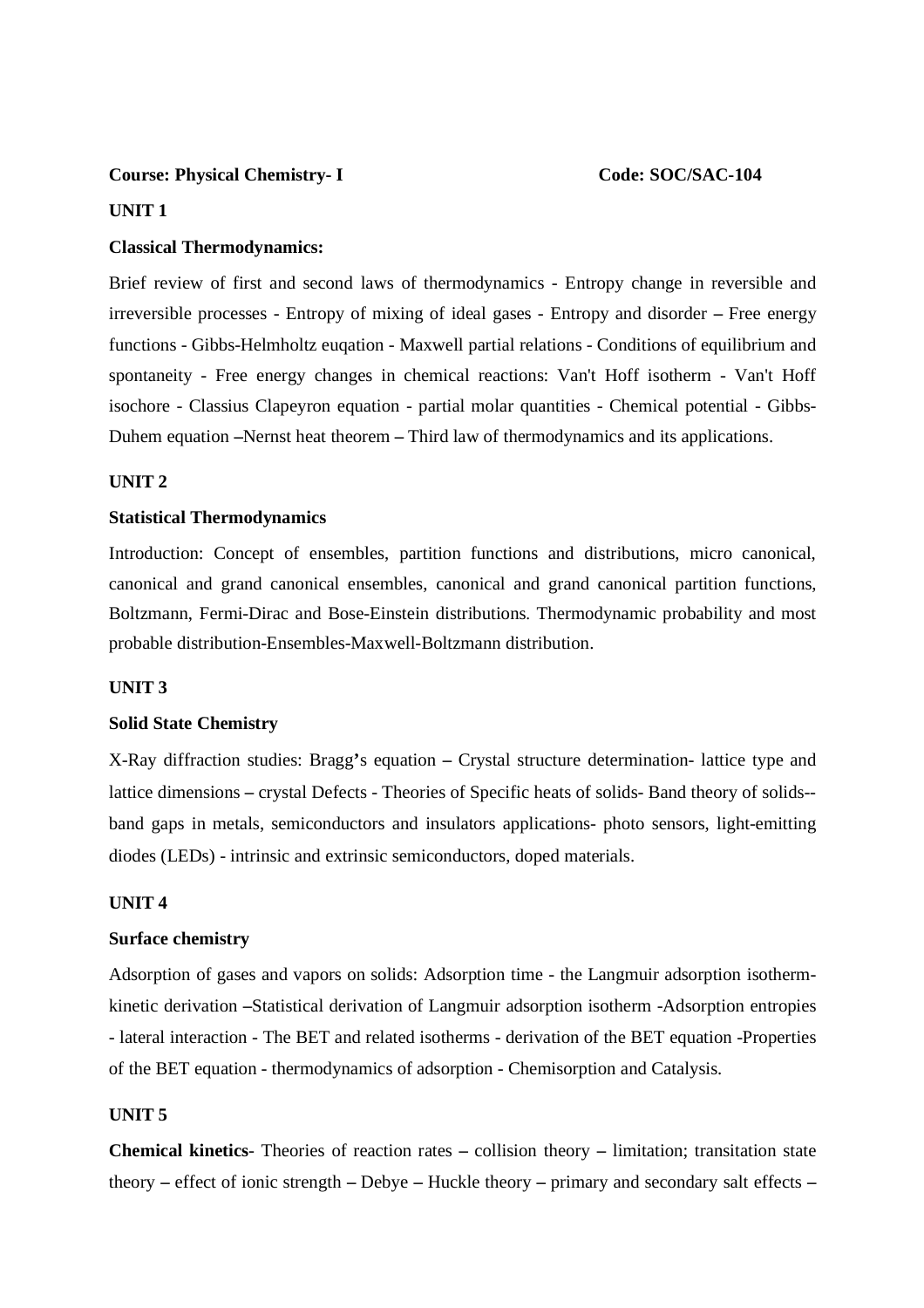effect of dielectric constant of solvent-ion-ion interaction**–**Effect of substituent**–** Hamett equation **–** limitations **–** Taft equation **–**specific and general acid-basic catalysis **–** Skrabal diagram **–** Catalysis by enzymes - Michelis-Menten kinetics - fast reactions **–** flow systems **–** temperature and pressure jump methods **–** relaxation.

### **Reference Books:**

- $\triangleright$  Physical chemistry volumes 2<sup>nd</sup> edition by K.L.Kapoor published by Macmillan 2005.
- $\triangleright$  Physical chemistry, Gilbert W. Castellan 3<sup>rd</sup> edition published by Narosa publishing house.
- $\triangleright$  Physical chemistry 7<sup>th</sup> edition, 2002 by Atki ns and paule published by Oxford University press.
- Advanced Physical chemistry by Gurdeep Raj published by GOEL publishing house.

### **Prescribed Books:**

- 1. Kinetics and Mechanisms of chemical transformations, J Raja ram, J C Kuriacose, published by Macmillan India Ltd.
- 2. Thermodynamics for chemists by Samuel Glastone published by Litton educational publishing.

### **Course: Physical Chemistry Lab – I Code: SOC/SAC-107**

### **Course Contents:**

- 1. Critical Solution Temperature of partially miscible liquids **–** Phenol **–** Water System.
- 2. Effect of electrolyte (NaCl) on Miscibility temperature.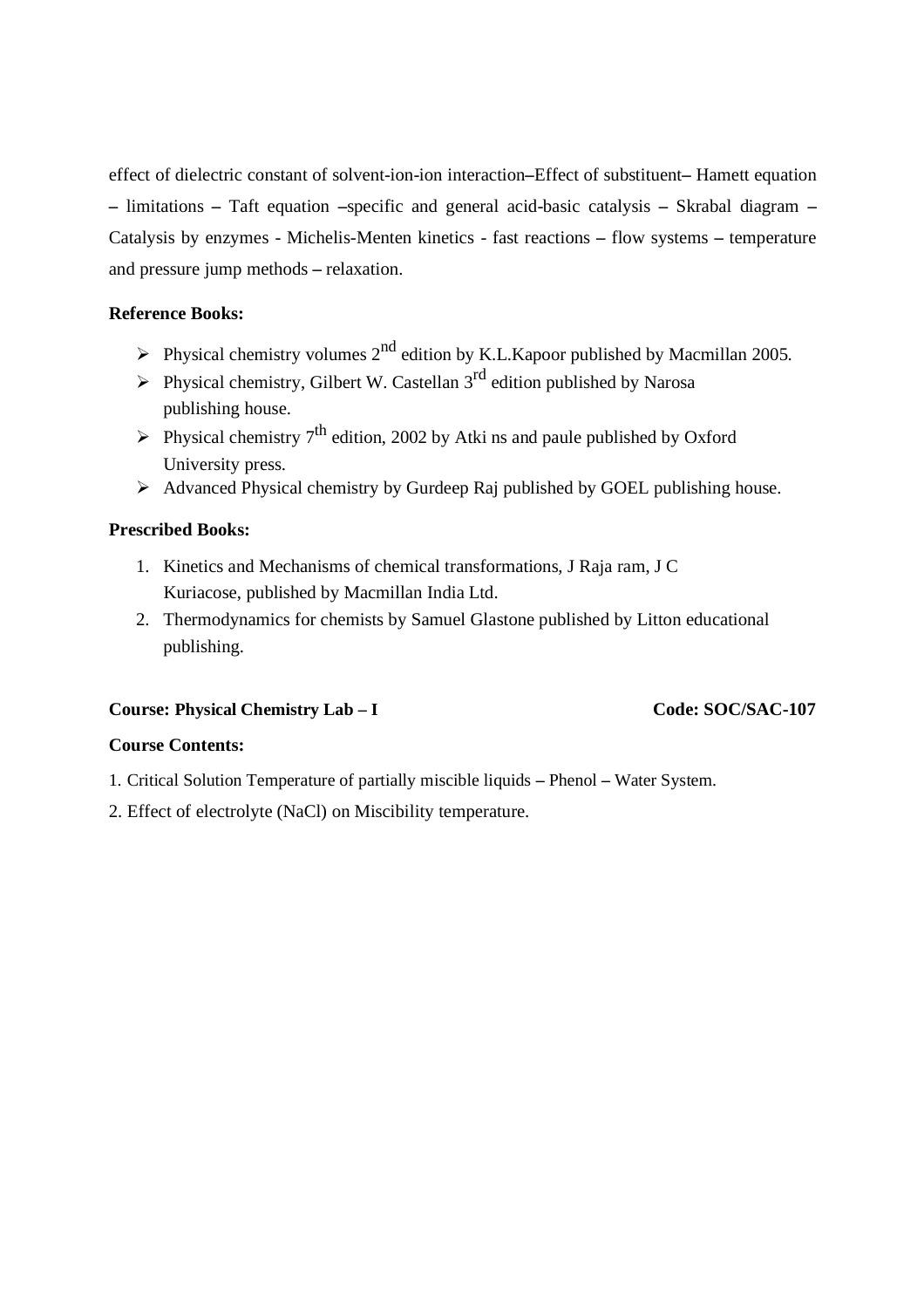# **SEMESTER II**

#### **Course: General Chemistry-II Code: SOC/SAC-203**

#### **UNIT 1**

**Microwave spectroscopy:** Rotational spectra of diatomic molecules **–** Rigid rotor-Selection Rules -isotopic effect- Second order stark effect and its applications - Non-rigid rotator spectrum of non-rigid rotator - poly atomic molecules - linear, symmetric top and asymmetric top molecules (only spectral features)

#### **UNIT 2**

**Infrared spectroscopy:** Infrared spectra of diatomic molecules-harmonic and anharmonic

oscillators- Selection rules- overtones-combination bands- Calculation of force constant, anharmonicity constant and zero point energy- Fermi resonance, Simultaneous vibrationrotation spectra of diatomic molecules.

### **UNIT 3**

**Raman Spectroscopy –** Raman effect- Classical and quantum mechanical explanations-Rotational Raman and Vibrational Raman spectra.

**Visible and ultraviolet spectroscopy: -** Electronic Spectra of diatomic molecules - Vibrational coarse structure-intensity of spectral lines-Franck Condon principle-applications, Rotational fine structure-band head and band shading, Charge transfer spectra.

### **UNIT 4**

#### **Molecular symmetry and group theory:**

The concept of groups, symmetry operations and symmetry elements in molecules, matrix representations of symmetry operations, point groups, irreducible representations - Axioms of group theory – group multiplication tables for  $C_2V$  and  $C_3V$  Point groups – character tables.

#### **UNIT 5**

Great Orthogonality theorem and its proof- Application of group theory to atomic orbitals in ligand fields, molecular orbitals, hybridization - Classification of normal vibrational modes, selection rules in vibrational and electronic spectroscopy - Woodward-Hoffmann rules.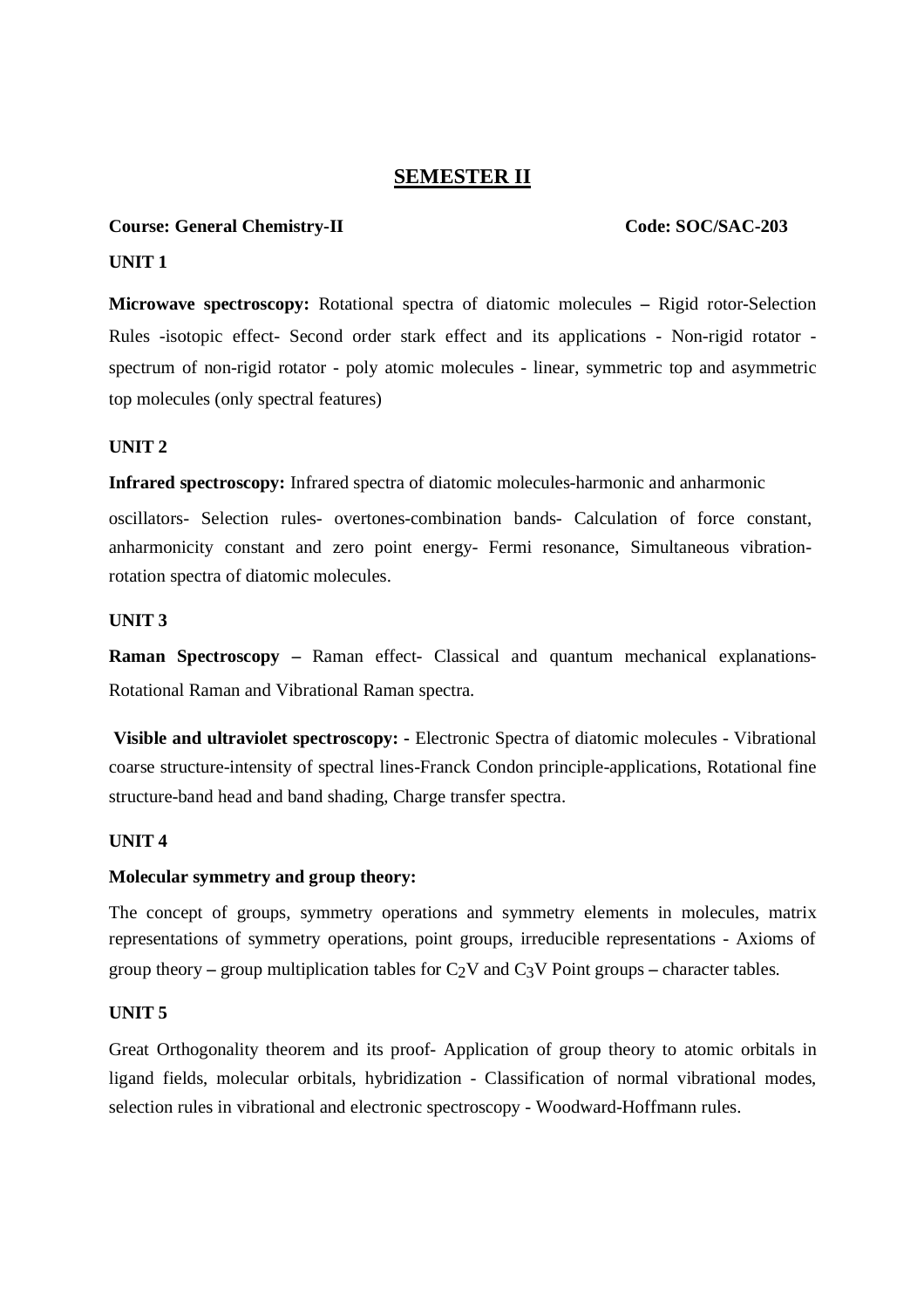#### **PRESCRIBED BOOKS**

- 1. Fundamentals of Molecular spectroscopy: by C.N.Banwell
- 2. Introductory Group Theory for Chemists **–** George Davidson
- 3. Group theory for chemistry **–** A.K.Bhattacharya
- 4. Molecular spectroscopy by B.K.Sharma
- 5. Vibrational Spectroscopy by D.N.Sathyanarayana New Age Int. Pub.

#### **REFERENCE BOOKS**

- 1. Chemical Analysis by H.A.Laitinan and W.E.Harris, McGraw Hill.
- 2. Group theory and its applications to chemistry by K.V. Raman Tata Mc Graw Hill, 1990.
- 3. Symmetry and Structure by S.F.A. Kettle, Wiley 1985.
- 4. Chemical Applications of Group Theory by Cotton 3rd Ed., Wiley1990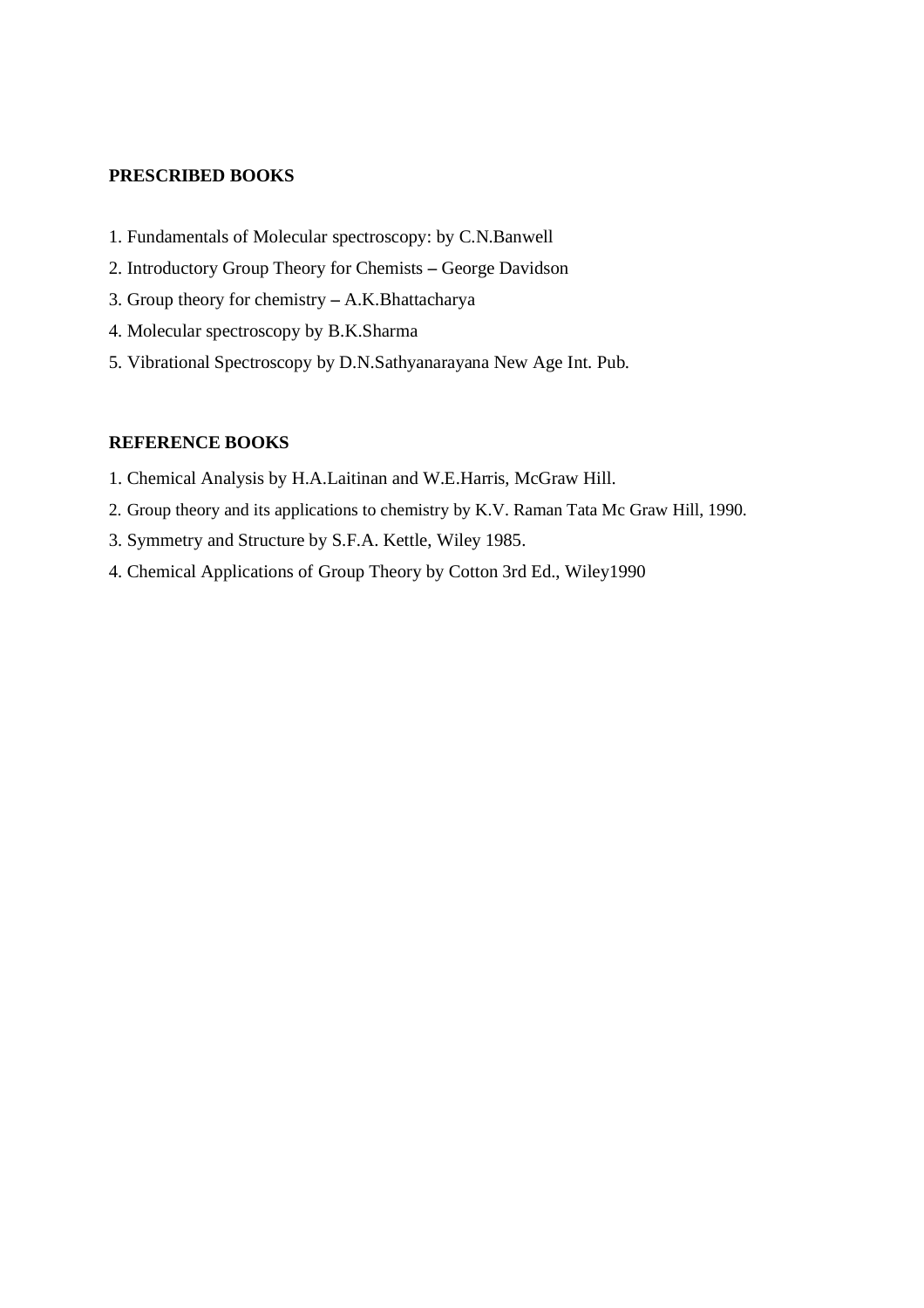#### **Course: Inorganic Chemistry- II Code: SOC/SAC-202**

#### **UNIT I**

**Chemistry of Transition elements:** Classification- LNCs and HNCs, Isoelectronic and Iso lobal relationships, electron counting rules: Wade**'**s rule. Comparative study of the first second and third transition series. Metal cluster compounds favourable conditions for their Formation **–** structure and bonding in the following halide and carboxylate metal – cluster compounds  $Re2Cl_8^{2}$ ,  $Mo2Cl_8^{4}$ ,  $Re_2(RCOO)_4(H_2O)_2, Cr_2(RCOO)_4(H_2O)_2, Cu_2(RCOO)_4(H_2O)_2, Cr_2Cl_9^{3-}, Mo_2Cl_9^{3-}, W_2Cl_9^{3-},$ Re3Cl9, Re3Cl<sub>12</sub><sup>3-</sup>, Mo<sub>6</sub>Cl<sub>8</sub><sup>4+</sup>, Nb<sub>6</sub>X<sub>12</sub><sup>2+</sup> and Ta<sub>6</sub>X<sub>12</sub><sup>2+</sup>.

#### **UNIT II**

**Chemistry of Inner transition elements:** Chemistry of Lanthanide electronic configurations **–** oxidation states **–** Lanthanide contraction **–**its consequences **–** magnetic *and spectral properties –* occurrence, extraction and separation techniques (fractional crystalization, precipitation, ion-exchange, solvent-extraction and thermal decomposition, selective reduction and oxidation). Use of lanthanides and their compounds. Chemistry of Actinides: Synthesis of Trans uranium - electronic configurations **–** oxidation states position in the periodic table **–** actinide contraction **–** comparsion of magnetic and spectral properties of actinides with those of lanthanides.

#### **UNIT III**

**Metal Ligand Euilibria in solution:** Stepwise and overall formation constants, trends in stepwise constants factors affecting the stability of metal complexes **–** chelate effect **–** Determination of stability constants of complexes **–** spectrophotometric method and pH **–**metric method. Stability correlations **–** Irwing **–** William**'**s series.

#### **UNIT IV**

**Inorganic Reaction Mechanism:** Inert and labile complexes-Explanation of lability on the basis of CFSE. Substitution reactions of metel complexes **–** D.Id, Ia and A mechanisms **–** ligand replacement reactions of octahedral complexes- Acid Hydrolysis, Anation base hydrolysis of cobalt(III) complexes **-** ligand replacement reactions of squre planar complexes of platinum (II) **–**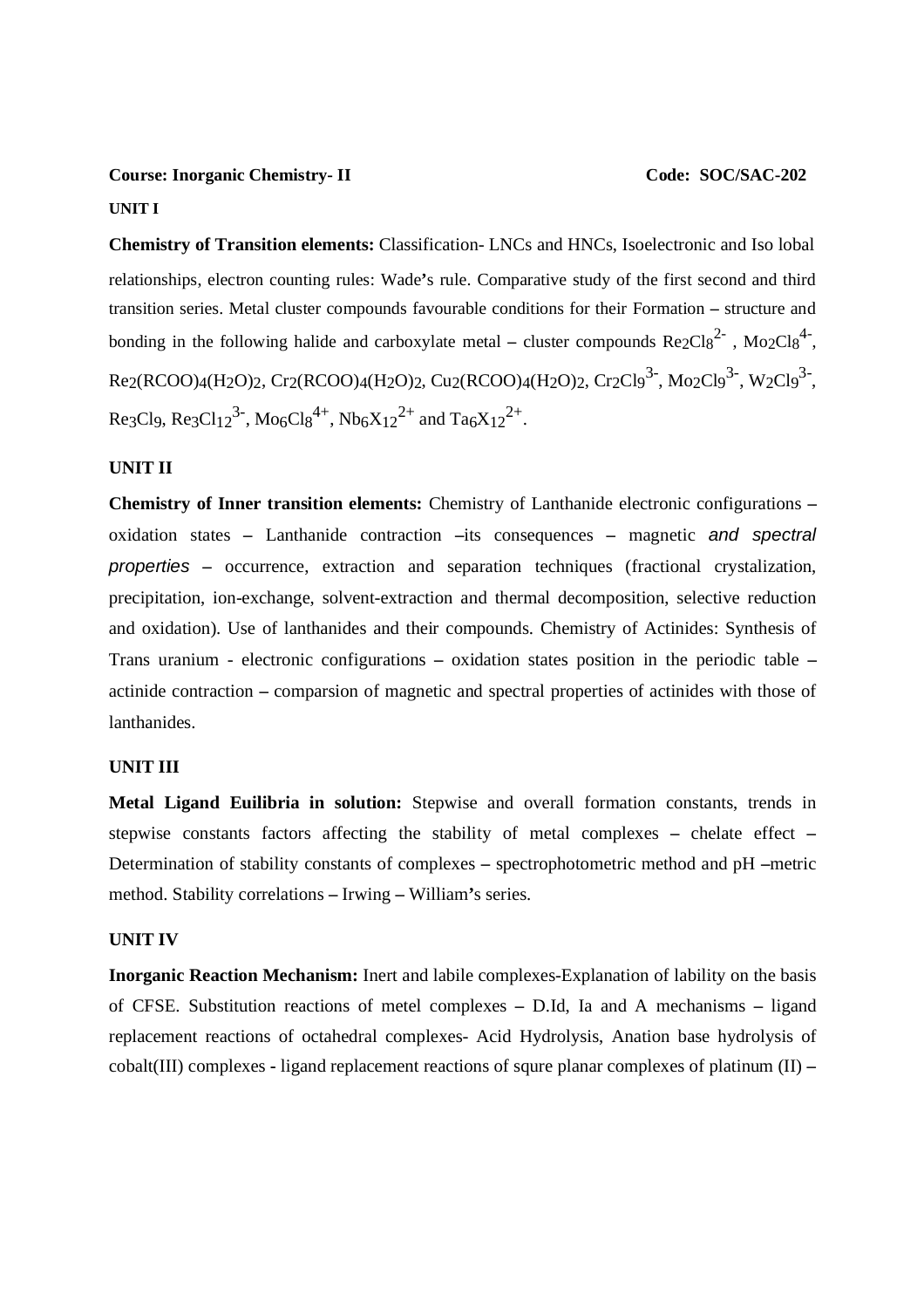trans effect mechanism of trans effect (Theories) **–** Mechanism of redox reactions **–** outer sphere mechanism, cross reactions and Marcus **–** Hush equation, inner sphere mechanism, complementary and non **–** complementary reactions.

#### **UNIT V:**

**Nuclear Chemistry**: Origin of the elements - Nuclear stability and nuclear binding energy - Nuclear forces - Nuclear Reactions - Artificial radioactivity - Transmutation of elements - Fission, fusion and spallation - Nuclear energy - Separation and uses of isotopes - Radiochemical methods - Principles of determination of age of rocks and minerals- Radio-carbon dating - Hazards of radiation and safety measures .

#### **REFERENCE BOOKS**:

- 1. Chemistry of Lanthanides by T.Moeller, Chapman and Hall
- 2. Man-made Transuranium elements by G.T.Seaborg.
- 3. Mechanisms of Inorganic Reactions in solution by D.Benson. MC graw Hill London, 1968.
- 4. Inorganic Chemistry by J.E. Huhey, III edition, Harper international edition, 1983.
- 5. Theoretical Inorganic Chemistry II edition by M.C. Day and J.

#### **Prescribed books**

- 1. Concise inorganic chemistry IV edition by J.D.Lee Black well publications, 19
	- 2. Selbin, Affiliated **–** East **–** West press Pvt, Ltd., New Delhi.

#### Course:Inorganic Chemistry Lab –II Code: SOC/SAC-205

1. Inorganic Quantitative analysis.

**Books suggested:** Vogels Inorganic qualitative analysis, Pearson education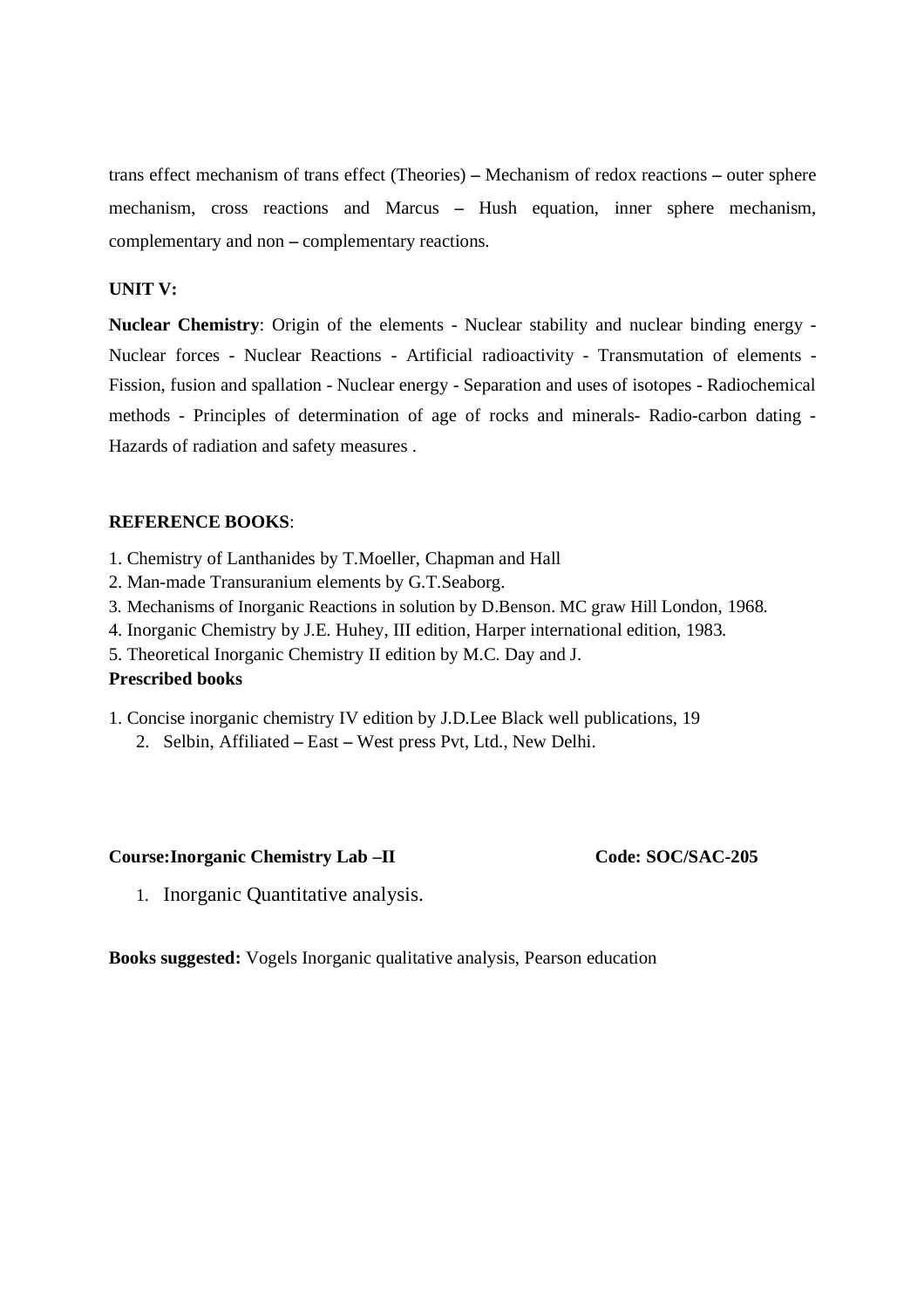#### **Course: Organic Chemistry-II Paper Code: SOC/SAC-203**

UNIT I: **Aromatic Electrophilic Substitutions:** The arenium ion mechanism, orientation and reactivity, Aromatic electrophilic substitution reactions: Nitration, amination, sulfonation, halogenations. Friedel - Crafts reactions, Reimer - Tiemann reaction, Vilsmeier - Haack reaction, Gatterman reaction.

**Aliphatic Electrophilic Substitutions:**  $S_E^1$ ,  $S_E^2$  and  $S_E^i$  mechanisms. Reactivity - effect of substrate, leaving group and solvent. Reactions: Hydrogen exchange, migration of double bonds, halogenation of aldehydes, ketones, carboxylic acids, acyl halides, sulphoxides and sulphones. Haloform reaction, Haller-Bauer reaction, Transmetallation.

UNIT II: **Mechanism and applications of some name reactions:** Grignard, Reformatsky, Perkin, Cannizaro, Mannich, Diels-Alder, Sandmeyer reactions. Michael addition, Openauer oxidation, Clemmensen reduction, Meerwein-Pondorf-Verley (MPV) reduction, Benzoin condensation, Hydroboration.

UNIT III: **Molecular Rearrangements:** Mechanism and migratory aptitude of **Rearrangements to electron deficient carbon**: Pinacol-pinacolone, Wagner-Meerwein and Benzil-Benzilic acid rearrangements. **Rearrangements to electron deficient nitrogen**: Beckmann, Hofmann, Curtius, Schmidt and Lossen rearrangements. **Rearrangements to electron deficient oxygen**: Baeyer-Villiger and Dakin rearrangements. **Other rearrangements**: Neber and Favorski rearrangements.

#### UNIT IV: **Organic Spectroscopy:**

**UV Spectroscopy:** Various electronic transitions, selection rules, effect of solvent on electronic transitions, absorption laws, chromophores, auxochromes. Absorption shifts: bathochromic, hypsochromic, hyperchromic and hypochromic shifts. Woodward-Fieser rules for conjugated dienes and carbonyl compounds.

**Infrared Spectroscopy**: Basic principle, types of molecular vibrations, fingerprint region and identification of functional groups.

**Nuclear Magnetic Resonance Spectroscopy (<sup>1</sup>H-NMR)**: Basic principle, chemical shift and its measurement, factors affecting the chemical shift and assignment of chemical shifts.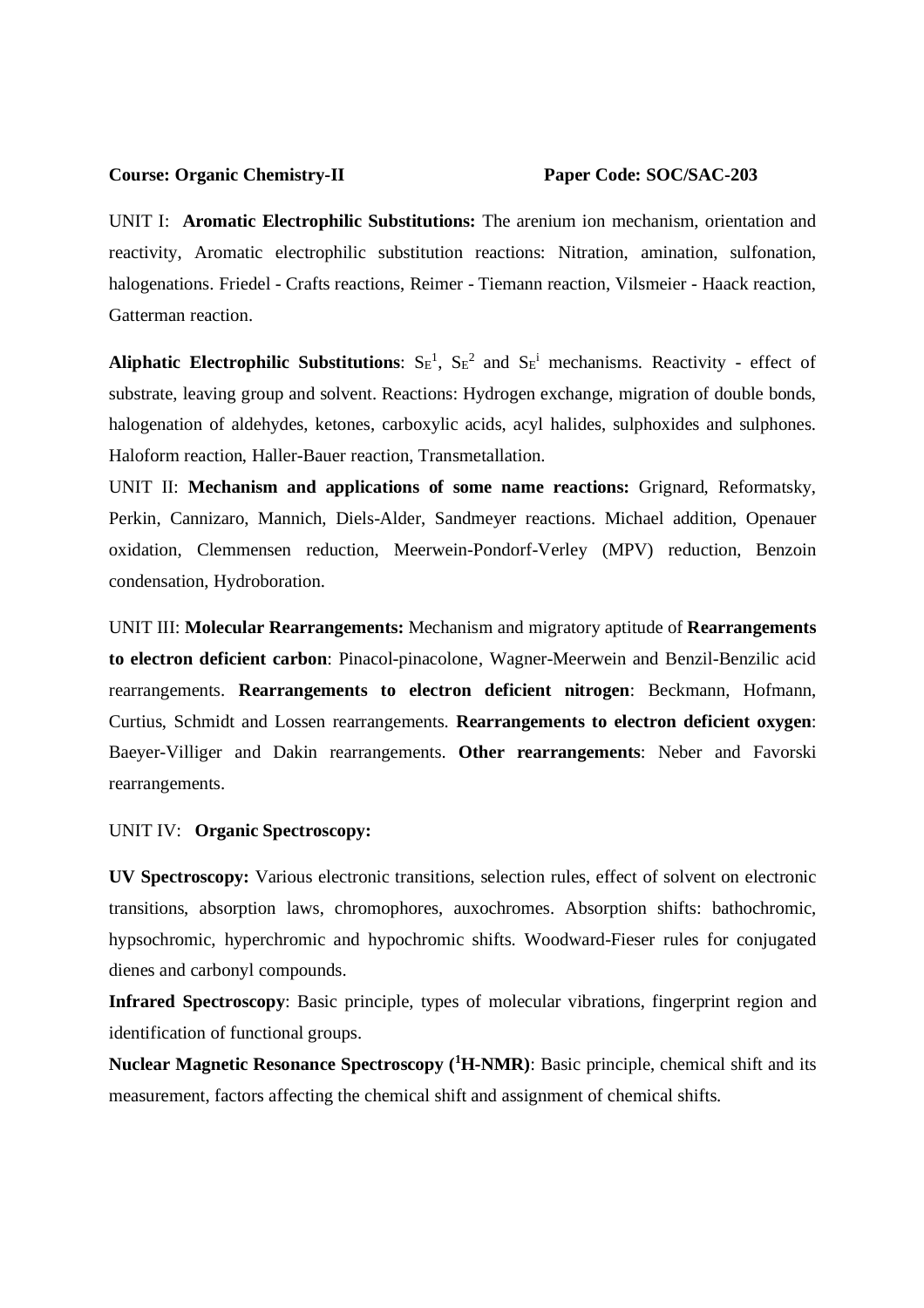**Mass Spectroscopy**: Basic principle, nitrogen rule and fragmentation pattern of carbonyl compounds and alcohols.

## **UNIT-V**

### **Chemistry of Natural Products:**

Isolation, structure elucidation and synthesis of alkaloids: Atropine and Nicotine. Purines: Caffeine. Configuration and ring structures of glucose and fructose. Anomeric effects.

### **Prescribed Text Books/Reference Books:**

- 1. Advanced Organic Chemistry: Reactions Mechanisms and Structure, 4<sup>th</sup> edition, by Jerry March, John Wiley and Sons publishers.
- 2. Organic Chemistry Vol. I ( $6<sup>th</sup>$  Edn.) and Vol. II ( $5<sup>th</sup>$  Edn.) by I.L. Finar, ELBS.
- 3. Organic Chemistry (Fifth Edn.) by Morrison and Boyd, PHI, India.
- 4. Advanced Organic Chemistry, Part A and Part B, by Francis A. Carey, R. J. Sundberg, Springer publications
- 5. T.W. Graham Solomons and C.B. Fryhle, Organic Chemistry, Tenth Edn, Wiley.
- 6. Jonathan Clayden, Nick Greeves, Stuart Warren: Organic Chemistry, Second Edition, Oxford, 2014.
- 7. Organic spectroscopy by William Kemp, Third edition, McMillan
- 8. Introduction to spectroscopy,  $5<sup>th</sup>$  edition, by Donald L. Pavia, Gary M. Lampman, George S. Kriz, James A. Vyvyan, Cengage Learning publishers.

### **Course: Organic Chemistry Lab - II Code: SOC/SAC-206**

### **Max. Marks: 50 (Practical+Record+Viva)**

**Title of the practical:** Functional group identification (mono or di substituted) of organic compounds and preparation of its derivatives (at least two solid derivatives).

### **Suggested Books:**

1) Vogels text book of Practical Organic Chemistry, V edition by B.S. Furniss, A.J. Hannaford, P.W.G. Smith and A.R. Tatchell, Pearson Education.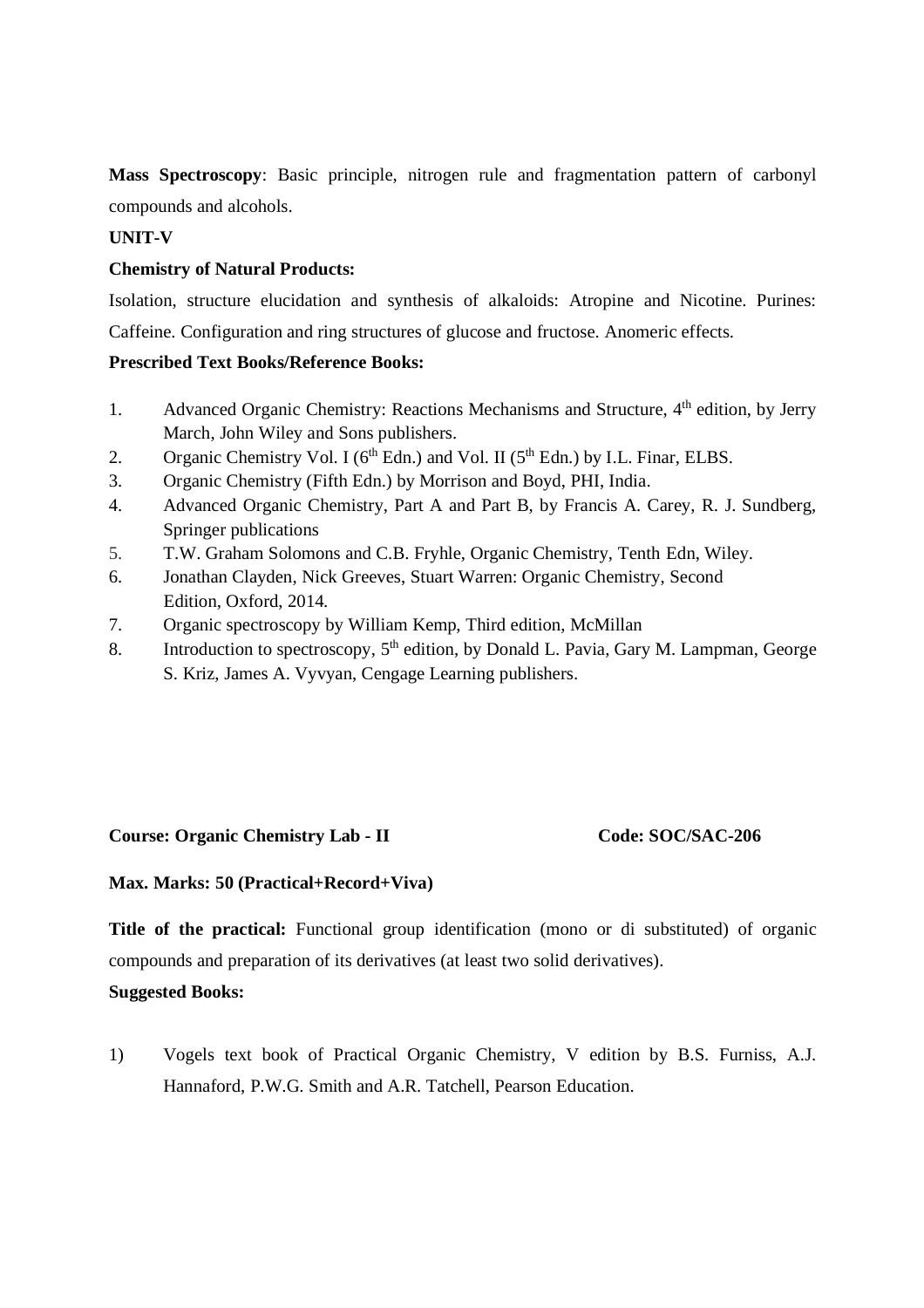#### **Course: Physical Chemistry- II Code: SOC/SAC-204**

#### **UNIT I**

#### **Nuclear Magnetic Spectroscopy**

Magnetic properties of molecules **–** theories of molecule magnetic susceptibility **–** measurement of magnetic structure susceptibility **–** Principle and theory of NMR elucidation spectroscopy **–** Nature of spinning particle and its interaction with magnetic field **–** experimental technique.

#### **UNIT 2**

#### **Electron Spin Resonance Spectroscopy**

Electrons spin Principle and experimental technique **–** g-factor; Resonance: line shapes and line width – hyperfine interactions - applications of ESR studies to the structure of free radicals -Metal complexes and biological systems.

#### **UNIT 3**

#### **Polymer chemistry**

Classification of polymers - Free radical, ionic and Zeigler -Natta Polymerisation **–** kinetics of free radical polymerisation - Techniques of polymerisation - Glass transition temperature - Factors influencing the glass transition temperature. Number average and Weight average, Molecular weights **–**molecular weights determination concept of distribution.

#### **UNIT 4**

#### **Photochemistry**

Laws of Photochemistry - Fluorescence **–** delayed fluorescence; E (osine) and P (yrin) type phosphorescence, Jablonski diagram , photo physical process **–** intersystem crossing and internal conversion, derivation of Stern-Volmer equation **–** Quantum yield Quenching effect **–** fluorescence, phosphorescence and lifetimes. Applications of Fluorescence based sensors **–** examples of molecular and supramolecular systems.

#### **UNIT 5**

**Electrochemistry:** Electrochemistry: Electrochemical cell **–** Galvanic and electrolytic cell concentration cell with and without transference **–** effect of complexation on redox potential **–**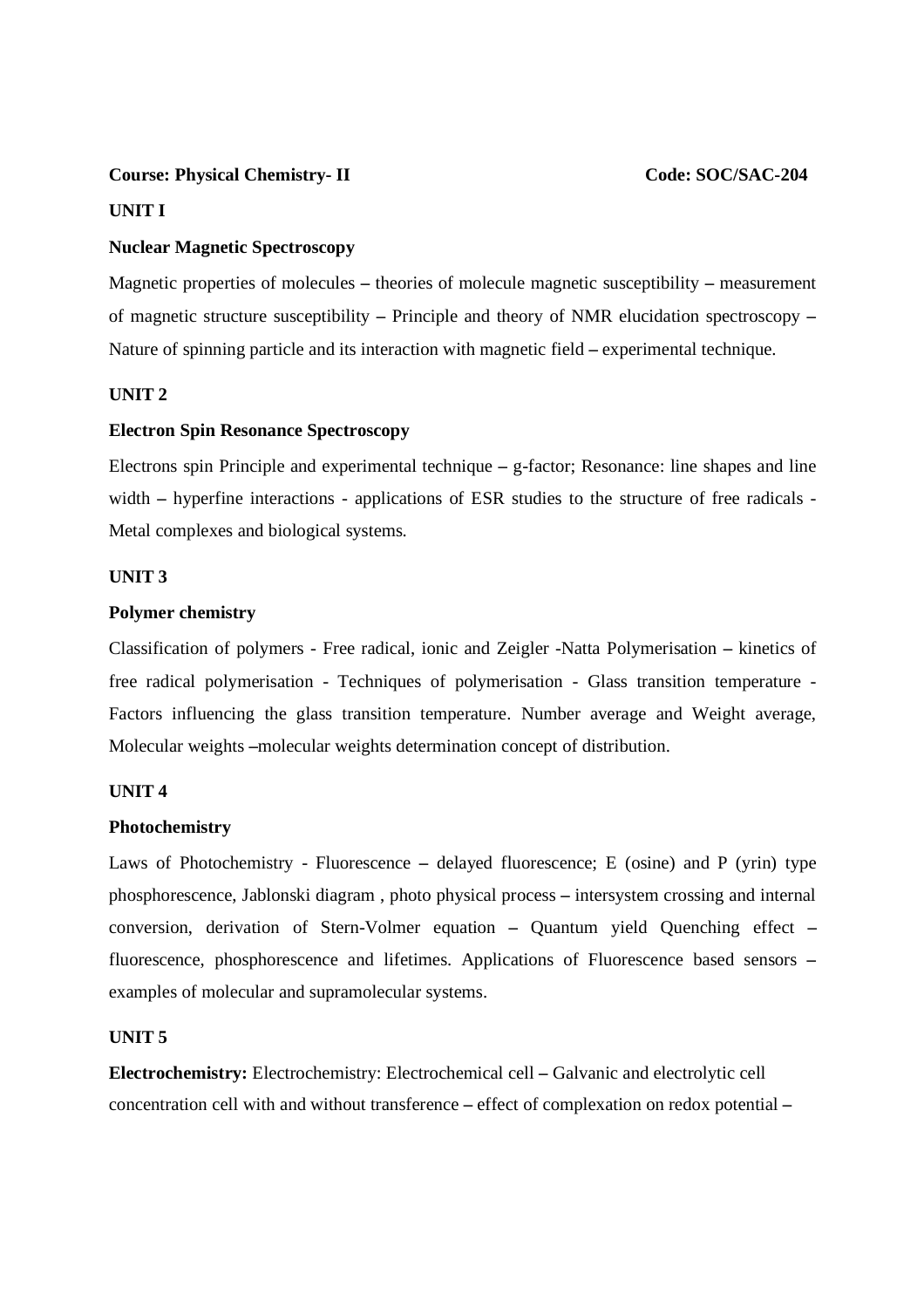ferricyanide/ferrocyanide couple: Iron(III) phenanthroline/Iron(II) phenanthroline Couple: Determination of standard potential-activity coefficients from EMF data.

# **PRESCIBED BOOKS:**

- 1. Physical chemistry volumes  $2^{nd}$  edition by K.L.Kapoor published by Macmillan
- 2. 2005.
- 3. Physical chemistry, Gilbert W. Castellan  $3<sup>rd</sup>$  edition published by Narosa
- 4. publishing house.
- 5. Physical chemistry  $7<sup>th</sup>$  edition, 2002 by Atki ns and paule published by Oxford
- 6. University press.
	- 7. Advanced Physical chemistry by Gurdeep Raj published by GOEL publishing house.

# **REFERENCE BOOKS:**

- 1) Physical Chemistry-G.W.Castellan, Narosa Publishing House, Prentice Hall
- 2) Polymer Chemistry **–** Fred W. Billmeyer, Wiley student edition, published by John

wiley & Sons PTE. Ltd.

3) An Introduction to Electrochemistry, Samuel Glasstone, An East West Edition, Affiliated East West press Pvt. Ltd.

# **Course: Physical Chemistry Lab – II Code: SOC/SAC-207**

1. Relative strengths of acids by studying the hydrolysis of ethylacetate / methyl acetate

2. Determination of equilibrium constant of KI3 KI+I2 by partition coefficient method and determination of unknown concentration of potassium iodide.

3. Potentiometric titration of Ferrous ammonium sulphate with potassium dichromate.

4. Decomposition of Composition of Cuprammonium cation.

# **Reference Books:**

- 1. Practical Experiments in Physical Chemistry by Alexander Finllay.
- 2. Experiments in Chemistry by D.V.Jagargordam., Himalaya Publishing House, 2003.
	- 3. Physical Chemistry experiments by P. Ghosh.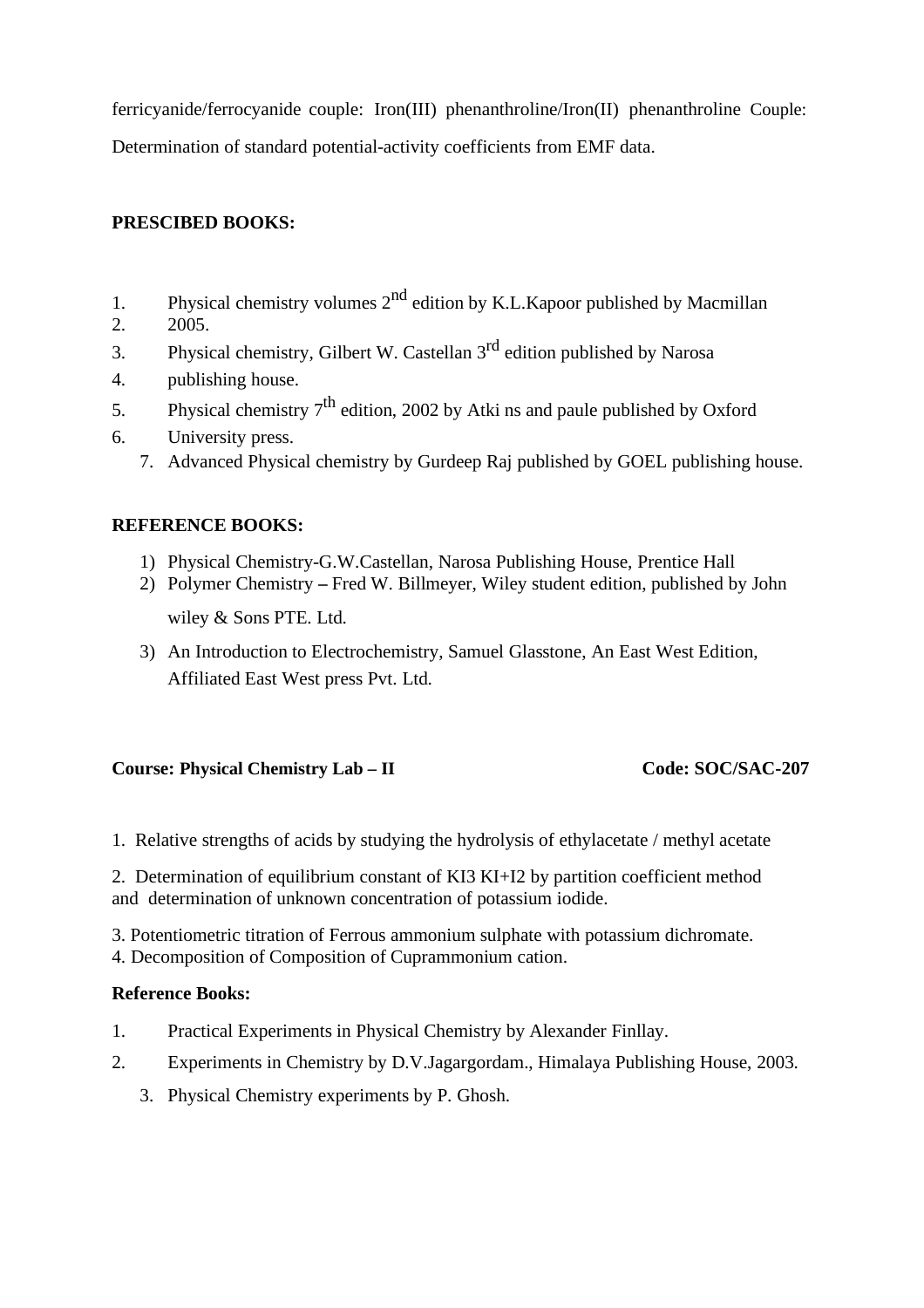# **SEMESTER – III**

**Course: Organic Reaction Mechanism, Pericyclic Reactions and Photochemistry Paper Code:** SOC-301 w.e.f 2019-2020

#### **UNIT-I**

**Radical substitution mechanisms**: Reactivity for aliphatic substrates, reactivity at bridgehead, Reactivity in aromatic substrates, neighboring group assistance in free radical reactions, reactivity in the attacking radical, effect of solvent on reactivity, halogenation at an alkyl carbon and allylic carbon, hydroxylation at aromatic carbon by means of Fenton's reagent, oxidation of aldehydes to carboxylic acids, formation of cyclic ethers with Pb(OAc)4, Reed reaction, Kolbe reaction and Hunsdiecker reaction.

#### **UNIT-II**

**Elimination reactions:** Mechanisms of E<sub>2</sub>, E<sub>1</sub>, and E<sub>1</sub>CB, reactivity-effects of substrate, attacking base, leaving group and medium, Stereochemistry of eliminations in acyclic and cyclic systems, orientation in eliminations - Saytzeff and Hoffman rules and pyrolytic syn elimination.

#### **UNIT-III**

#### **Addition Mechanisms**:

**Addition to carbon-carbon multiple bonds**: Addition reactions involving electrophiles, necleophiles and free radicals, cyclic mechanisms. Orientation and reactivity, Hydrogenation of double and triple bonds, Hydroboration, Birch reduction, addition of oxygen and  $N_2O_4$ .

**Addition to carbon-hetero atom multiple bonds**: Mechanism and reactivity, reductions of carbonyl compounds, carboxylic acids, esters, nitrites, addition of Grignard reagents, Tollen's reaction, Witting reaction and Prins reaction.

#### **UNIT-IV**

#### **Pericyclic reactions:**

Molecular orbital symmetry, frontier orbitals of ethylene, 1,3 Butadiene, 1,3,5- Hexatriene, allyl system, classification of pericyclic reactions. Woodward- Hoffman correlation diagram method. FMO and perturbation of molecular (PMO) approach for the explanation of pericyclic reactions under thermal and photochemical conditions.

**Electrocyclic Reactions:** Conrotatory and disrotatory motions. 4n and  $4n+2 \pi$  electrons systems.

**Cycloadditions**: Antarafacial and suprafacial additions, notation of cycloadditions, 2+2, 4+2 additions and chelotropic reactions.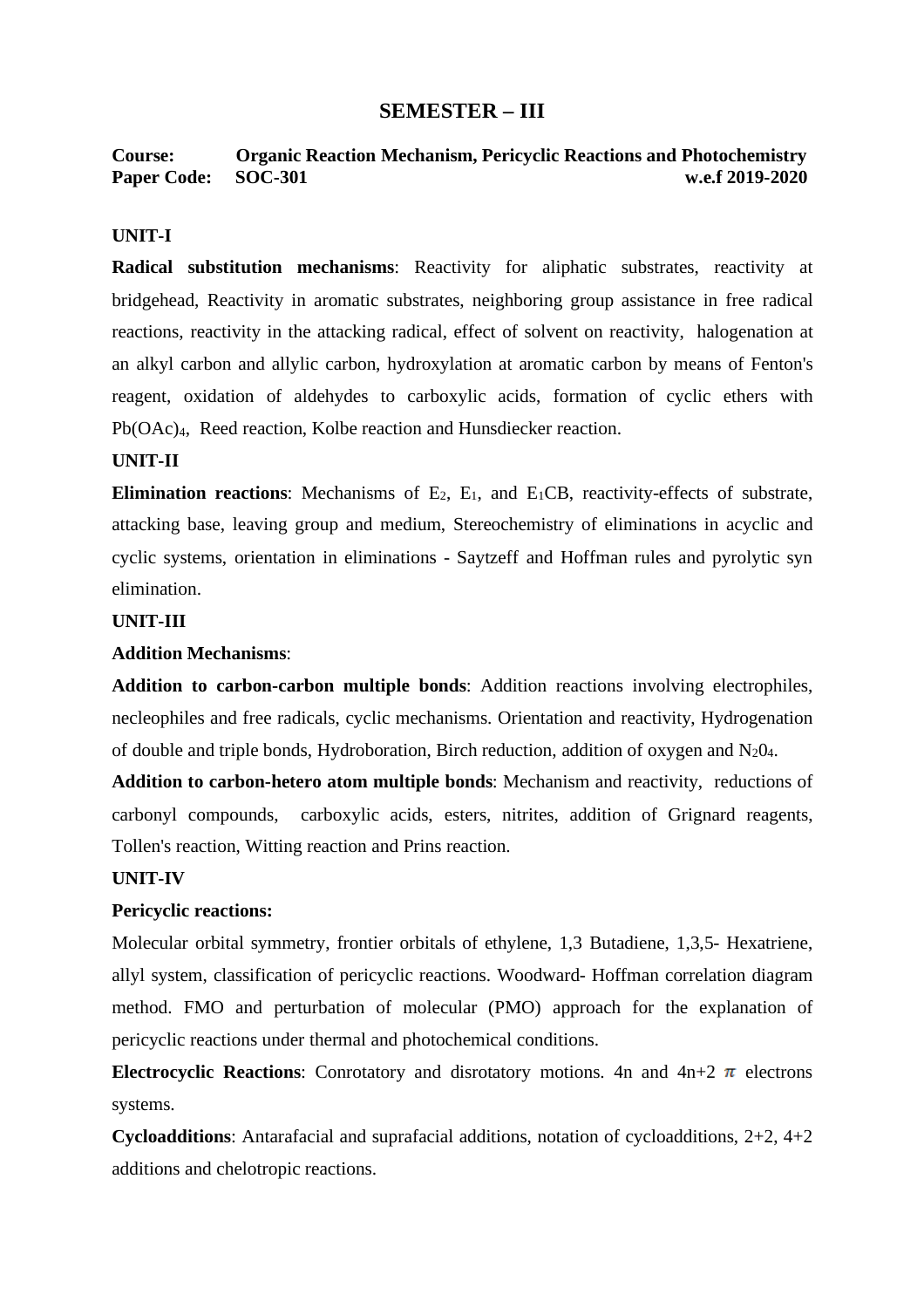**Sigma tropic rearrgements**-suprafacial and antarafacial shifts of H, Sigmatropic shift involving carbon moieties, (3.3) and (5.5) sigmatropic rearrangements. Claisen, Cope, Oxycope and aza-Cope rearrangements. Ene reaction

#### **UNIT-V**

#### **Organic Photochemistry:**

Photochemistry of carbonyl compounds- n-π<sup>\*</sup>and  $\pi$ -π<sup>\*</sup> transitions. Norrish type I and Norrish type II cleavages, Patterno-Buchi reactions, Photoreduction, photochemistry of enones- Hydrogen abstraction, rearrangement of  $\alpha$ ,  $\beta$ -unsaturated ketones and cyclohexadienones, photochemistry of unsaturated systems (Olefins)-cis-trans isomerisation, dimerization and hydrogen abstractions and additions, acetylenes-dimerisation, Dienes - Photochemistry of 1,3 butadienes, di-π-methane rearrangement. Photochemistry of aromatic compounds - Excited state of benzene and its 1,2-, 1,3-, 1,4- additions. Photo-Fries rearrangement, Photo-Fries reactions of anilides, photosubstitution reactions of benzene derivatives.

#### **Suggested Text/Reference Books:**

- 4) Advanced Organic Chemistry: Reactions Mechanisms and Structure by Jerry March, Mc.Graw Hill and Kogakush.
- 5) Molecular reactions and Photochemistry by Charles Dupey and O. Chapman, Prentice Hall.
- 6) Pericyclic reactions by S.N. Mukharji, Mcmilan.
- 7) Mechanisms and Theory in Organic Chemistry by T.H. Lowery and K.S. Rich gardson.
- 8) The modern structural theory in Organic Chemistry by L.N.Ferguson, Pretice Hall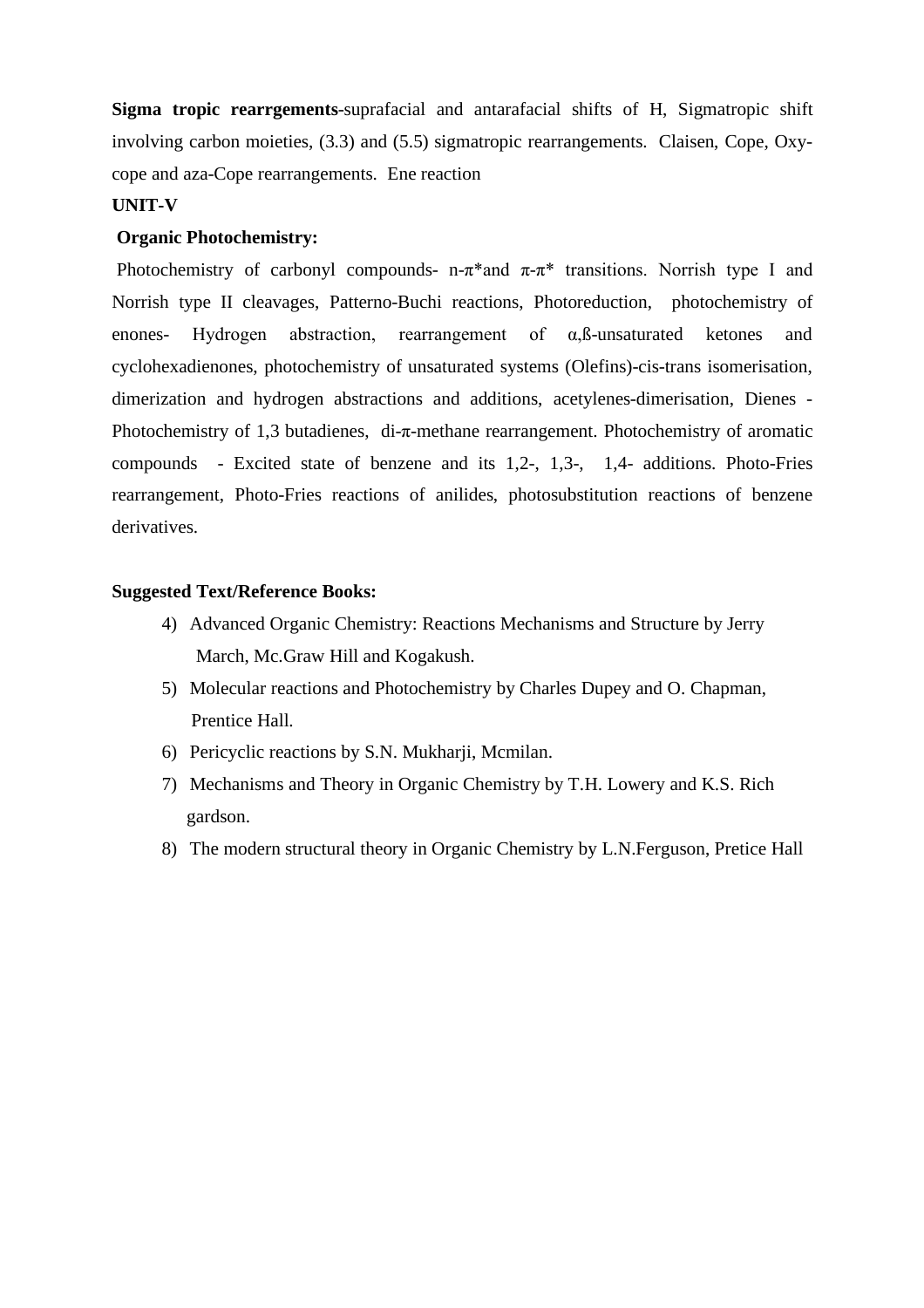# **Course: Organic Spectroscopy-I** Paper Code: SOC-302

# **UNIT-I**

**UV Spectroscopy**: UV spectra of aromatic and heterocyclic compounds, α-diketones, βdiketones, enediones and quinines. Applications of UV Spectroscopy-study of isomerism, determination of strength of hydrogen bonding and conformations of α-substituted cyclohexanones. Steric effect in biphenyls.

# **UNIT-II**

**Infrared Spectroscopy**: Characteristic vibrational frequencies of alkanes, alkenes, alkynes, aromatic compounds, alcohols, ethers, phenols, amines, carbonyl compounds, esters, amides, carboxylic acids, anhydrides, lactones, lactums, nitriles and conjugated carbonyl compounds. Effect of hydrogen bonding and solvent on vibrational frequencies.

# **UNIT-III**

**Nuclear Magnetic Resonance Spectroscopy (<sup>1</sup>H-NMR):** Shielding of magnetic nuclei, chemical and magnetic equivalence of spins, spin-spin coupling, integration, the coupling constant, types of spin-spin couplings, factors influencing the coupling constant, first-order and non-first order spectra, spin system notations (ABX, AMX,  $A_2B_2$  etc.,). Simplification of non-first order spectra-use of higher magnetic fields, nuclear magnetic double resonance and lanthanide shift reagents. Deuterium exchange, nuclear overhauser effect.

#### **UNIT-IV**

**Mass spectroscopy:** Basic Principles, instrumentation, isotope abundance, the molecular ion, metastable ions, base peak, fragment ions, even-electron rule and nitrogen rule. McLafferty rearrangement, ortho effect, *retro*-Diels-Alder reaction. Fragmentation processesfragmentation associated with various functional groups (alkanes, cycloalkanes, alkenes, alkynes, aromatic hydrocarbons, alcohols, phenols, ethers, aldehydes, ketones, esters, carboxylic acids, amides, amines, alkyl chlorides and alkyl bromides.

# **UNIT-V**

Structural elucidation of Organic compounds by a combined application of the UV, IR, NMR and MASS spectral data.

#### **Prescribed Text/Reference Books:**

- 1. Spectroscopic identification of organic compounds by RM Silverstein, G C Bassler and T B Morrill
- 2. Organic Spectroscopy by William Kemp
- 3. Spectroscopic methods in Organic chemistry by DH Williams and I Fleming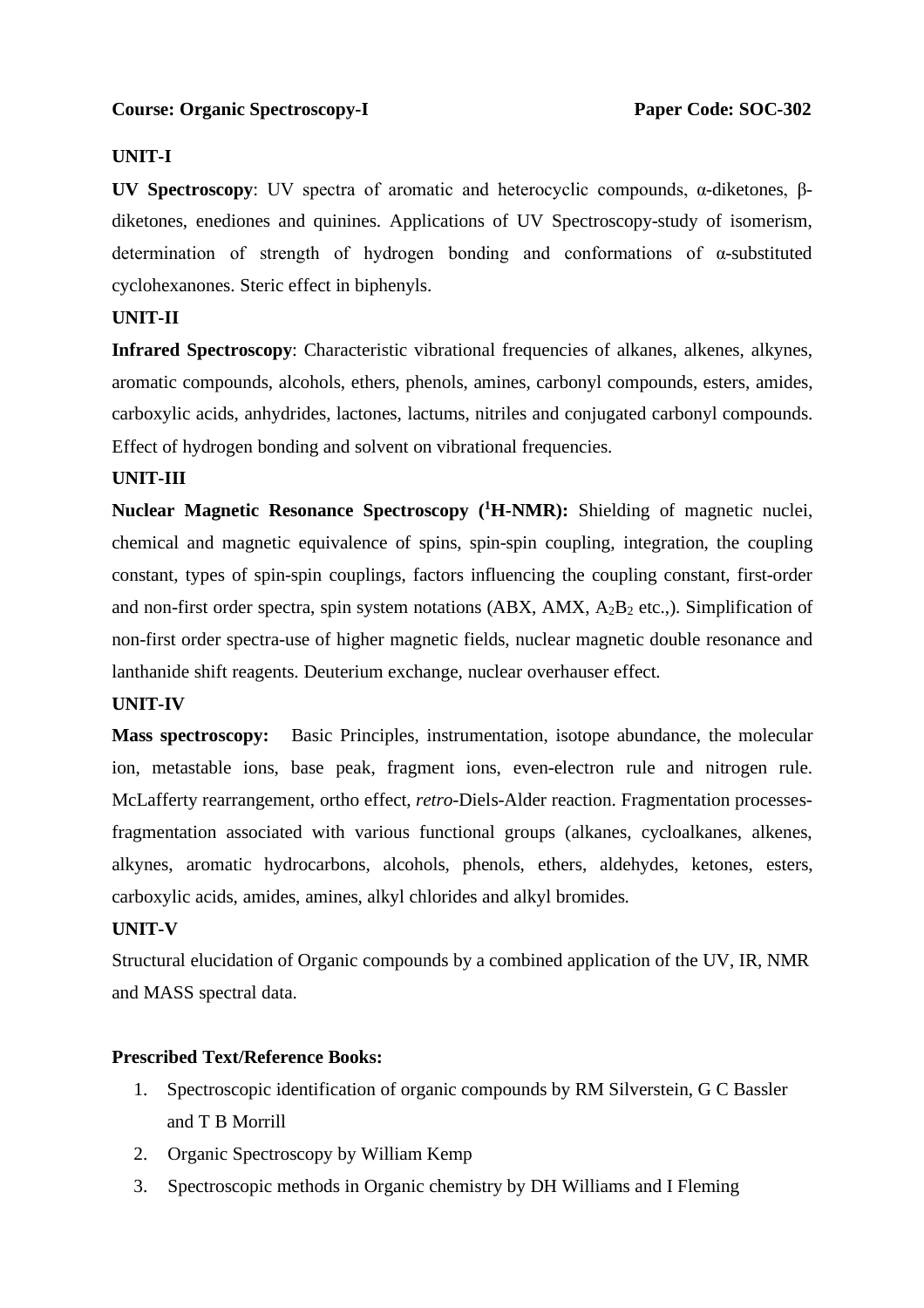- 4. Modern NMR techniques for chemistry research by Andrew B Derome
- 5. NMR in chemistry A multinuclear introduction by William Kemp
- 6. Spectroscopic identification of organic compounds by P S Kalsi
- 7. Introduction to spectroscopy, 5<sup>th</sup> edition, by Donald L. Pavia, Gary M. Lampman, George S. Kriz, James A. Vyvyan, Cengage Learning publishers.
- 8. Carbon-13 NMR for organic chemists by GC Levy and O L Nelson
- 9. Nuclear Magnetic Resonance Basic principles by Atta-ur-Rahman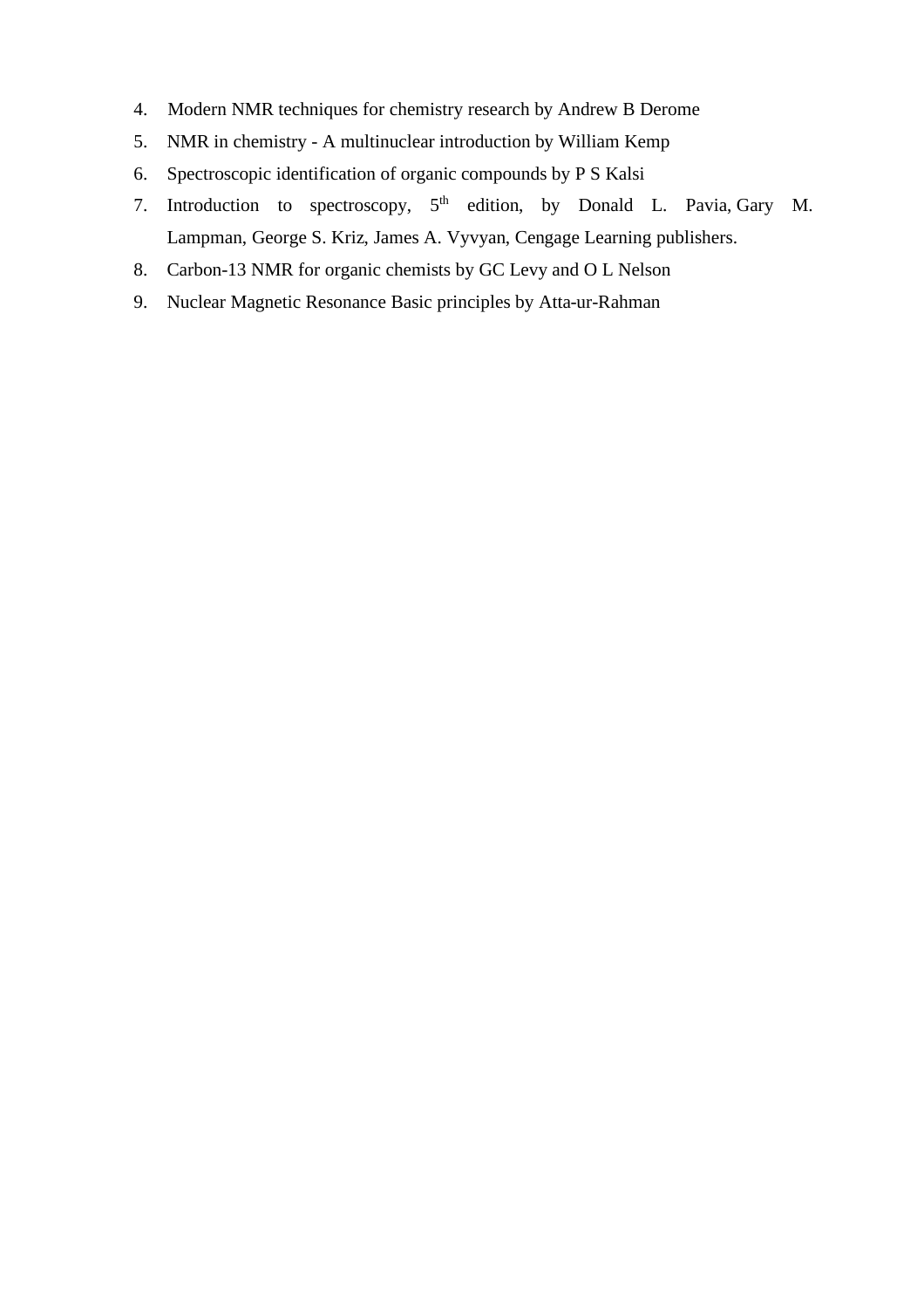## UNIT-I

# **Formation of Carbon-Carbon (C-C) single bonds:**

Alkylation via enolate anions, applications of α-thio and seleno carbanions, the enamine and related reactions, aldol reaction, umplong (dipole inversion) reaction. Alkylation via organometallic reagents - organo palladium, organo nickel and organo copper reagents, synthetic applications of carbenes and carbenoids, sulphur ylids.

#### UNIT-II

**Formation of carbon-carbon double bonds**: Sulphoxide-sulphonate rearrangement, Wittig reaction, alkenes from arylsulphonyl hydrazones, Claisen rearrangement.

**Reactions at unactivated carbon-hydrogen bonds:** The Hoffmann-Loeffler-Freytag (HLF) reaction, Barton reaction, Photolysis of organic hypohalites.

#### UNIT-III:

#### **Asymmetric Synthesis-I**

Topocity – Prochirality – Substrate selectivity – Diastereoselectivity and Enantioselectivity – Substrate controlled methods – use of chiral substrates – examples.

Auxiliary controlled methods – Use of chiral auxiliaries – Chiral enolates – alkylation of chiral imines – Stereoselective Diels – Alder reaction.

UNIT-IV:

# **Asymmetric Synthesis-II**

Reagent controlled methods – Use of chiral reagents – Asymmetric oxidation – Sharpless epoxidation – Asymmetric reduction – Use of lithium aluminium hydride and borate reagents.

# UNIT-V:

**Organoboranes:** Hydroboration, Preparation of Organoboranes, Reagents: Disiamyl borane, thexyl borane, 9-BBN, dicylohexyl borane, mono- and di- isopinocamphenyel boranes. Functional group transformations of Organo boranes: Oxidation, protonolysis and rearrangements. Formation of carbon-carbon bonds: carbonylation, cyanoborate process, reactions of alkenyl boranes and trialkylalkynyl borates.

# **Prescribed Reference/Text Books:**

1. Some Modem Methods of Organic Synthesis W. Carothers, Third Edition, Cambridge University Press, Cambridge, 1988.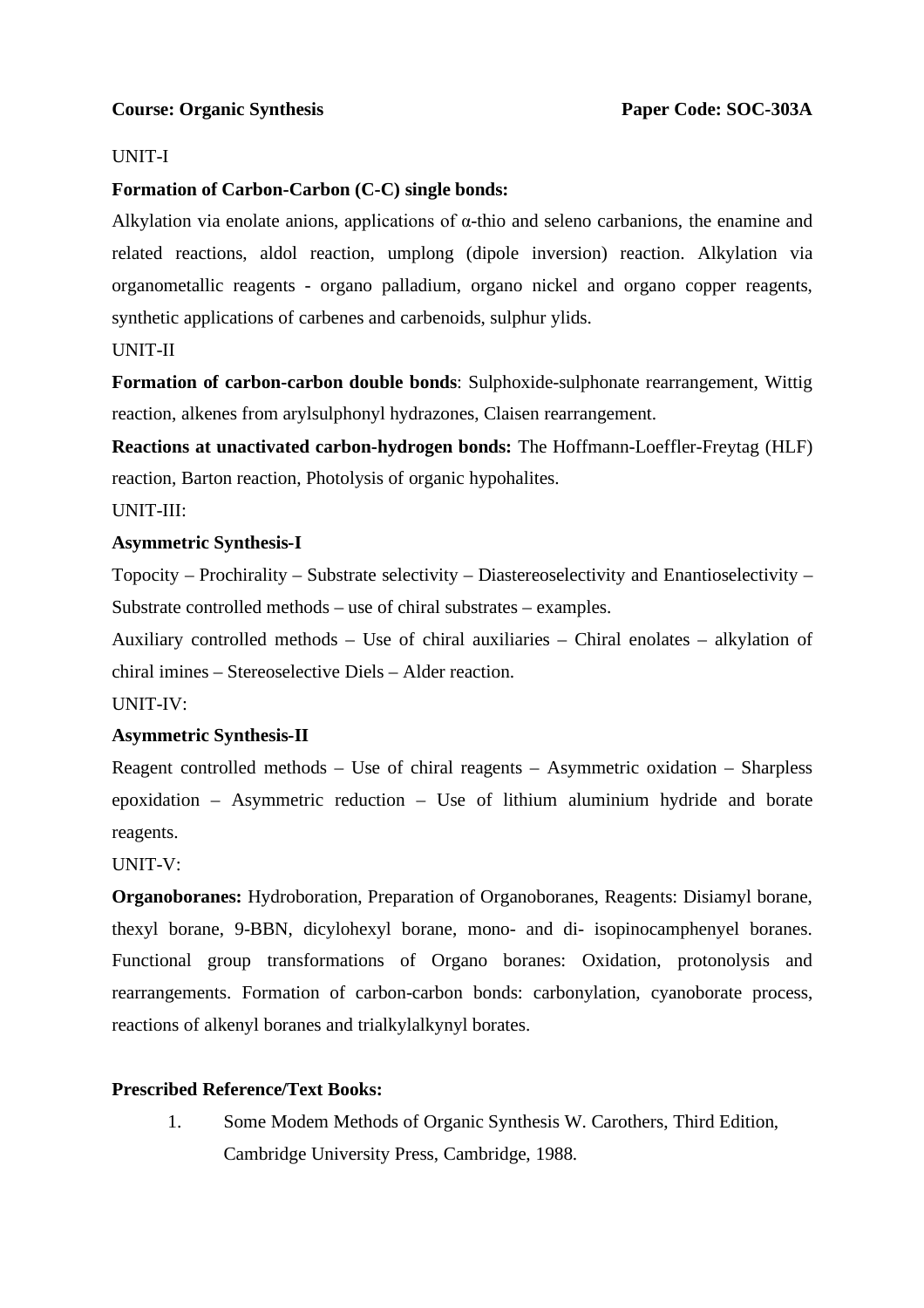- 2. Modern Synthetic Reactions, Herbert O. House, Second Edition, W.A. BenzamineInc, Menio Park, California, 1972.
- 3. Principle of Organic Synthesis- R.O.C. Norman and J. M. Coxon.(ELBS)
- 4. Advanced organic chemistry part A & B; Fourth edition; Francis A Cary and Richard J. Sundberg; Kluwer Academic/Plenum Publisher New York, 2000.
- 5. Organic syntheses via boranes / Herbert C. Brown; with techniques by Gary W.Kramer, Alan B. Levy, M. Mark Midland. New York : Wiley, 1975
- 6. Organic chemistry Jonathan Clayden, Nick Geeves, Stuart Warren, 2nd Edition, 2012, Oxford University Press.
- 7. Stereochemistry of organic compounds Principles & Applications by D. Nasipuri, New Age International Publishers.
- 8. Stereochemistry of Carbon compounds by Ernest L Eliel & Samuel H. wilen, Wiley publishers.
- 9. Stereochemistry: Conformation & Mechanism by P S Kalsi, New Age International Publishers.
- 10. The third dimension in organic chemistry, by Alan Bassendale
- 11. Stereo selectivity in organic synthesis by R S Ward, Wiley publishers.
- 12. Asymmetric synthesis by Robert Gawley and Jeffrey Aube, Elsevier publications
- 13. Asymmetric organic reactions by J D Morrison and H S Moschcr
- 14. Principles in Asymmetric synthesis by Robert E. Gawley & Jeffrey Aube
- 15. Stereo differentiating reactions by Yoshiharu Izumi, Academic press.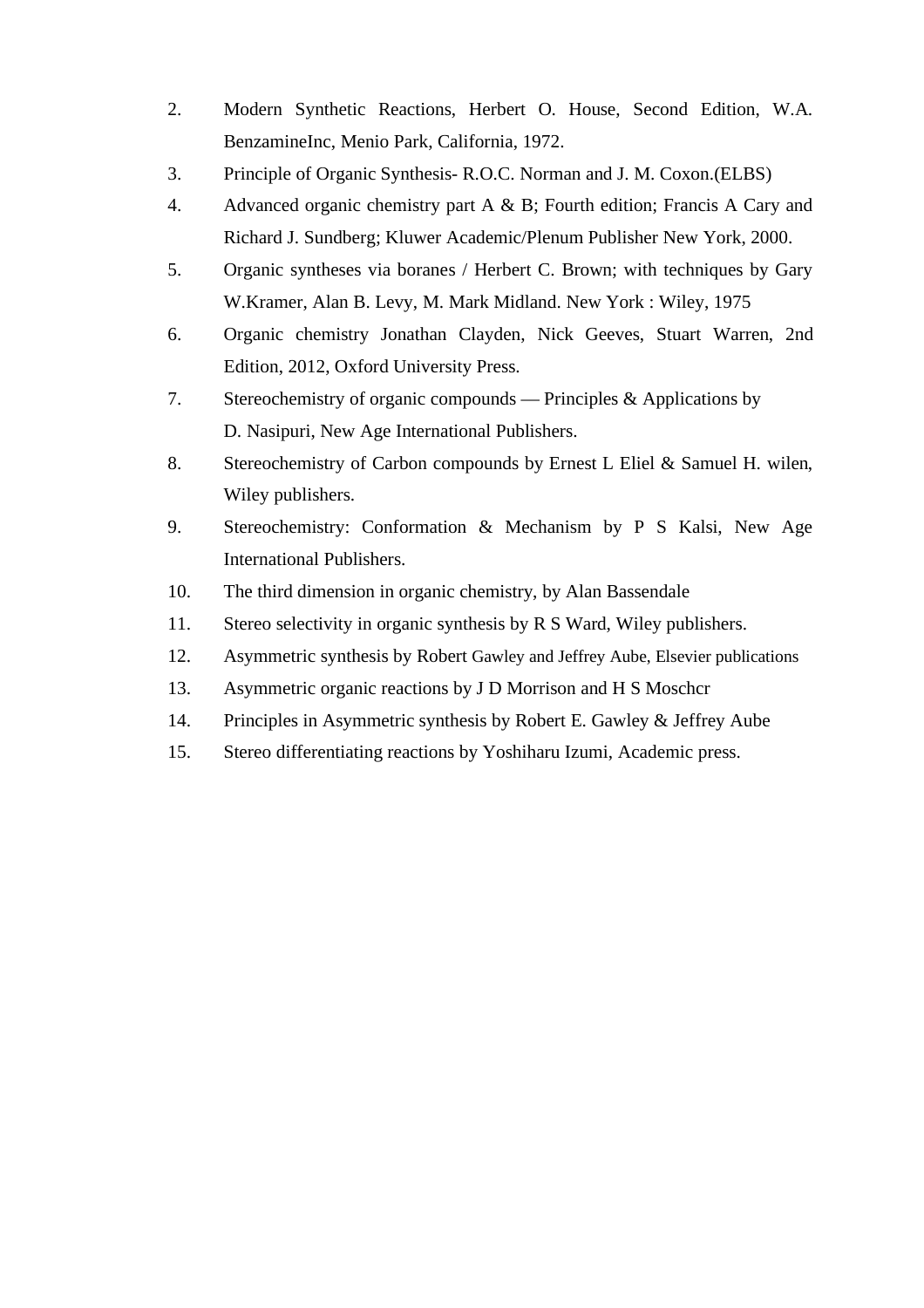#### Course: Chemistry of Natural Products-I Paper Code: SOC-304A

Study of isolation, stereochemistry, synthesis, biogenesis and biological properties of the following classes of natural products from plants, animal, and microbial sources and biopolymers.

**Unit-I:** Acetogenis and shkimates Microbial metabolites : Penecillin -G, Cephalosphorin-C and Streptomycin

**Unit-II:** Terpenes: Forskolin, Taxol and Azadirachtin

**Unit-III:** Alkaloids: Morphine, Reserpine and Vincristine

**Unit-IV:** Biopolymers & Peptides: α-Aminoacids, their general properties and synthesis, synthesis of peptides by Merrifield solid phase synthesis. Chemistry of Oxytocine and Dolostatin-10.

**Unit V:** Physical Properties, occurrence, Isolation, Structural elucidation and synthesis of Vitamin A, Vitamin E, Vitamin K.

#### **Reference Books:**

1) Organic chemistry, Volume 2. Stereomistry and chemistry of Natural products I.L.Finar 5th Edition ELBS, 1975 (overall and for Unit I A ,Morphine and Unit IV)

2) Chemical aspects of Biosythesis, Johan Mann. Oxford University Press, Oxford 1996

3) Chemistry of Natural Products: A Unified approach N.R.Krishna Swamy, University press (INDIA) Ltd., Orient loangman limited. Hyderabad 1999 (overall and for certain aspects of Azadirachtin,Morphine , Reserpine)

4) Introduction to Organic Chemistry, A Streitwieser. CH Heathcock and E.M/Kosover IV edn, MC Milen 1992 (For Merrifield synthesis of peptides and also other aspects of Unit IV) 5) Primary literature for Unit IB Forskolin, Taxol , Azadirachtin Unit III (Minus morpine ) and dolastatin-10. Details and copy of the relevant material are available with the Department of organic chemistry, FD and W Andhra University, Visakhapatnam.

6) Chemistry of Natural products by S V Bhat, B.A. Nagasampagi.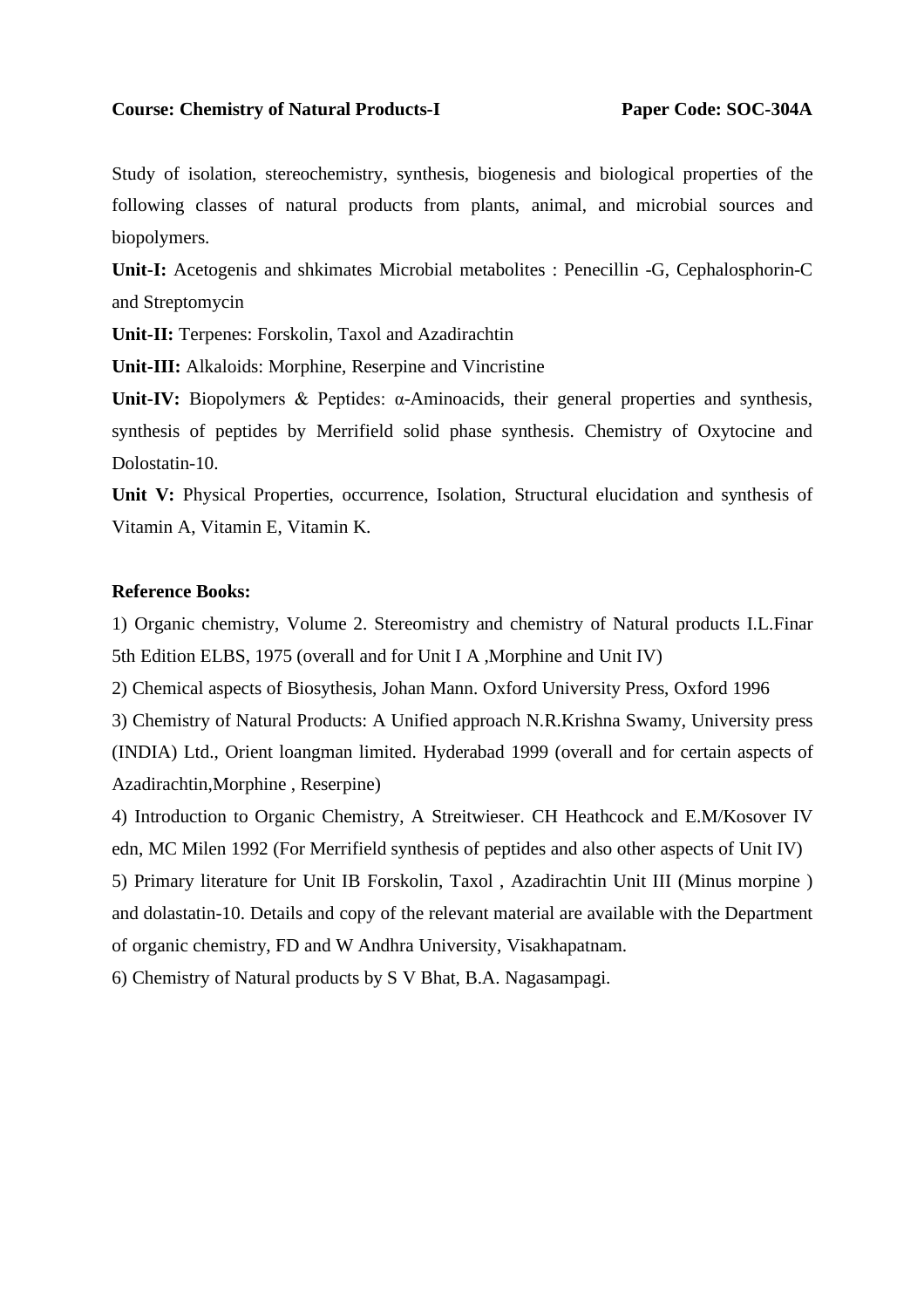# **Semester: III Practicals**

# **Organic Chemistry Practical–I Code: SOC-** 305 **Max. Marks: 100 (Practical+Record+Viva)**

**Title of the practical:** Multi stage organic synthesis involving three or four stages and chromatographic techniques.

#### **Suggested Books:**

1) Vogels text book of Practical Organic Chemistry, V edition by B.S. Furniss, A.J. Hannaford, P.W.G. Smith and A.R. Tatchell, Pearson Education

**Organic Chemistry Practical – II** Code: SOC-306

**Max. Marks: 50 (Practical+Record+Viva)**

**Title of the practical:** Estimation of organic compounds

- 1) Estimation of Glucose
- 2) Estimation of Sucrose
- 3) Estimation of Phenol
- 4) Estimation of Aniline

#### **Suggested Books:**

1) Practical organic chemistry, Fourth edition by F.G. Mann and B. C Saunders, Pearson Edn.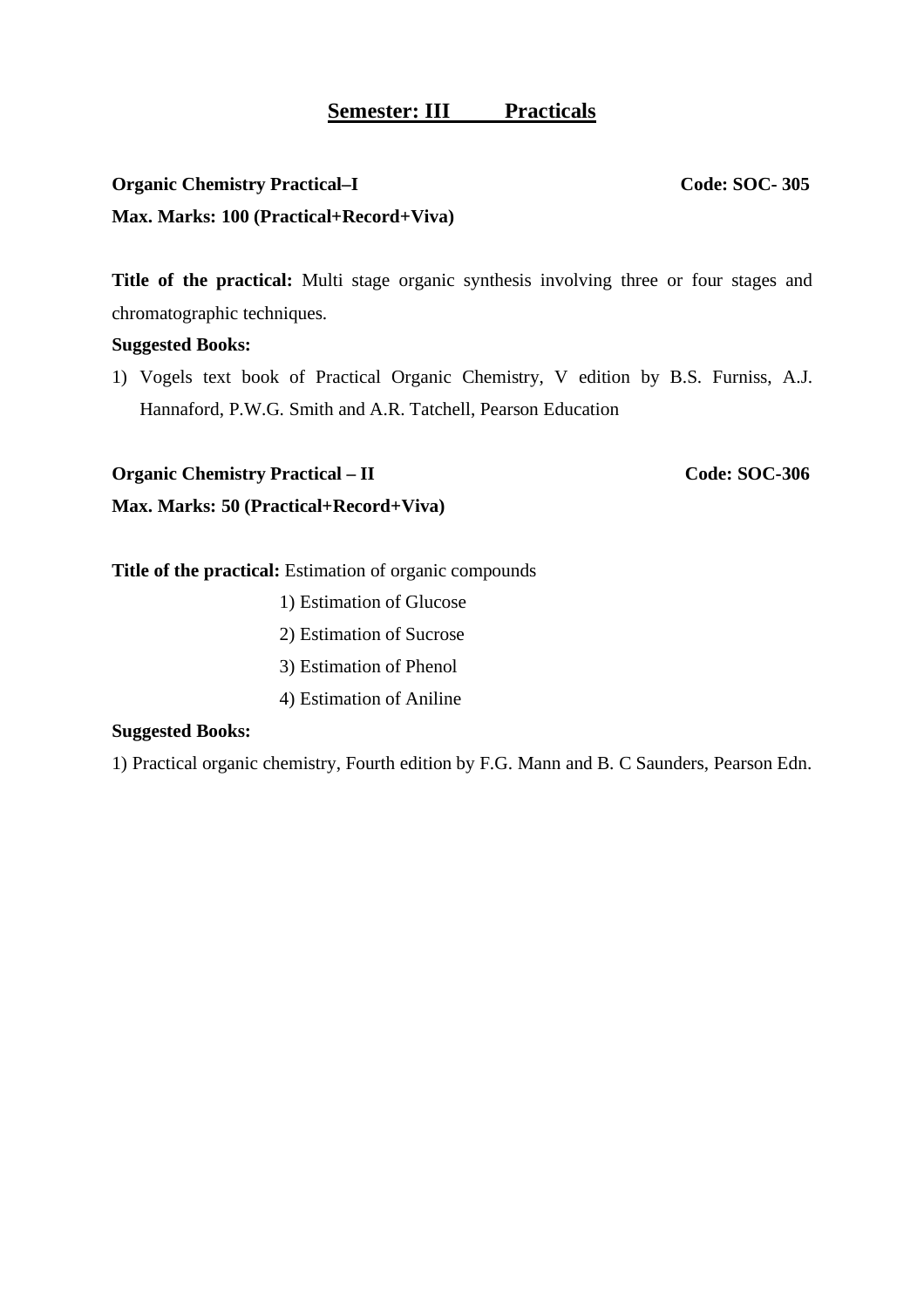# **SEMESTER: IV**

#### **Course: Modern Synthetic Methodology in Organic Chemistry**

**Paper Code:** SOC-401 w.e.f 2019-2020

#### **UNIT - I**

**Modern Synthetic Methods:** Baylis-Hillman reaction, Henry reaction, Nef reaction, Kulinkovich reaction, Ritter reaction, Sakurai reaction, Tishchenko reaction and Ugi reaction. Brook rearrangement; Tebbe olefination. Metal mediated C-C and C-X coupling reactions: Heck, Stille, Suzuki, Negishi and Sonogashira, Nozaki-Hiyama, Buchwald-Hartwig, Ullmann coupling reactions, directed ortho metalation.

#### **UNIT-II**

**Multicomponent Reactions:** Ugi, Passerini, Biginelli, Hantzsch and Mannich reactions. **Metathesis:** Grubb's 1st and 2nd generation catalyst, Olefin cross coupling metathesis (OCM), ring closing metathesis (RCM), ring opening metathesis (ROM), applications. UNIT-III

**Oxidation**: Metal based and non-metal based oxidations of (a) alcohols to carbonyls (Chromium, Manganese, aluminium, silver, ruthenium. DMSO, hypervalent iodine and TEMPO based reagents). (b) phenols (Fremy's salt, silver carbonate) (c) alkenes to epoxides (peroxides/per acids based), Sharpless asymmetric epoxidation, Jacobsen epoxidation, Shi epoxidation. (d) alkenes to diols (Manganese, Osmium based), Sharpless asymmetric dihydroxylation, Prevost reaction and Woodward modification, (e) alkenes to carbonyls with bond cleavage (Manganese, Osmium, Ruthenium and lead based, ozonolysis) (f) alkenes to alcohols/carbonyls without bond cleavage (hydroboration-oxidation, Wacker oxidation, selenium, chromium based allylic oxidation) (g) ketones to ester/lactones (Baeyer-Villiger)

#### **UNIT-IV**

**Reduction:** (a) Catalytic hydrogenation (Heterogeneous: Palladium/Platinum/Rhodium/ Nickel etc; Homogeneous: Wilkinson). Noyori asymmetric hydrogenation. (b) Metal based reductions using Li/Na/Ca in liquid ammonia, Sodium, Magnesium, Zinc, Titanium and Samarium (Birch, Pinacol formation, McMurry, Acyloin formation, dehalgenation and deoxygenations) (c) Hydride transfer reagents from Group III and Group IV in reductions. (i) NaBH4 triacetoxyborohydride, L-selectride, K-selectride, Luche reduction; LiAlH4, DIBAL-H and Red-Al.

#### **UNIT-V**

**Newer methods in organic synthesis:**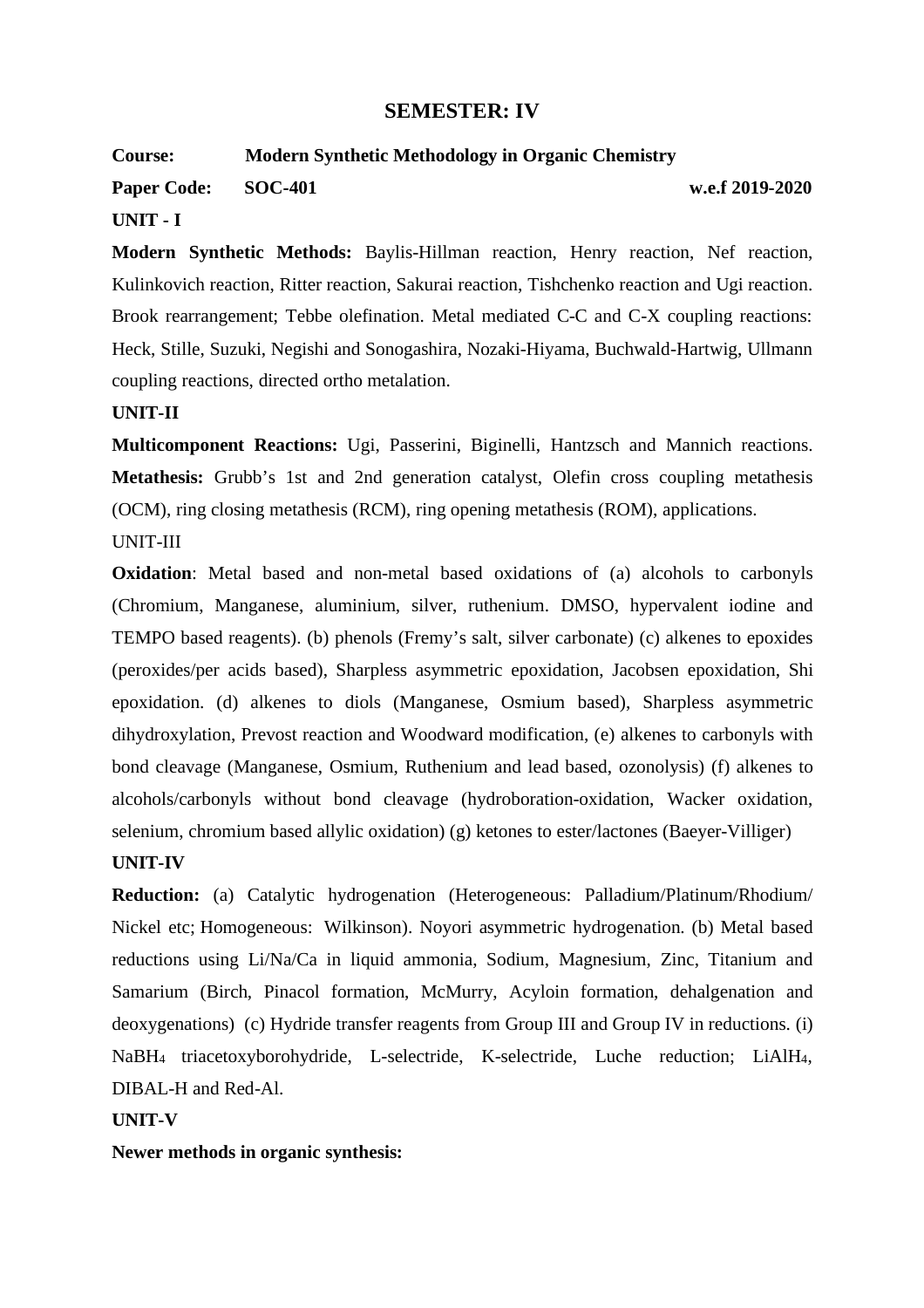Phase-transfer catalysis – principle, types of phase transfer catalysts, mechanism and applications in organic synthesis.

Ionic liquids: Introduction and applications in organic synthesis (illustrate with two examples).

Nanomaterials: Introduction, methods of preparation, applications in organic synthesis

#### **Prescribed Books:**

- 1. Some Modern Methods of Organic Synthesis W. Carothers, Third Edition, Cambridge University Press, Cambridge, 1988.
- 2. F. A. Cary and R. I. Sundberg, Advanced Organic Chemistry, Part A and B, 5th Edition, Springer, 2009.
- 3. M. B. Smith, Organic Synthesis, 2nd Edition, 2005
- 4. J. Tsuji, Palladium Reagents and Catalysts, New Perspectives for the 21<sup>st</sup> Century, John Wiley & Sons, 2003.
- 5. I. Ojima, Catalytic Asymmetric Synthesis, 2nd edition, Wiley−VCH, New York, 2000.
- 6. J. Clayden, N. Greeves, S. Warren and P. Wothers, Organic Chemistry, Oxford University Press, 2001.
- 7. R. Noyori, Asymmetric Catalysis in Organic Synthesis, John Wiley & Sons, 1994.
- 8. L. Kuerti and B. Czako, Strategic Applications of named Reactions in Organic Synthesis, Elsevier Academic Press, 2005.
- 9. Green chemistry, Theory and Practical, Paul T.Anastas and John C.Warner.
- 10. New trends in green chemistry By V.K.Ahulwalia and M.Kidwai.
- 11. Organic Synthesis: Special techniques. V.K.Ahulwalia and Renu Aggarwal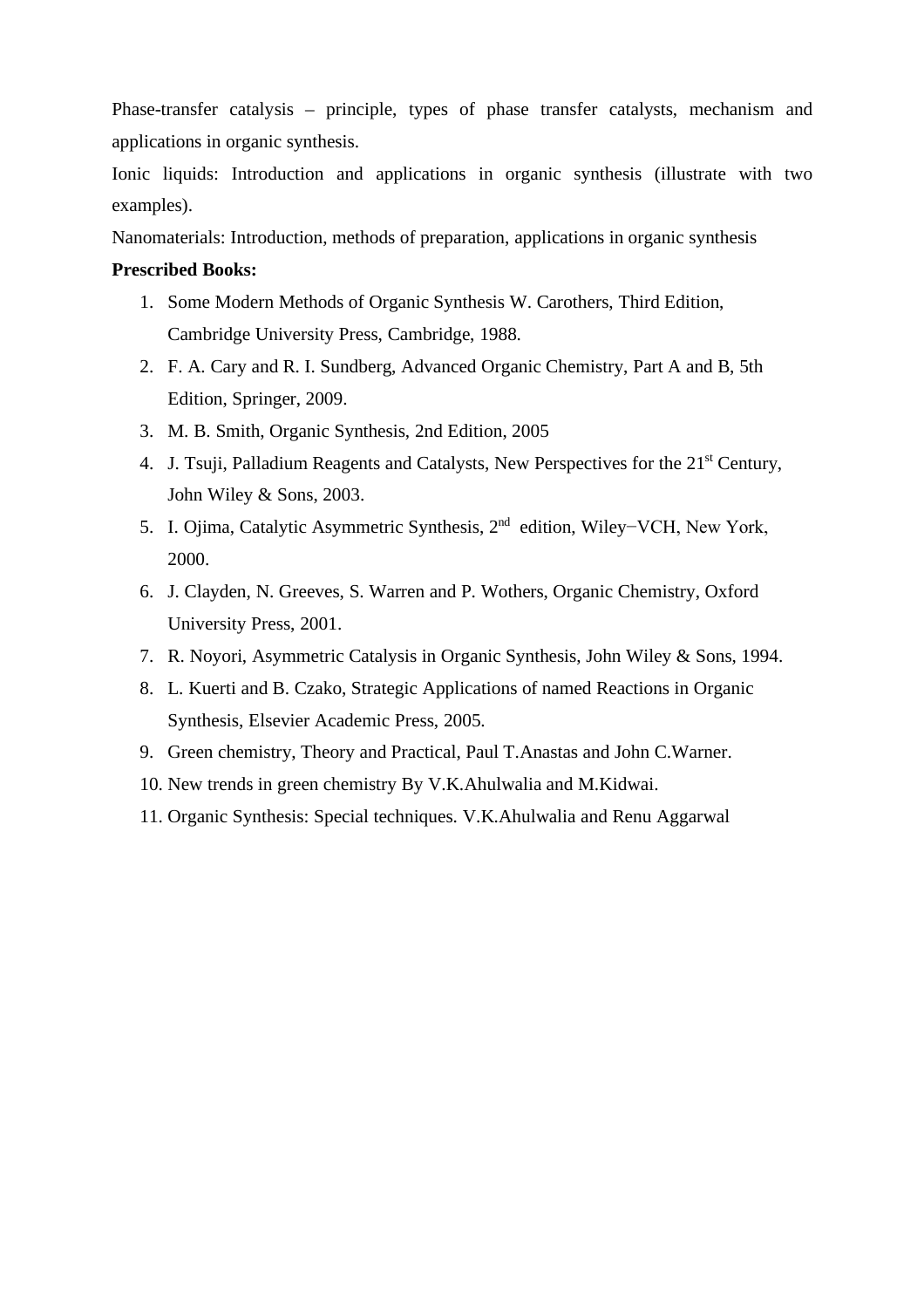### **Course: Organic Spectroscopy-II** Paper Code: SOC-402

# **UNIT-I**

#### **<sup>13</sup>C NMR spectroscopy**

CW and PFT techniques. Types of  ${}^{13}$ C NMR spectra: undecoupled, proton- decoupled and offresonance decoupled (ORD) spectra.  $^{13}$ C chemical shifts, factors affecting the chemical shifts, chemical shifts of organic compounds. Calculation of chemical shifts of alkanes, alkenes and alkynes. Homonuclear  $(^{13}C^{-13}C)$  and heteronuclear  $(^{13}C^{-1}H$  J and  $^{13}C^{-2}H$  J) coupling. Applications of <sup>13</sup>C-NMR spectroscopy: Structure determination.

# **UNIT-II**

**2D-NMR techniques:** Principles of 2D NMR, Classification of 2D-experiments. Correlation spectroscopy (COSY) HOMO COSY (<sup>1</sup>H-<sup>1</sup>H COSY), TOCSY (Total Correlation Spectroscopy), Hetero COSY ( ${}^{1}H, {}^{13}C$  COSY, HMOC), long range  ${}^{1}H, {}^{13}C$  COSY (HMBC), Homonuclear and Heteronuclear 2D-J-resolved spectroscopy, NOESY.

#### **UNIT-III**

**Optical Rotatory Dispersion (ORD) and CD Spectroscopy:** Optical rotation, circular birefringence, circular dichroism and Cotton effect. Plain curves and anomalous curves. Empirical and semiempirical rules-The axial haloketone rule, the octant rule, Helicity rule. Application of the rules to the study of absolute configuration and conformations of organic molecules.

#### **UNIT-IV**

#### **Structure determination and stereochemistry of natural products by spectral methods**

Spectroscopic techniques IR, UV, <sup>1</sup>H NMR, <sup>13</sup>C NMR, COSY, HETEROCOSY, NOESY, 2D INADEQUATE and MS in the structure elucidations of natural products: flavones, biflavones, flavanones, isoflavones, coumarins, quinolines, isoquinolines.

#### **UNIT-V**

**Study of the following solved problems:** Mass, IR, <sup>1</sup>H, <sup>13</sup>C NMR, HOMOCOSY, HECTOR, DEPT, 2D-INADEQUATE and NOE of Geraniol, INEPT of menthol, APT of apparicine, Heteronuclear 2D-J resolved spectrum of stricticine, NOESY of buxaquamarine, HETEROCOSY of strictanol, 2D-INADEQUATE of α-picolineand β-methyl tetrahydranfuran.

#### **Suggested Text books:**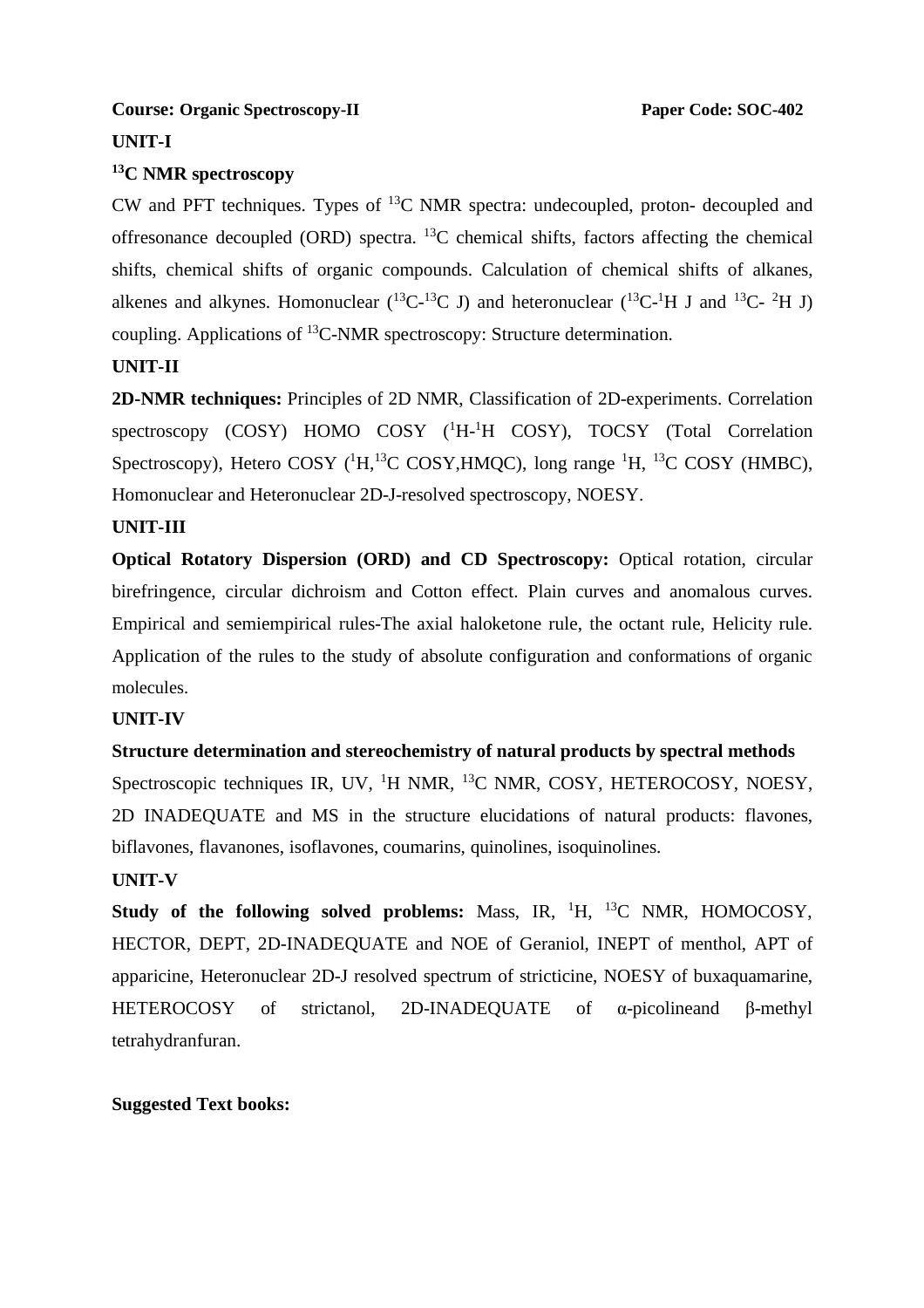1) Spectroscopic Methods in Organic Chemistry. Forth Edition D.M. Williams and I. Fleming Tata - McGraw Hill, New Delhi, 1990 for all spectral methods.Eexcept ORD and CD and ESR.

2) Organic Spectroscopy, Second Edition, W.Kemp, ELBS Macmillan, 1987 for ORD and CD and ESR.

### **Books for Reference:**

1) Book 2 mentioned above.

2) Applications of absorption spectroscopy of Organic Compounds J.R.Dyer, Prentice Hall of India, New Delhi, 1984.

3) Spectrometric identification of Organic Compounds, Fourth Edition, R.M.Silverstein: G.C.Vassiellr and T.C. Merill, Johne Willey, Singapore, 1981.

4) For ORD and CD "Applications of Optical rotation and Circular Dichroism", G.C. Barret, in "Elucidation of Organic structures by Physical and Chemical Methods" Part I (Eds) K.W. Bentley and G.W.Kirty John Wiley, 1972, Chapter VIII (only those aspects mentioned in the syllabus).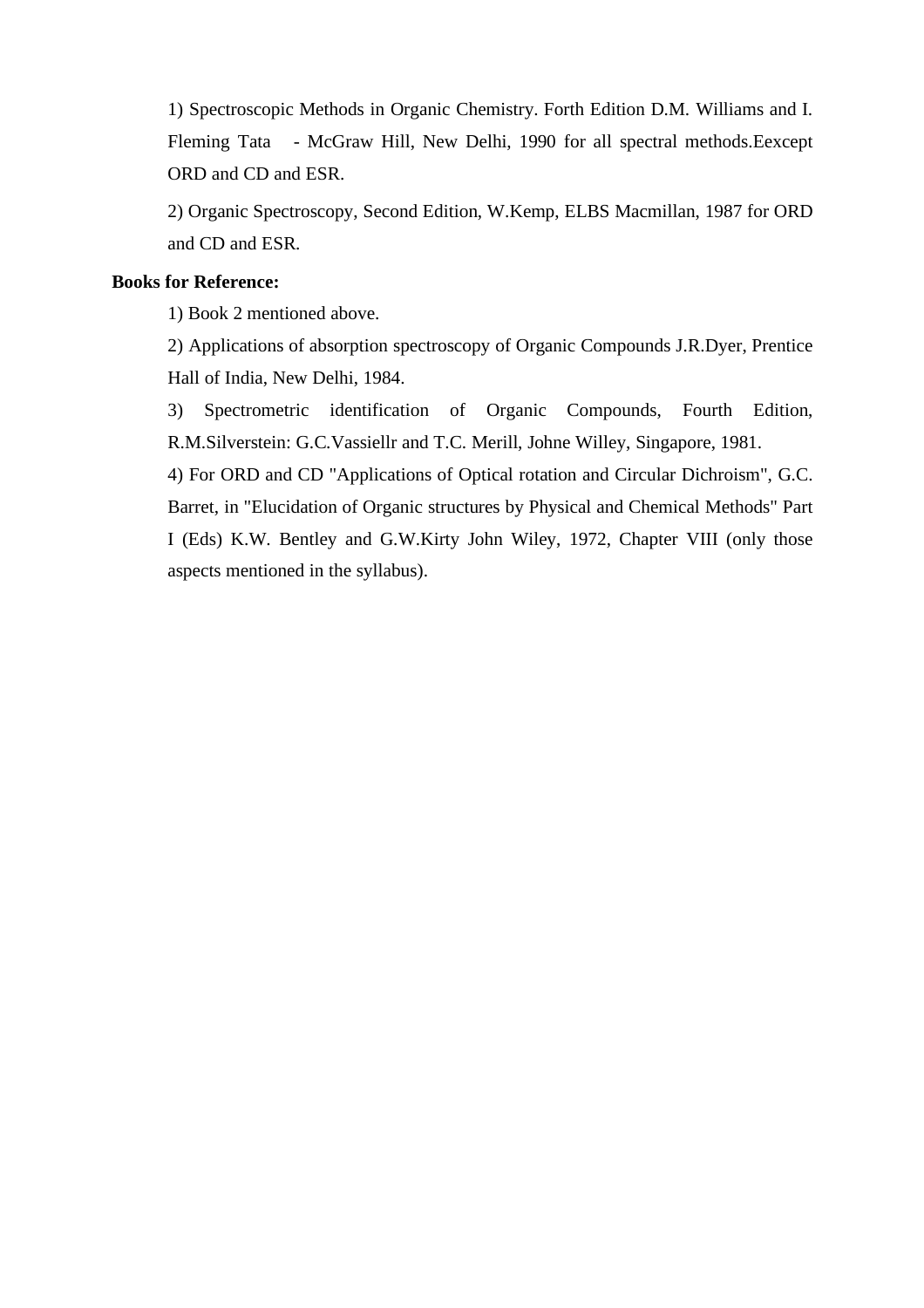## **Course: Organic Synthesis and Disconnection Approach Paper Code: SOC-403A**

# UNIT-I

**Organo Silanes:** Synthetic applications of trimethylsilyl chloride dimethyl-t-butylsilyl chloride, trimetthylsilyl cyanide, trimethylsilyl iodide and trimethylsilyl triflate, synthetic applications of silyl carbanion and β-silyl carbonium ions.

# UNIT-II

Polymers: Introduction to organic polymers, general properties and classification of polymers. Methods of polymerization: (a) Addition polymerization: Definition, synthesis and applications, vulcanization. (b) Condensation polymerization: Definition, synthesis and applications (c) Radical polymerization: Definition, synthesis and applications. (At least two examples in each category). Zieglar-Natta polymerization.

# UNIT - III

# **Synthetic Strategies I**

Synthetic Strategies; Introduction, Terminology: target, synthon, synthetic equivalent, functional group interconversion (FGI), functional group addition, functional group elimination. Linear and convergent synthesis. Criteria for selection of target. Retrosynthetic analysis and synthesis involving chemoselectivity, regioselectivity, reversal of polarity and cyclizations. Order of events in synthesis by retrosynthetic approach, explanation with examples Salbutamol, Propoxycaine and Dinocap.

#### UNIT - IV

#### **Synthetic Strategies II**

Introduction to one group C-C and C-X disconnections. One group C-C disconnections, Alcohols and carbonyl compounds. One group C-X disconnections, Carbonyl compounds, alcohols, ethers and sulphides.

Protecting groups- Principles of protection of alcohols, amine, carbonyl and carboxyl groups. **UNIT-V:**

#### **Synthetic Strategies-III**

Introduction to two group C-C and C-X disconnections, Two group C-X disconnections; 1,1 difunctionalised, 1,2-difunctionalised and 1,3-difunctionalised compounds. Two group C-C disconnections; Diels-Alder reaction, 1,5-difunctionalised compounds, Michael addition and Robinson annulation. Control in carbonyl condensations, explanation with examples oxanamide and mevalonic acid.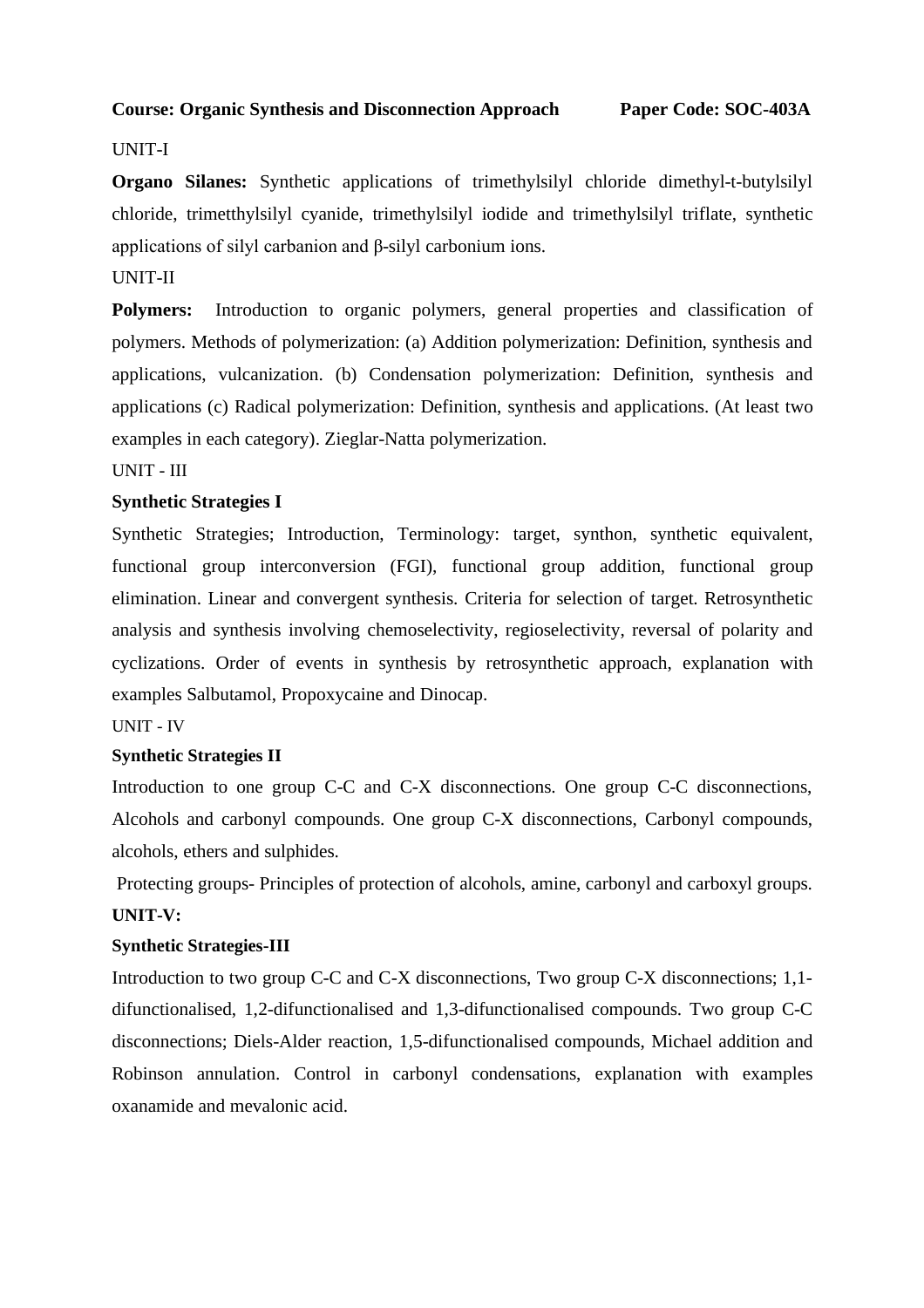# **Suggested Books for Reference:**

- 1. Some Modern Methods of Organic Synthesis W. Carruthers, Third Edition, Cambridge University Press, Cambridge, 1988.
- 2. Organic Synthesis: The disconnection approach, S. Warrant John Wiley & sons, New York, 1984.
- 3. Modern Synthetic Reactions, Herbert O. House, Second Edition, W.A. Benzamine Inc. Menio Park, California, 1972.
- 4. Principle of Organic Synthesis- R.O.C. Norman and J. M. Coxon.(ELBS)
- 5. Organic Synthesis: Special techniques. V.K.Ahulwalia and Renu Aggarwal.
- 6. Organic Synthesis by C Willis and M Willis
- 7. Problems on organic synthesis by Stuart Warren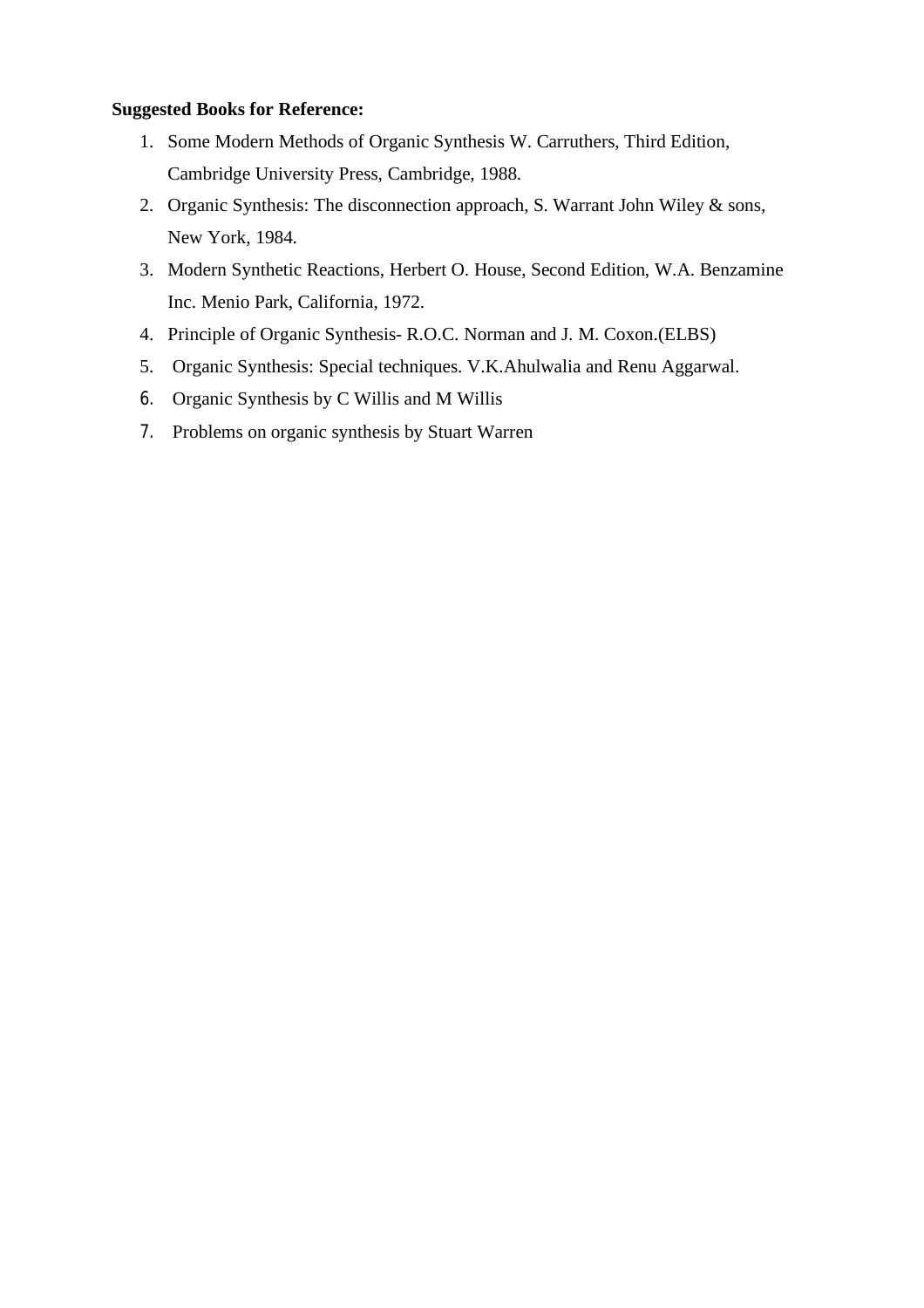# Course: Chemistry of Natural Products-II Code: SOC-404A

# **UNIT-I**

Isolation, structure, stereochemistry, synthesis, biosynthesis and biological properties of Prostaglandins: PGE<sub>1</sub>, PGE<sub>2</sub> and PGE<sub>3</sub>; Structure, stereochemistry, synthesis and biological properties of podophyllotoxin, etoposide and rotenone.

# **UNIT-II**

Isolation, structure, stereochemistry, synthesis, and biological properties of steroids: cholesterol, progesterone, ergosterol and stigmasterol.

# **UNIT-III**

Isolation, structure, stereochemistry, synthesis, and biological properties of Alkaloids: strychnine, colchicines and camptothecin.

# **UNIT-IV**

Nucleic acids: Basic concepts of the structures of RNA and DNA and their hydrolysis products nucleotides, nucleosides and heterocyclic bases.

# **UNIT-V**

Enzymes: general nature, nomenclature and classification of enzymes. Cofactors, specificity of enzyme action, mechanism of enzyme action.

#### **Reference Material:**

- 1) Organic Chemistry, Volume 2, Stereochemistry and chemistry of natural products, I.L. Finar,  $5<sup>th</sup>$  Edition. ELBS.
- 2) Chemical Aspects of Biosynthesis, John Mann, Oxford University Press, Oxford, 1996
- 3) Chemistiy of Natural Products. A Unified Approach, N.R. Krishnaswamy,University Press (India) Ltd., Orient Longman Limited, Hyderabad, 1999.
- 4) Chemistry of natural products, S. V. Bhat, Narosa Publishing House,  $6<sup>th</sup>$ reprint 2010.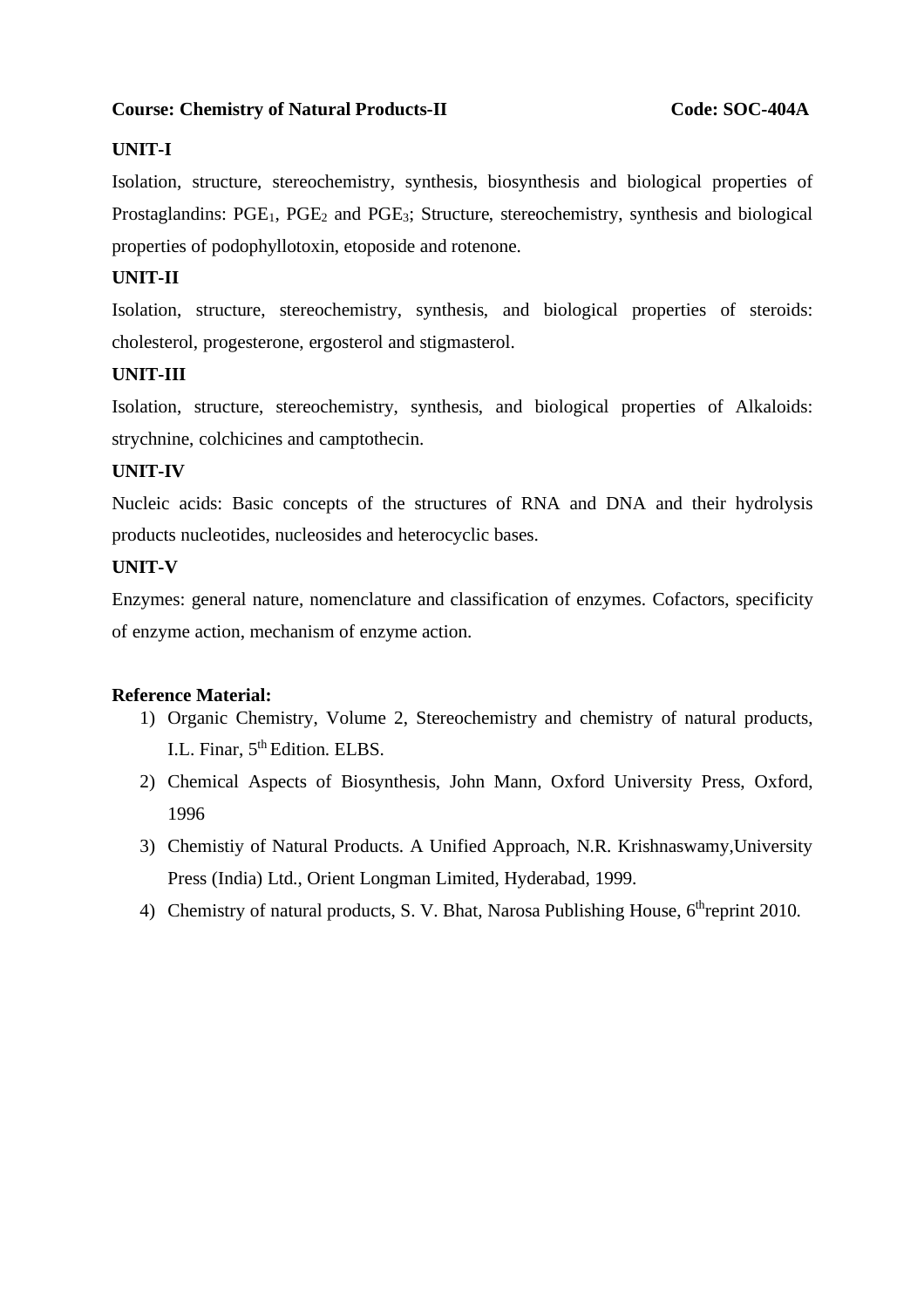# **Organic Chemistry Practical – I** Code: SOC-405 **Max. Marks: 150**

**Title of practical:** Separation of binary organic mixture, identification of functional groups and preparation of its derivatives (At least two solid derivatives for each compound).

# **Organic Chemistry Practical – I**I:

# **Max. Marks: 50**

**Comprehensive Viva Code: SOC-406** 

# **Suggested Books:**

1) Vogels text book of Practical Organic Chemistry, V edition by B.S. Furniss, A.J. Hannaford, P.W.G. Smith and A.R. Tatchell, Pearson Education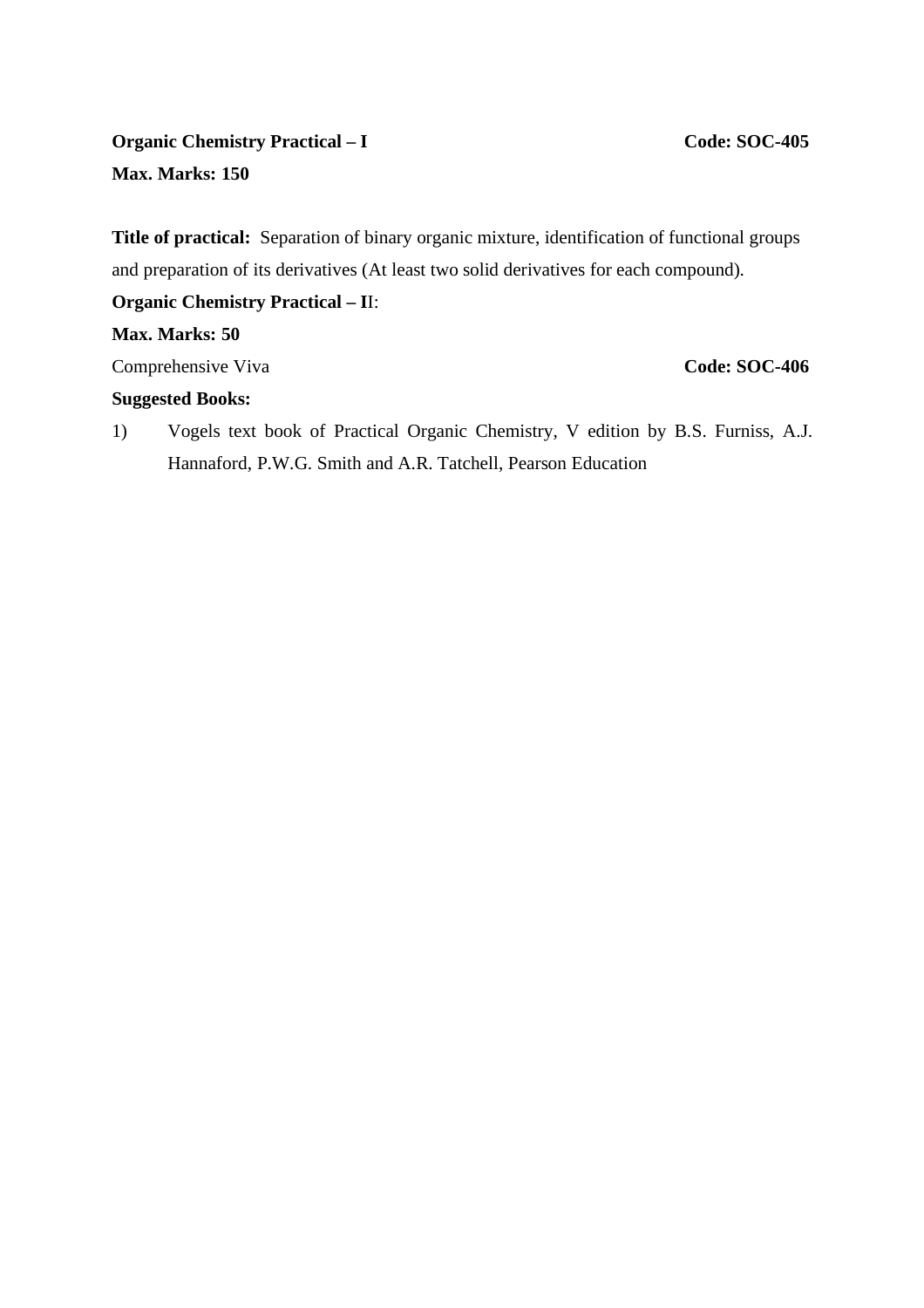# **Dr. B. R. Ambedkar University - Srikakulam Department of Chemistry M.Sc.(Final) Analytical Chemistry Syllabus III Semester Paper - I: Separation Methods – I**

(Effective from 2019-2020 Admitted batch)

# **Unit – I Chromatography - 1**

*Chromatography:* classification of different chromatographic methods, methods of development-Elution development, Gradient elution development, displacement development, and frontal analysis.

Principles of chromatography, different migration, adsorption phenomena, partition, adsorption coefficient, retardation factor, retention time and volume, column capacity, temperature effects, partition isotherm.

# **Unit - II Chromatography – 2**

Dynamics of chromatography-efficiency of chromatographic column, zone spreading, High Equivalent Theoretical Plate (HETP), Van Deempter equation, resolution, choice of column, length and flow velocity, qualitative and quantitative analysis.

 *Column chromatography (adsorption chromatography):* principles, general aspects, adsorption isotherms, chromatographic media, nature of forces between adsorbent and solutes, eluents (mobile phase), column chromatography without detectors and liquid chromatography with detectors and applications.

# **Unit - III Chromatography – 3**

 *Gel Exclusion chromatography or Gel filtration chromatography:* principles, properties of xerogels, apparatus and detectors, resolution of gel type, applications to organic compounds.

 *Capillary Electrophoresis :* Principle, Details of the Instrument, Applications to Inorganic and Organic compounds.

 *Gas chromatography:* Theory, Instrument description of equipment and different parts, columns (packed and capillary columns), detector specifications-thermal conductivity detector, flame ionization detector, electron capture detector, nitrogen-phosphorus detector, photo ionization detector, programmed temperature gas chromatography; applications in the analysis of gases, petroleum products etc., other detectors used their Principles and Applications.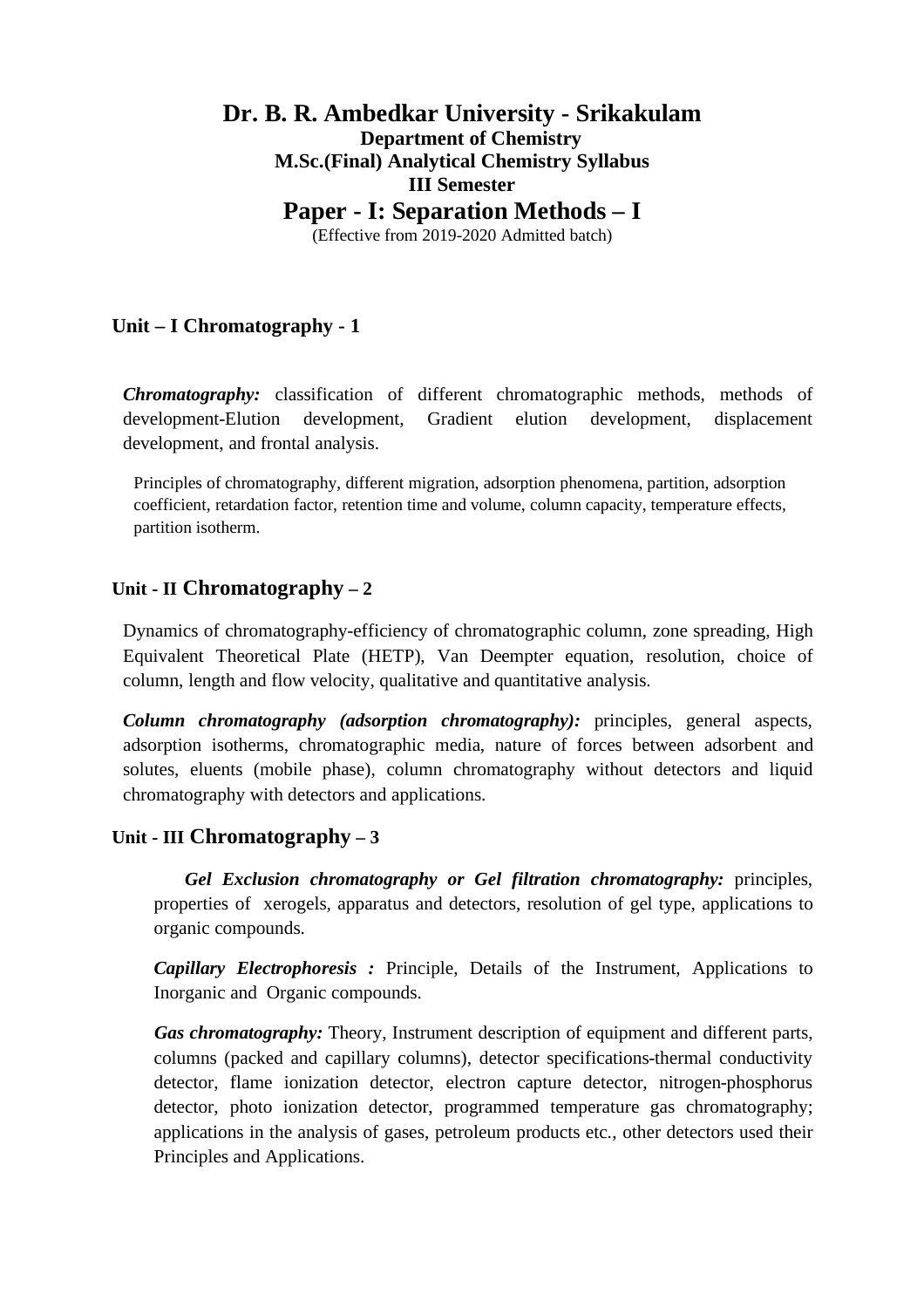# **Unit – IV Chromatography – 4**

*Inorganic molecular sieves:* structure of zeolites, crystals, types of sieves, application in the separation of gases including hydrocarbons, ion exclusion-principles and applications,

 Counter current chromatography-principles and application, Affinity chromatographyprinciples and applications

# **GC-MS – Introduction**

Instrumentation – GC – MS interface – Mass spectrometer (MS) Instrument operation, processing GC – MS data – ion chromatogram Library searching – Quantitative measurement – sample preparation Selected ion monitoring – Application of GC-MS for Trace constituents. Drugs analysis, Environmental analysis and others.

# **Unit – V Chromatography – 5**

*Liquid-liquid partition chromatography:* principle, supports, partitioning liquids, eluents, reverse phase chromatography, apparatus, applications

*High performance liquid chromatography:* Theory, Instrument description of the different parts of the equipment, columns, detectors-UV detector, refractometric detector, Fluorescence detector, Diode Array detector, applications in the separation of organic compounds, names of other detectors used their Principles and Applications.

 *LC-MS* – Introduction – Instrumentation – liquid chromatograph – Mass spectrometer Interface – Instrumental details – Processing LC-MS data – ion chromatograms – Library searching – Quantitative measurements.

 Sample preparation – selected ion monitoring. Application of LC-MS for Drug analysis, Environmental samples and others.

# **Text books:**

1. R.P.W Scott, Techniques and practice of Chromatography, Marel Dekker Inc., New York

2. M.N. Sastri ,Separation methods, Himalaya Publishing Company, Mumbai **Reference books:**

- 1. E. Helfman, Chromatography, Van Nostrand, Reinhold, New York
- 2. E. Lederer and M. Lederer, Chromatography, Elsevier, Amsterdam.
- 3. Chemical separation methods, John A Dean, Von Nostrand Reinhold, New York
- 4. R.P.W Scott, Techniques and practice of Chromatography, Marel Dekker Inc., New York
- 5. H.M Mc Nair and J. M. Miller, Basic Gas Chromatography, John Wiley, New York
- 6. W. Jeumings, Analytical Gas chromatography, Academic Press, New York
- 7. H. Eugelhardt (ed), Practice of HPLC, Springer Verrag, Berrin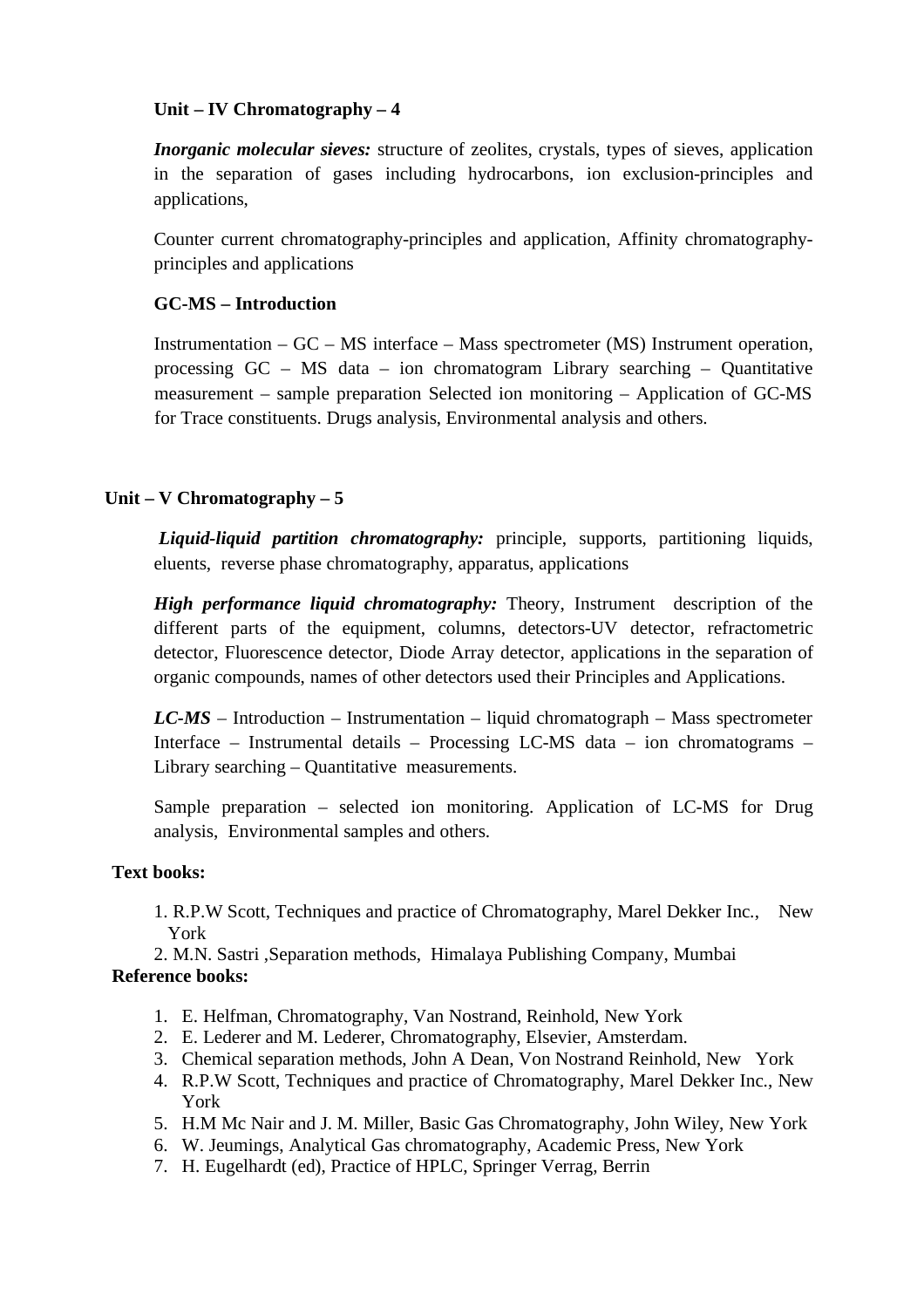# **Dr. B. R. Ambedkar University - Srikakulam Department of Chemistry M.Sc.(Final) Analytical Chemistry Syllabus III Semester Paper- II: Quality control and Traditional methods of Analysis-I**

(Effective from 2019-2020 Admitted batch)

# *Unit – I: Quality control in Analytical Chemistry*

- *(a) Characteristics of an analysis:* quality of an analytical procedure, limit of detection, sensitivity, safety, cost measurability, selectivity and specificity, quality control-principles of Ruggedness test, control charts, Youden plot, and ranking test.
- *(b) Evaluation and reliability of analytical data:* limitation of analytical methods, accuracy, precision, errors in chemical analysis, classification of errors, minimization of errors, significant figures, computations and propagation of errors.
- *(c) Statistical analysis:* Mean deviation, Standard deviation, coefficient of variance, normal distribution, F test, T test, rejection of results, presentation of data.
- *(d) Quality assurance and management systems:* elements of quality assurance, quality assurance in design, development, production and services, quality and quantity management system, **ISO 9000** and **ISO 14000** series-meaning of quality, quality process model, customer requirement of quality calibration and testing, statistical process control, process control tools, control chart, statistical quality control, acceptance sampling.

**Unit – II:** Quality control in Analytical Chemistry and Introduction to **Decomposition techniques in analysis**

Good laboratory practices (GLP) – need for GLP, GLP implementation and organization, GLP status in India. Brief out line of ICH guide lines on drug substances and products. Principle of decomposition and Dissolution. Difference between dissolution / decomposition of Organic and Inorganic substances. Importance of Decomposition Techniques in Analysis.

#### **Decomposition techniques for Organic Compounds analysis**

Principles of solubility of organic compounds, non polar, polar solvents.

Recrystallisation methods and application of solubility and Recrystallisation.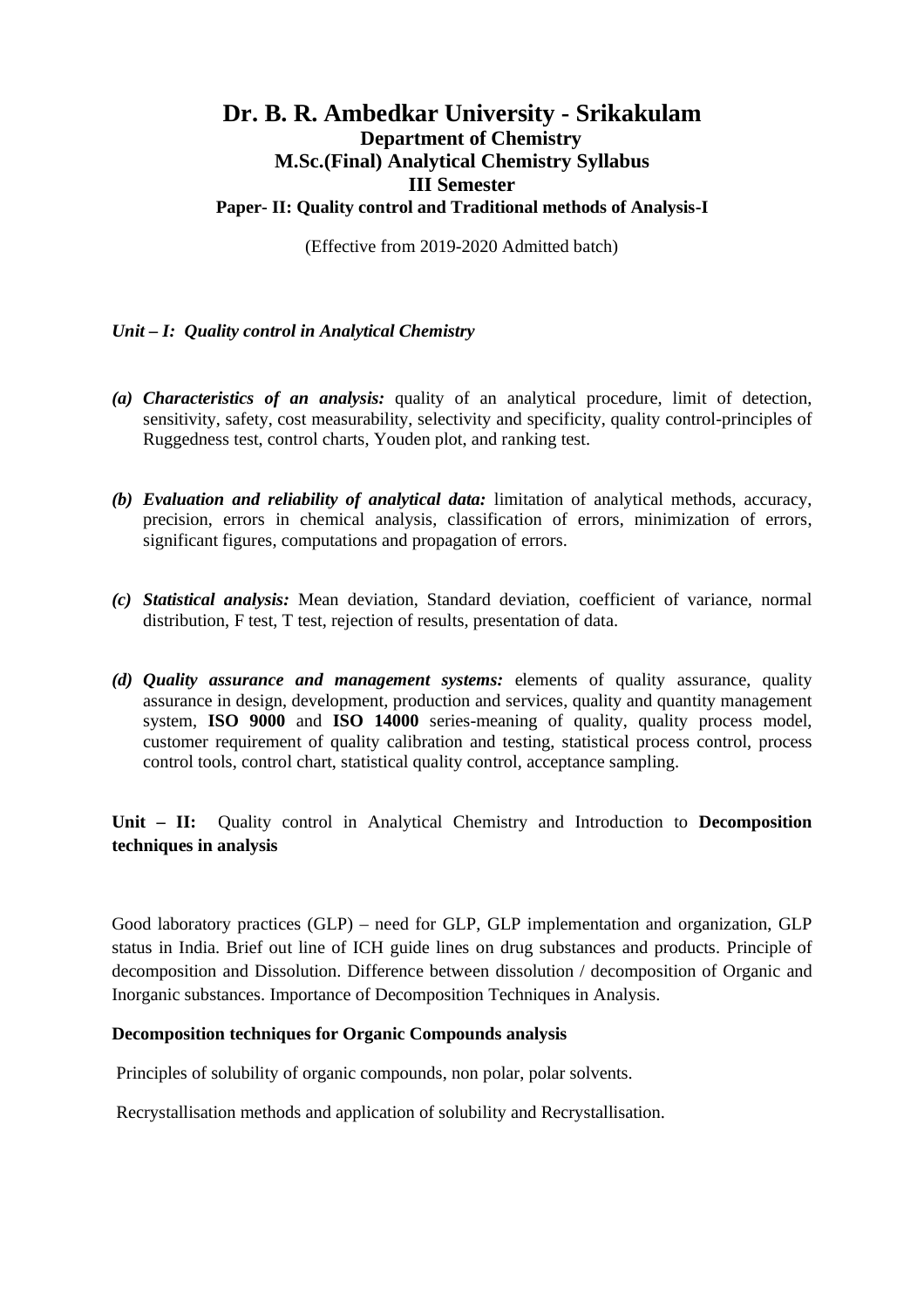#### **Unit – III Decomposition techniques for Inorganic Compounds analysis**

Principle of Dissolution of an inorganic substance.

Decomposition of samples with acids –  $H_2O$ , HCl, HF, HNO<sub>3</sub>,  $H_2SO_4$  and HClO<sub>4</sub>

Decomposition of samples by fusion, Principle and with two examples each

Alkali Fusion---  $Na<sub>2</sub>CO<sub>3</sub>$ , NaOH,

Acidic Fusion--- Sodium Hydro Sulphate, Sodium Pyro Sulphate

Oxidation Fusion--- $Na<sub>2</sub>O<sub>2</sub>$ , Sodium Chlorate

Reductive Fusion  $Na_2CO_3 + Na_4BO_4$ 

What is Sintering process, How is it different from Fusion.

Fusion with alkali carbonates, alkali hydroxides, Sodium Peroxide

Decomposition of samples by sintering with sodium peroxide, sodium carbonate.

Principles of decomposition at high temperatures, high pressures .

Principles of Microwave and ultrasonic decomposition techniques.

#### **Unit – IV Oxidant systems – Principles and applications in analysis**

Analytical chemistry of some selected oxidant systems – formal, standard and normal potentials in various media, species responsible for the oxidation properties, stability of the solutions, standardization, requirement for the selections of the oxidants, selection of suitable indicators for Oxidant systems.

a) Inorganic Systems Mn (III), Mn (VII), Ce (IV), Cr (VI), V (V), periodate, iodate,

b) Organic Systems chloramine-T.

#### **Unit – V Organic Functional group analysis**

Classification of functional groups with suitable examples.

Determination of:

- 1) Functional groups imparting acidic nature thiol, enediol, phenolic hydroxyl.
- 2) Functional groups imparting basic nature Aliphatic and Aromatic primary, secondary and tertiary amines – hydrazine derivatives.
- 3) Functional groups which impart neither acidic nor basic nature Aldehydes, Ketones, Nitro, Methoxy, Olifinic.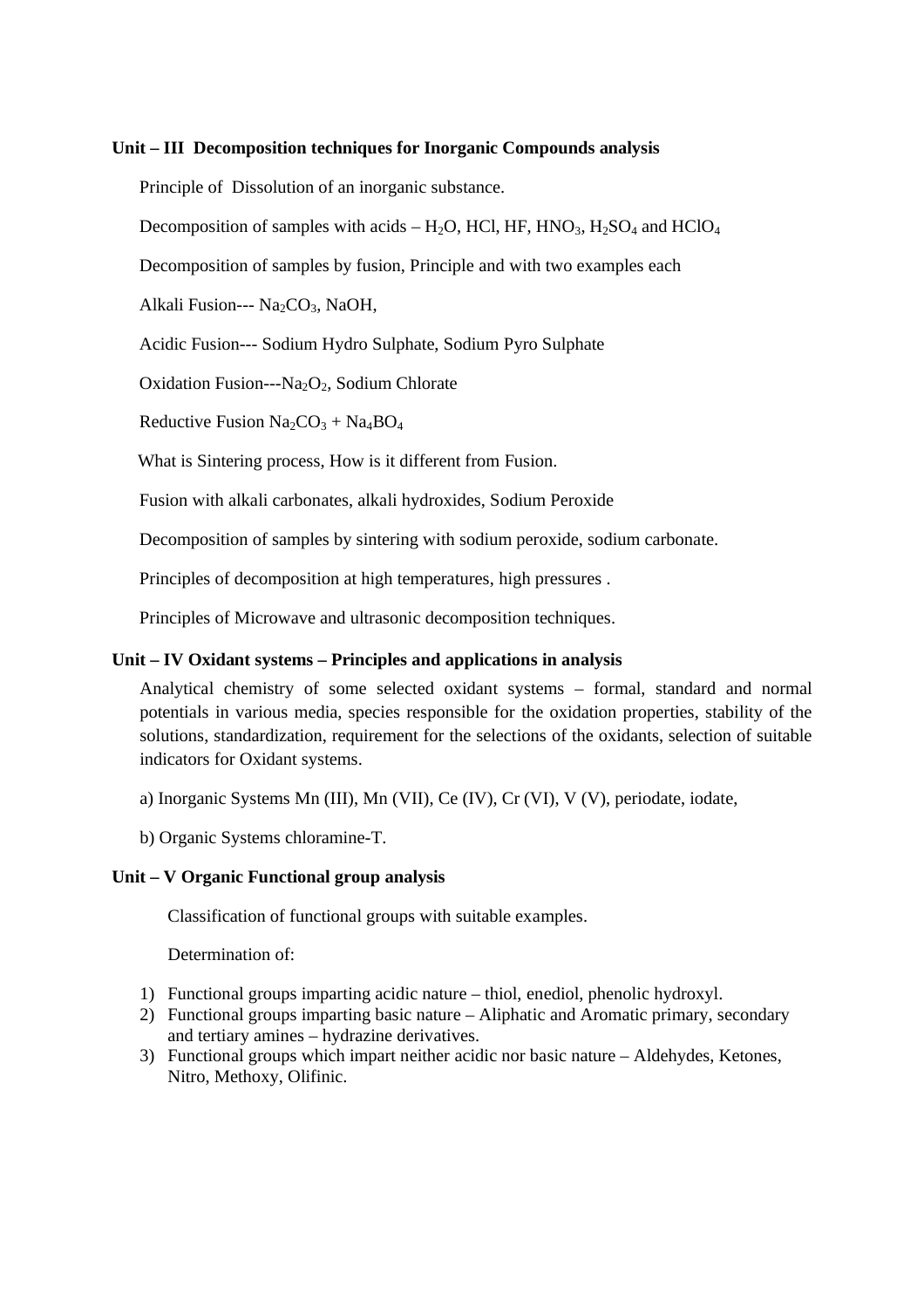#### **Text books:**

- 1. Technical methods of analysis Griffin, Mc Graw Hill Book Co.
- 2. Chemical Separation and measurements D.G Peterseti, John M.Haves Sanders Co.
- 3. Chemical analysis H.A Laitinan, Mc Graw Hill Book Co.
- 4. Newer redox titrants Berka, Zyka and Vulterin, Pergamon Press
- 5. Volumetric Analysis, Vol III I.M Kolthoff and R. Belcher, Interscience Public, New York
- 6. Vogel's Text Book of Inorganic Quantitative Analysis J. Bassett et al, ELBS
- 7. Organic functional groups S. Siggia

#### **Reference Books:**

- 1. D.A Skoog, D.M West and F.J Holler, Analytical Chemistry, An Introduction, Sanders College Publishing, New York
- 2. K.V.S.G Murali Krishna, An Introduction ISO 9000, ISO 1400 Series, Environmental Management
- 3. Quality Assurance and Good Laboratory Practices, Prof. Y. Anjaneyulu, In Now Publication, New York
- 4. Quality Assurance in Analytical Chemistry G.Kateman and F.W Pijpers, John Wiley and Sons, New York
- 5. Quantitative Chemical Analysis I.M Kolthoff, E.B Sandel, E.J Meehan, S. Bruckenstein, Macmillan Company, London
- 6. Decomposition Techniques in Inorganic Analysis J.Dolezal, P.Povondra, Z.Sulcek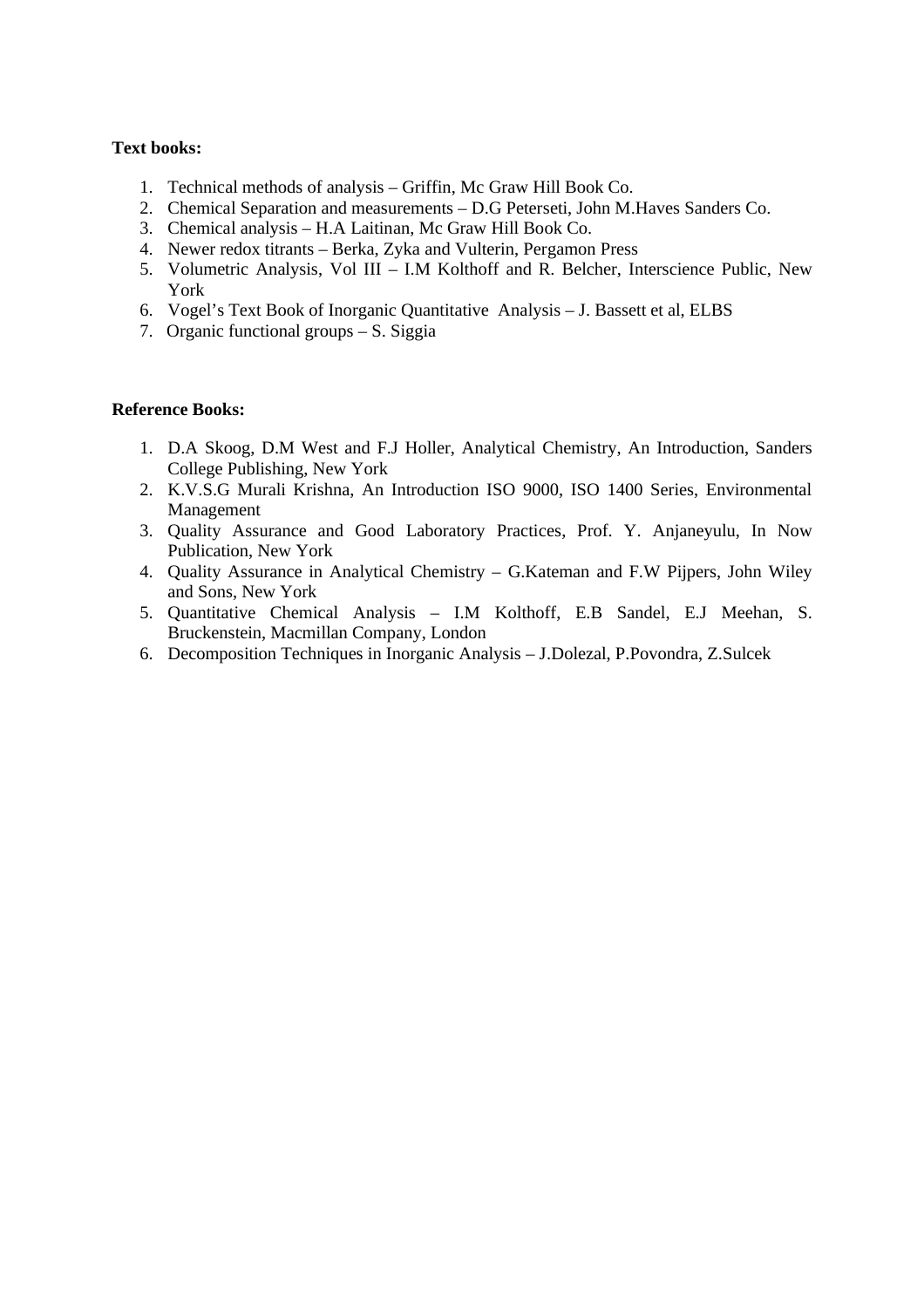# **Dr. B. R. Ambedkar University - Srikakulam Department of Chemistry M.Sc.(Final) Analytical Chemistry Syllabus III Semester Paper – III: Applied Analysis-I**

(Effective from 2019-2020 Admitted batch)

# *Unit – I Analysis of Ores-1*

*(a)* General techniques of analysis applied to complex materials - Scope of metallurgical analysis -

General methods of dissolution of complex materials - Various chemical methods for the effective separation of the constituents in the complex materials.

- *(b)* Analysis of ores: Iron ore- Analysis of the Constituents Moisture , loss of ignition, Total Iron, ferrous Iron ,Ferric Iron, alumina , silica, Titania, Lime, Magnesia, Sulphur, phosphrous, manganese, alkalies, combined water, Carbon in blast furnace, flue dust and sinter.
- *(c)* Manganese Ore Analysis of the Constituents Total Manganese, MnO<sub>2</sub>, SiO<sub>2</sub>, BaO,  $Fe<sub>2</sub>O<sub>3</sub>$ , Al<sub>2</sub>O<sub>3</sub>, CaO, P and S

# *Unit – II Analysis of Ores-2*

- (d) Chromite Ore Analysis of the Constituents Chromium,  $SiO_2$ , FeO,  $Al_2O_3$  CaO, & MgO.
- (e)Phosphate rock Ore Analysis of the Constituents  $CaO.P<sub>2</sub>O<sub>5</sub>$ , F, SiO<sub>2</sub>,CO<sub>2</sub>,S, Na<sub>2</sub>O, Al2O3, Fe<sup>2</sup> O3, Mgo,K2O,Cl,MnO. Organic carbon, Moisture, Loss of ignition.
- *(f)* Aluminium Ore (Bauxite) Analysis of the Constituents Silica, Alumina, Fe<sub>2</sub>O<sub>3</sub>, Titania, MnO, P2O5, CaO, MgO, vanadium, zirconium, and alkalies.

# *Unit – III Analysis of Finished Products – I*

- *(a)* Analysis of steel for C, Si ,S, P, Mn, Ni, Cr; Mg and analysis of blast furnace slag .
- *(b)* Analysis of refractory materials: fire clay, flour spar, and magnesite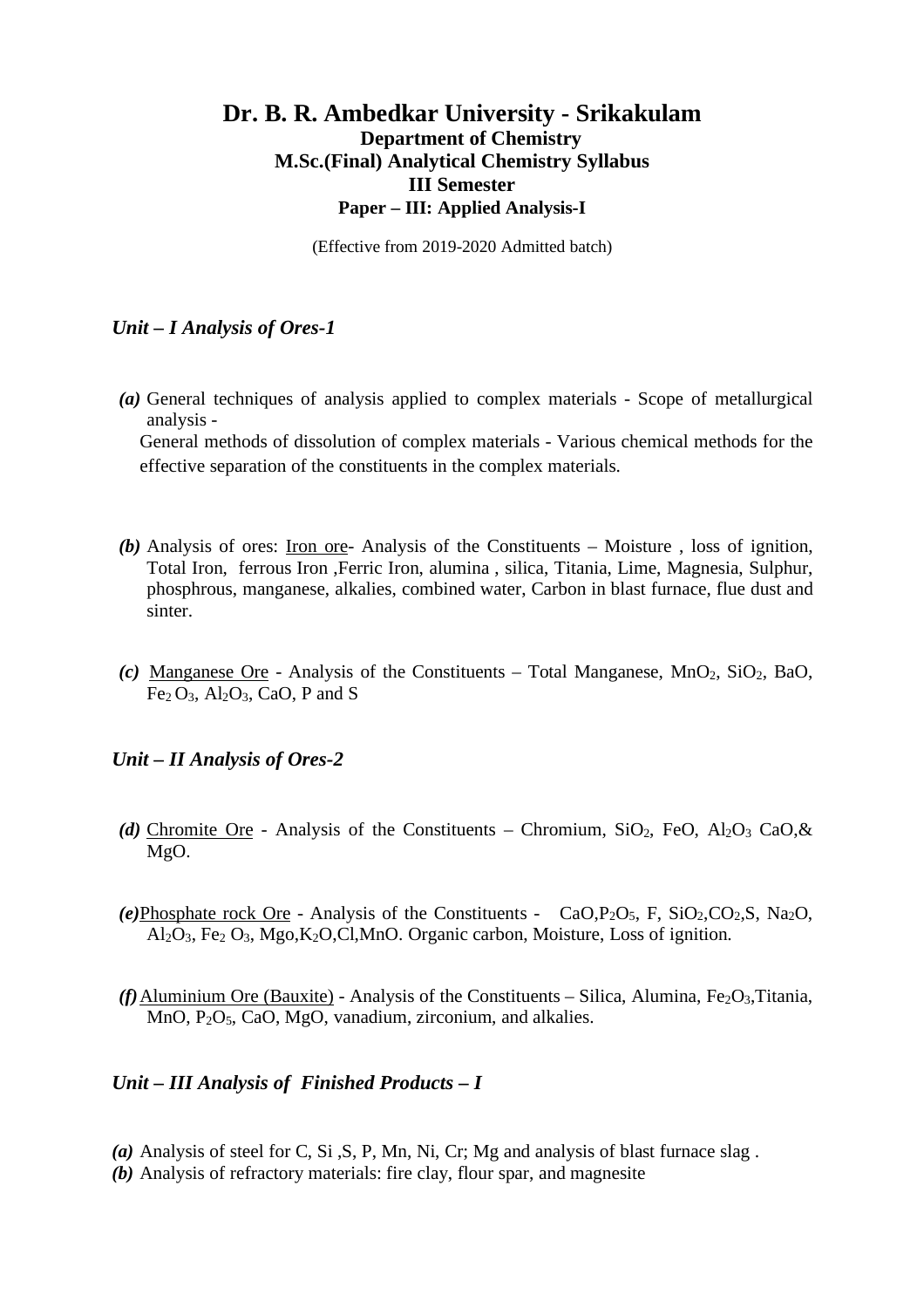*(c)* Analysis of fluxes - limestone and dolomite.

#### **Unit – IV Analysis of Finished Products – II**

- *(a)* Chemical Analysis of cement-silica, NH4OH group, ferric oxide, alumina, lime, magnesia, Sulphide Sulphur,  $K_2O$ ,  $Na_2O$ , free CaO in Cement and Clinker,  $SO_3$  and loss on ignition.
- *(b)* Analysis of oils saponification number, iodine number, and acid number..
- **(c)** Analysis of soaps moisture, volatile matter, total alkali, total fatty matter, free caustic alkali or free fatty acids, sodium silicate , chloride.
- **(d)** Analysis of paints-vehicle and pigment, BaSO4,total lead and lead chromate

#### **Unit – V Assessment of water Quality**

Sources of water, classification of water for different uses, types of water pollutants and their effects,

Analytical methods for the determination of the following ions in water:

Anions:  $CO_3^2$ , HCO<sub>3</sub>, F, Cl, SO<sub>4</sub><sup>2</sup>, PO<sub>4</sub><sup>3</sup>, NO<sub>3</sub>, NO<sub>2</sub>, CN, S<sup>2</sup>

Cations: Fe<sup>2+</sup>, Fe<sup>3+</sup>, Ca<sup>2+</sup>, Mg<sup>2+</sup>, Cr<sup>3+</sup>, As<sup>5+</sup>, Pb<sup>2+</sup>, Hg<sup>2+</sup>, Cu<sup>2+</sup>, Zn<sup>2+</sup>, Cd<sup>2+</sup>, Co<sup>2+</sup>

Determination of Dissolved oxygen (D.O), Biochemical Oxygen Demand (BOD) and

Chemical Oxygen Demand (COD), standards for drinking water.

#### **Text books**

- 1. Handbook of Analytical Control of Iron and Steel Production, Harrison John, Weily 1979
- 2. Standard methods of Chemical Analysis, Welcher
- 3. Technical Methods of Analysis, Griffin, Mc Graw Hill
- 4. Commercial Methods of Analysis, Foster Dee Sneel and Frank M. Griffin, Mc Graw Hill Book Co.
- 5. Water Pollution, Lalude, Mc Graw Hill
- 6. Environmental Chemistry, Anil Kumar De, Wiley Eastern Ltd.
- 7. Environmental Analysis, S.M. Khopkar (IIT Bombay)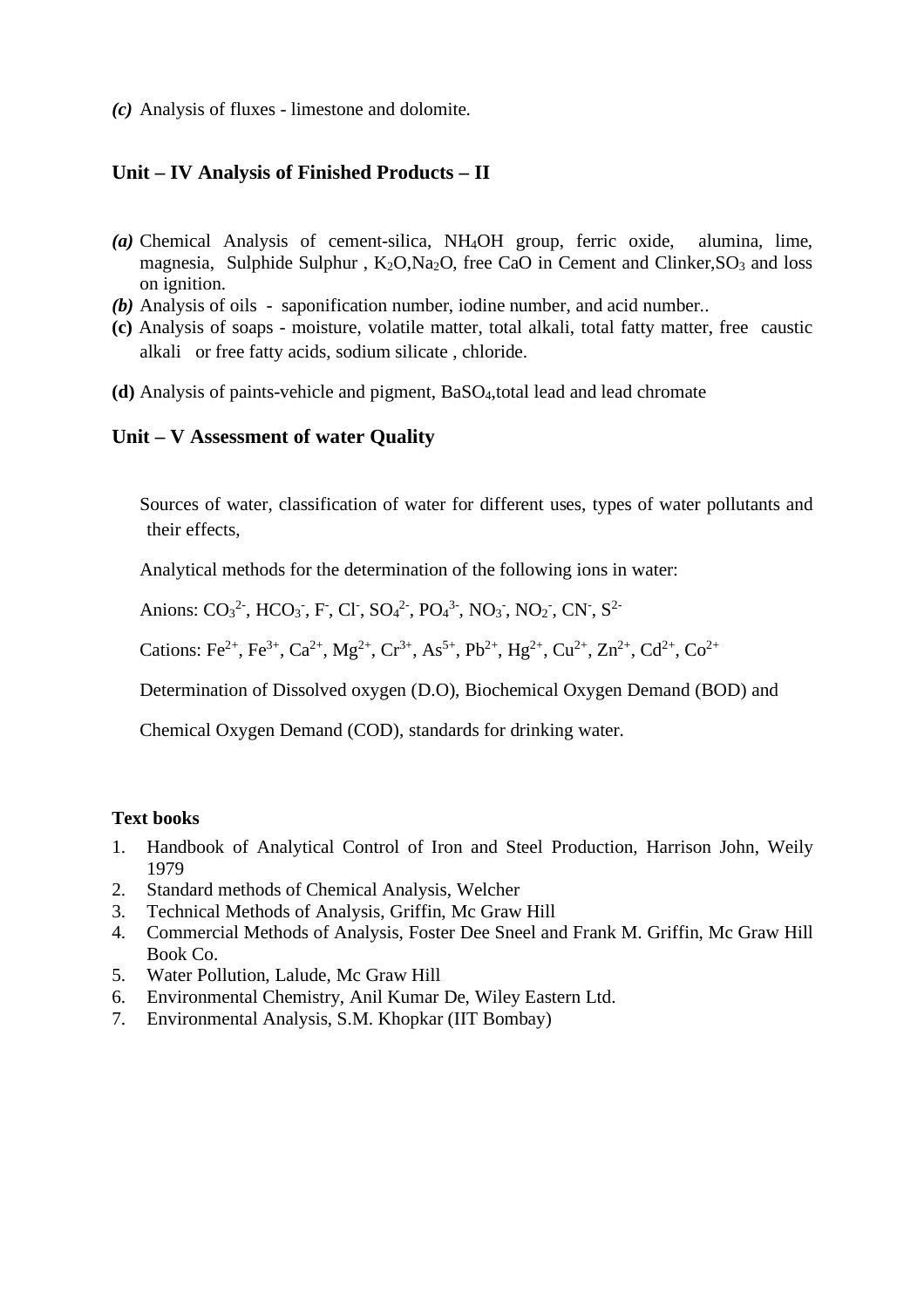# **Dr. B. R. Ambedkar University - Srikakulam Department of Chemistry M.Sc.(Final) Analytical Chemistry Syllabus III Semester Paper – IV: INSTRUMENTAL METHODS OF ANALYSIS - I**

(Effective from 2019-2020 Admitted batch)

### **Unit – I : Spectroscopic Methods - 1**

*UV-Visible Spectroscopy:* laws of absorption, deviation from Beer's law, single and double beam spectrophotometers-instrumentation, sources of radiation, detectors, qualitative analysis by absorption measurements, general precautions in colorimetric determinations, determination of certain metal ions by using ligands –  $Fe^{2+}$ ,  $Fe^{3+}$ ,  $Al^{3+}$ ,  $NH^{4+}$ ,  $Cr^{3+}$ ,  $Cr^{6+}$ ,  $Co^{3+}$ ,  $Cu^{2+}$ ,  $Ni^{2+}$  and anions –  $NO_2$ ,  $PO_4^{3-}$  using suitable reagents, simultaneous determinations of dichromate and permanganate in a mixture, spectrophotomeric titrations, principle of diode array spectrophotometers.

#### **Unit – II : Spectroscopic Methods - 2**

- **Spectrofluorimetry:** Theory of fluorescence, phosphorescence, factors affecting the above, quenching, relation between intensity of fluorescence and concentration, instrumentation, application with reference to  $Al^{3+}$ , chromium salts, fluorescence, thiamin (B1) and riboflavin (B2) in drug samples.
- *Infrared spectroscopy:* units of frequency, wavelength and wave number molecular vibrations, factors influencing vibrational frequencies, instrumentation, sampling techniques, detectors, characteristic frequencies of organic molecules, qualitative and quantitative analysis with reference to (petroleum refinery and polymer industry), selected molecules like  $CO$ ,  $CO<sub>2</sub>$ , non-destructive IR method for the analysis of  $CO$ and other organic compounds, principles of Fourier transform IR.

#### **Unit – III : Spectroscopic Methods - 3**

*NMR Spectroscopy:* resonance condition, origin of NMR spectra, instrumentation, chemical shift, factors affecting chemical shift, shielding, spin-spin splitting, mechanism for spin-spin coupling, interpretation of NMR spectra of typical organic compounds, factors influencing NMR spectra, fast chemical reactions, magnitude of I, nuclei with quadrupole moments, FT NMR, study of isotopes other than proton- $^{13}C$ , <sup>15</sup>N, <sup>19</sup>F, <sup>31</sup>P, <sup>11</sup>B, double resonance, spin tickling, shift reagents, applications.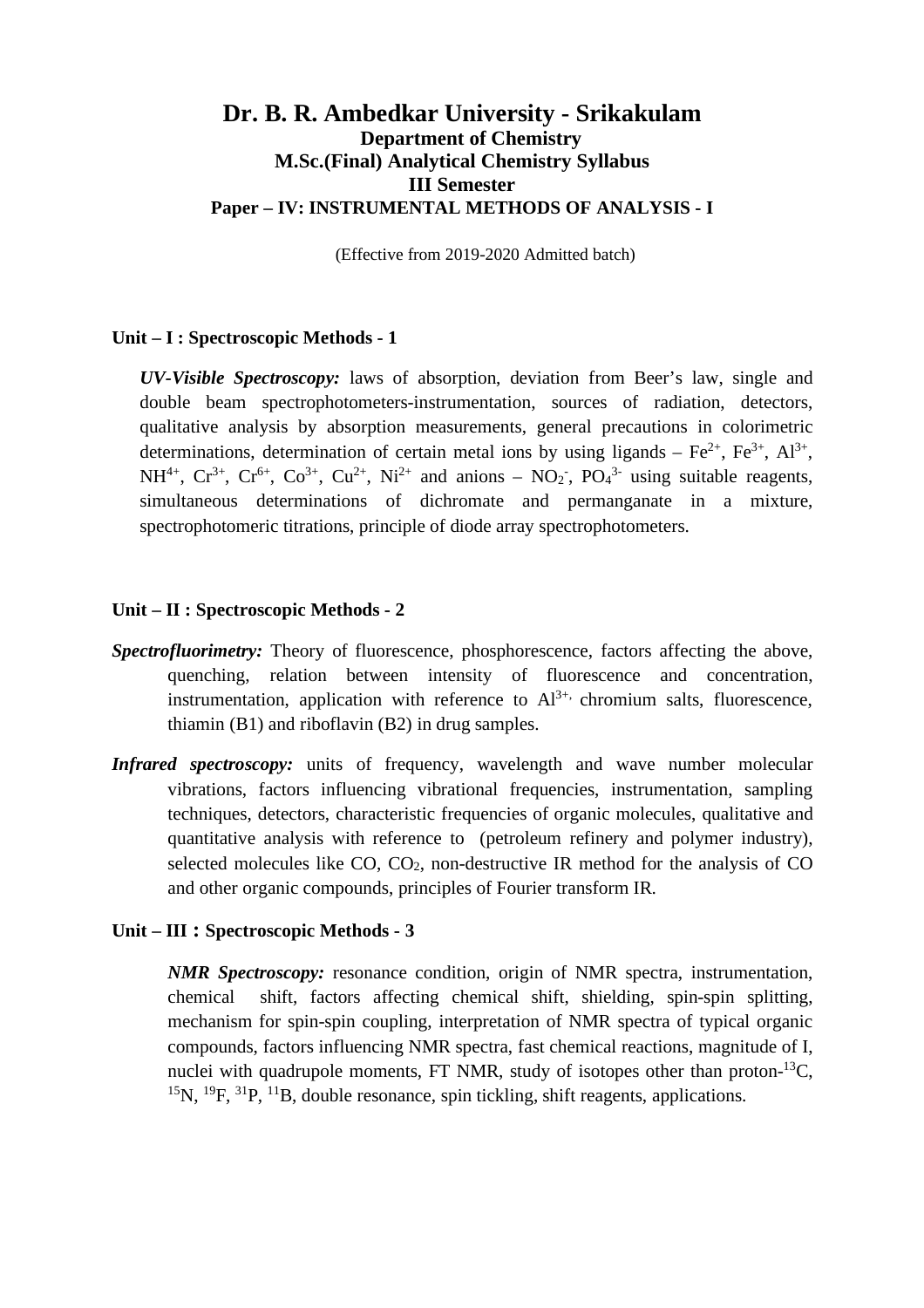# **Unit – IV : Spectroscopic Methods - 4**

*ESR Spectroscopy:* principle, g value, hyper fine splitting, qualitative analysis, Krammers degeneracy, fine splitting, instrumentation, introduction to double resonance technique, difference between ESR and NMR spectra, quantitative analysis, application to study of free radicals and other analytical applications.

*Raman Spectroscopy:* Raman effect and spectra, differences between Raman spectra and IR spectra, instrumentation, Raman spectra of CO, CO2, N2O, H2O.

# **Unit – V :** *Mass Spectrometry and -X Spectroscopy*

- *Mass Spectrometry: Principle, basic instrumentation, energetics of ion formation, types of* peaks observed, resolution, qualitative analysis, molecular weight determination, quantitative analysis, advantages
- *X-ray Spectroscopy (XRF):* chemical analysis by X-ray spectrometers, energy dispersive and wavelength dispersive techniques, evaluation methods, instrumentation, matrix effects, applications.

# **Text Books:**

- 1. Instrumental methods of analysis H.H Willard, Meritt Jr. and J.A Dean
- 2. Principles of instrumental analysis Skoog and West
- 3. Vogels Textbook of Quantitative Inorganic analysis J. Basset, R.C Denney, G.H Jefferey and J.Madhan
- 4. Instrumental methods of analysis B.K Sarma, Goel Publishing House, Meerut
- 5. Instrumental methods of Analysis Chatwal and Anand
- 6. Instrumental methods of Analysis Ewing
- 7. Handbook of ICP
- 8. The ICP Bogdain B.

# **Reference Books:**

- 1. Applications of ICP-MS, A.R Date and A.L Glay, London (Eds), Blackie, London
- 2. A. Moutaser and D.W Gologhtly (Eds), ICP in Analytical Atomic Spectrometry, VeH Publishers, New York
- 3. G.I Moore, Introduction to ICP emission Spectrometry in Analytical Spectroscopy, Elsevier, Amsterdam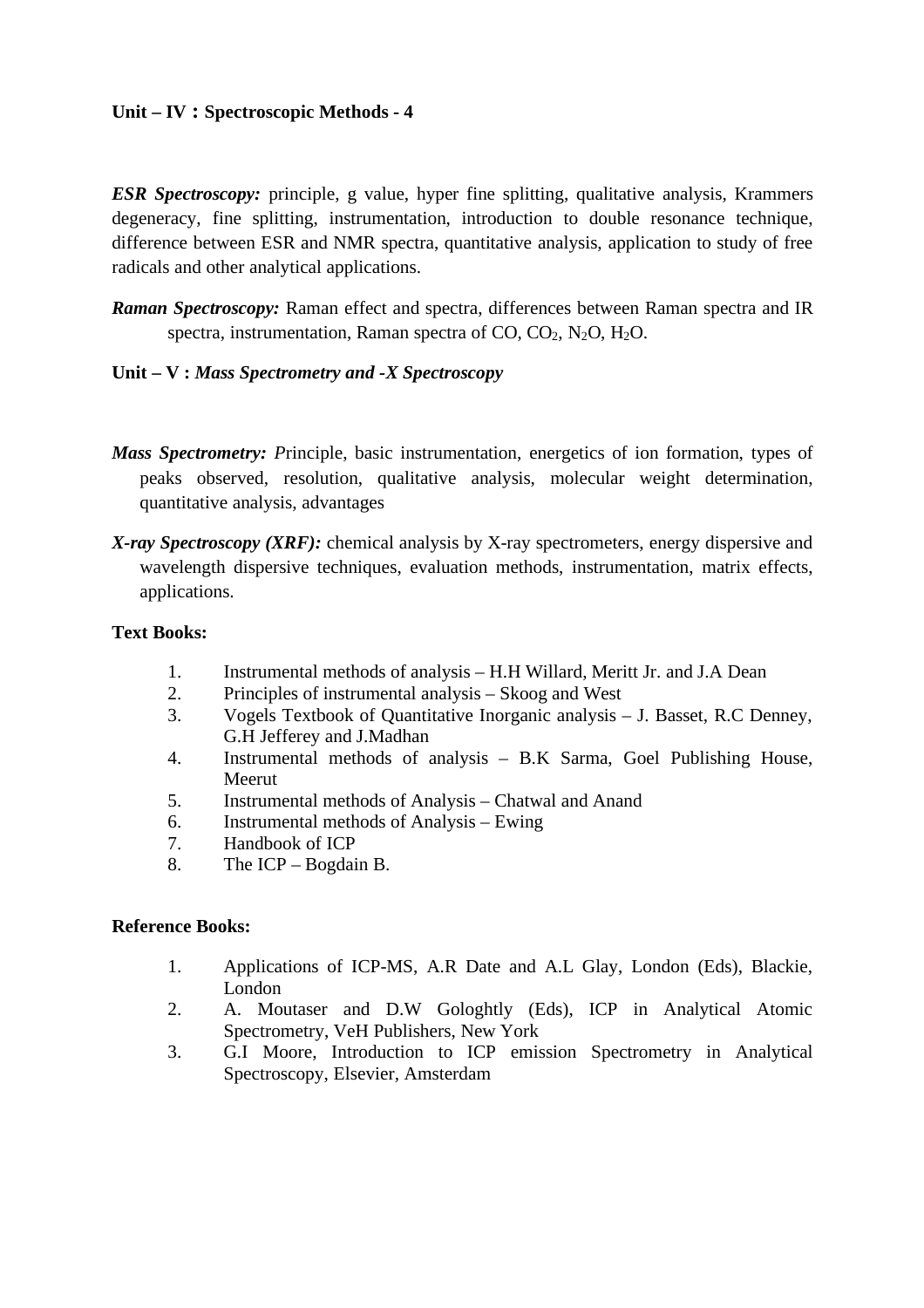# Practical

Practical – 1: Classical Methods of Analysis

- 1. Water Analysis
- (i) Analysis of water for total hardness  $(Ca^{+2}$  and  $Mg^{+2})$
- (ii) Analysis of water for Chloride (Cl- )
- (iii) Analysis of water for Alkalinity  $(CO<sub>3</sub><sup>2</sup>$ , HCO3<sup>-</sup>)
- (iv) Analysis of dissolved oxygen in drinking water and sewage water
- (v) Analysis of Chemical Oxygen demand (COD) in drinking water and sewage water
- 2. Fertilizer Analysis
- (i) Analysis of fertilizer for ammonia, nitrate and phosphate
- 3. Analysis of iron ore
	- (i) Complete analysis of iron ore
	- (ii) Analysis of iron ore (with special reference to percentages of Fe (11) and Fe (111) present in the sample)
- 4. Complexometric titrations
	- (i) Analysis of Zinc in Zinc ore by using EDTA
	- (ii) Analysis of nickel by EDTA
	- (iii) Analysis of limestone or dolomite
- 5. Analysis of Oils, fats and Soaps
	- (i) Analysis of oil for the determination of saponification value, acid value and iodine value
	- (ii) Analysis of soaps for moisture content and total alkali.
- 6. Analysis of Coal
	- (i) Moisture content
	- (ii) Volatile matter
	- (iii) Fixed carbon
	- (iv)Ash content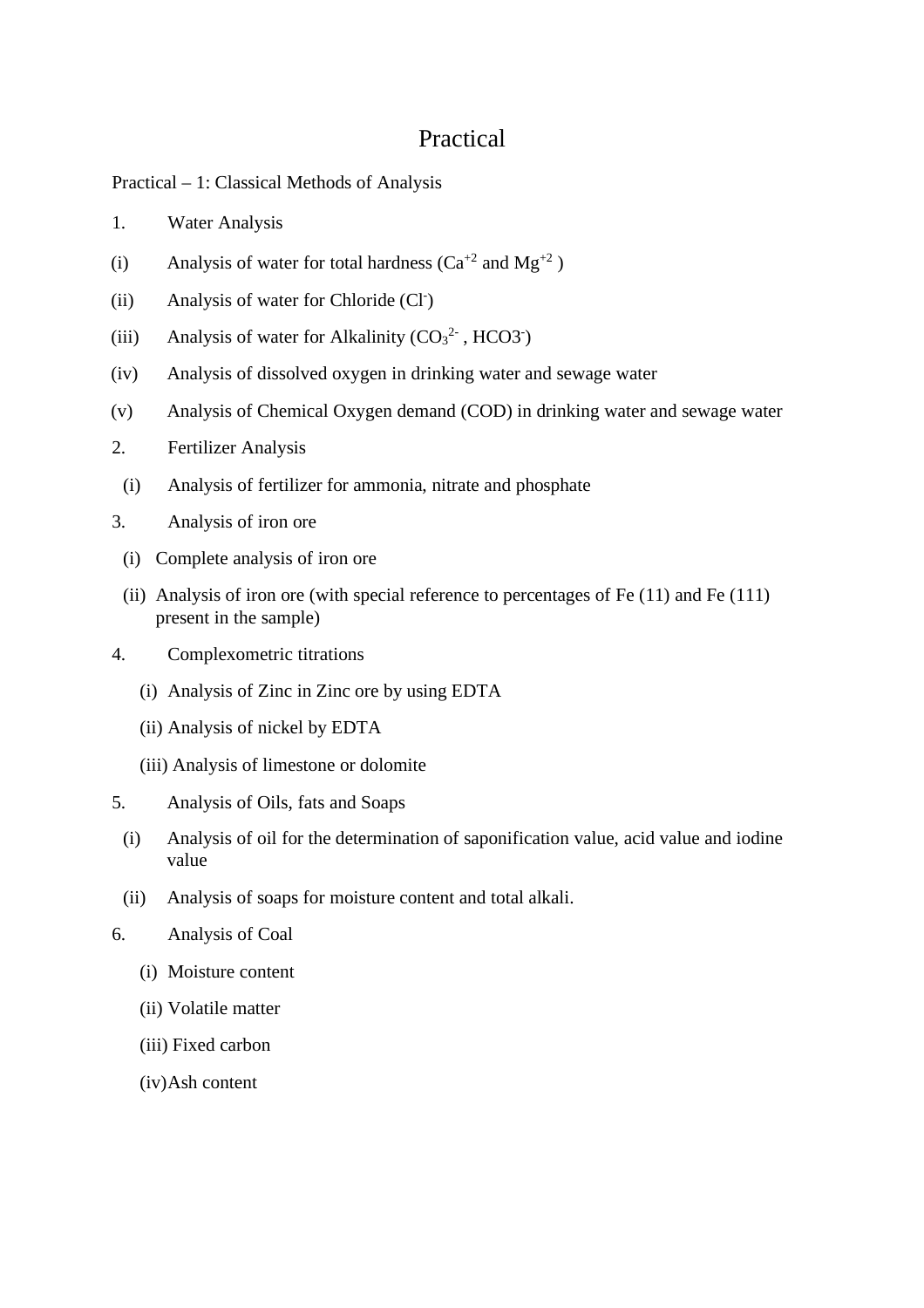# **Demonstration Experiments**

# **Practical – 1**

- 1. Determination of ion-exchange capacity of a given anion or cation exchange resin
- 2. Separation of a mixture of indicators using TLC.
- 3. Separation of a mixture of carbohydrates using paper chromatography
- 4. Separation of a mixture of Cu, Ni, Zn and Mn by paper chromatpgraphy
- 5. Determination of BOD of water
- 6. Analysis of coal moisture content, volatile organic carbon, ash content.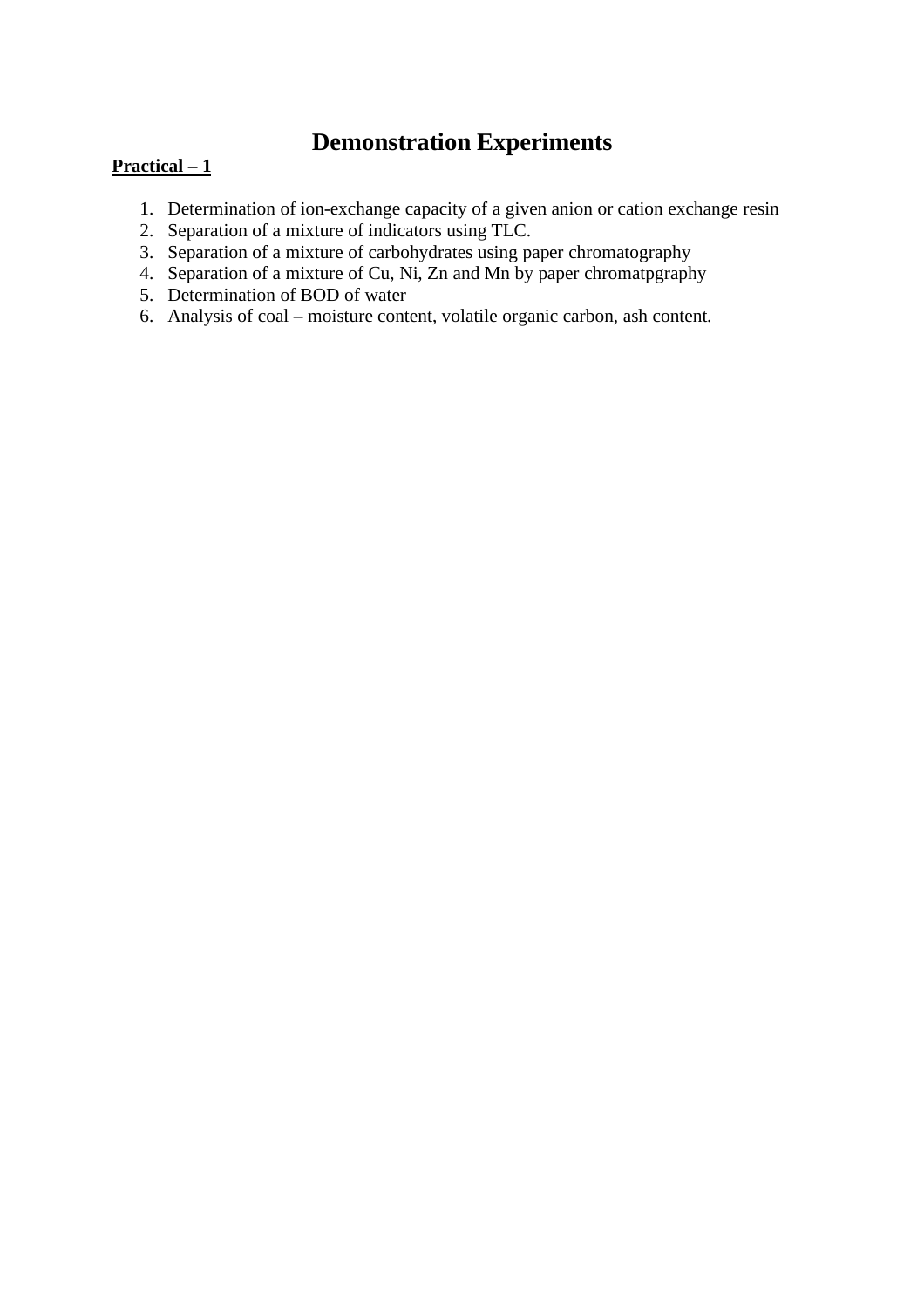# **Dr. B. R. Ambedkar University - Srikakulam Department of Chemistry M.Sc.(Final) Analytical Chemistry Syllabus IV Semester** Paper-1: Separation Methods – II

(Effective from 2019-2020 Admitted batch)

# **Unit – I Chromatography - 6**

*Paper chromatography:* principle, papers as a chromatographic medium, modified papers, solvent systems, mechanism of paper chromatography, experimental technique, different development methods-ascending, descending, horizontal, circular spreading, multiple development, two dimensional development, reverse phase paper chromatographic technique-visualization and evaluation of chromatograms, applications.

*Thin layer chromatography:* principle, chromatographic media-coating materials, applications, activation of adsorbent, sample development, solvent systems, development of chromatoplate, types of development, visualization methods, documentation, applications in the separation, HPTLC-principle, technique, applications.

# **Unit – II Chromatography – 6**

*Ion Exchange:* principles of ion-exchange systems, synthetic ion-exchange resins, properties of anion and cation exchange resins, ion-exchange mechanism, ion-exchange equilibria, selectivity, ion-exchange capacity, applications of ion-exchangers in different fields.

*Ion exchange chromatography:* Principle, Equipment, Application Specifically Separations of Lanthanides, Actinides, amino acids.

# *Unit-III Ion chromatography* & *Solvent Extraction*

*Ion chromatography:* principles of separation, instrumentation, detectors, separation of cations and anions, applications in the analysis of water and air pollutants.

**Solvent Extraction:** principles and processes of solvent extraction, Distribution Law and Partition coefficient, nature of partition forces, different types of solvent extraction systems – Batch extraction, Continuous extraction, Counter current extraction, solvent extraction systems, applications in metallurgy, general applications in analysis and pre-concentration, special extraction systems like crown ethers, super fluid and surfactant extractions-examples.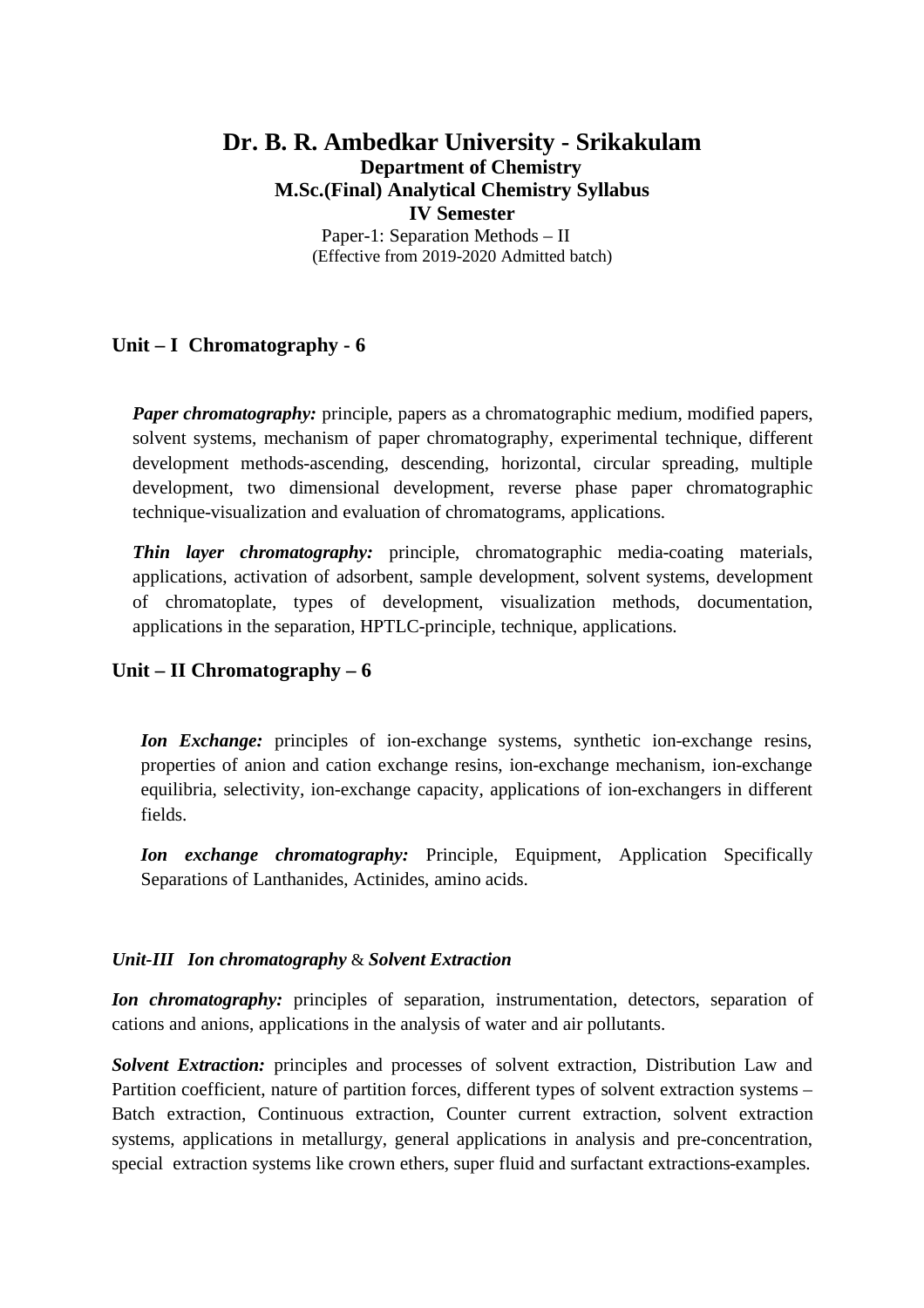# **Unit – IV Sampling of Solids and Liquids**

*Sampling:* Basis of sampling, purpose of sampling, homogeneous and heterogeneous samples, statistical criteria for good sampling, sample size, sampling unit, gross sample, laboratory sample.

**Sampling of Solids**: Cone and Quartering method, Long pile and alternative shovel method,

precautions in preservation of solid samples, sampling of metals and other solids rods, wires,

sheets, plates, especially Gold, Silver, Iron and other metals.

**Sampling of different types of liquids**: different sampling techniques, sampling of drinking water, industrial effluents, precautions in sampling and preservation of collected liquid samples.

# **Unit – V Sampling of Gases and Importance of Analytical chemistry**

**Sampling of gases**: sampling and Preconcentration by adsorption or absorption method, instantaneous monitoring, sampling in samplers and subsequent monitoring, different types of gas samplers, precautions in preservation of samples, systematic sampling and random sampling.

*Importance of Analytical Chemistry to Industrial Research:* Importance of Qualitative and Quantitative analysis in research and development, industries and other branches of science.

Development and validation of an analytical method, units, concentrations, calculations, standards, chemical reactions, expressions of concentrations, importance of separation methods with examples.

# **Text books:**

1. R.P.W Scott, Techniques and practice of Chromatography, Marel Dekker Inc., New York

2. Separation methods, M.N Sastri, Himalaya Publishing Company, Mumbai

# **Reference books:**

- 1. E. Helfman, Chromatography, Van Nostrand, Reinhold, New York
- 2. E. Lederer and M. Lederer, Chromatography, Elsevier, Amsterdam.
- 3. Chemical separation methods, John A Dean, Von Nostrand Reinhold, New York
- 4. R.P.W Scott, Techniques and practice of Chromatography, Marel Dekker Inc., New York
- 5. E.Stahl, Thin layer chromatography, Academic Press, New York
- 6. James, G.Tartor (Ion chromatography)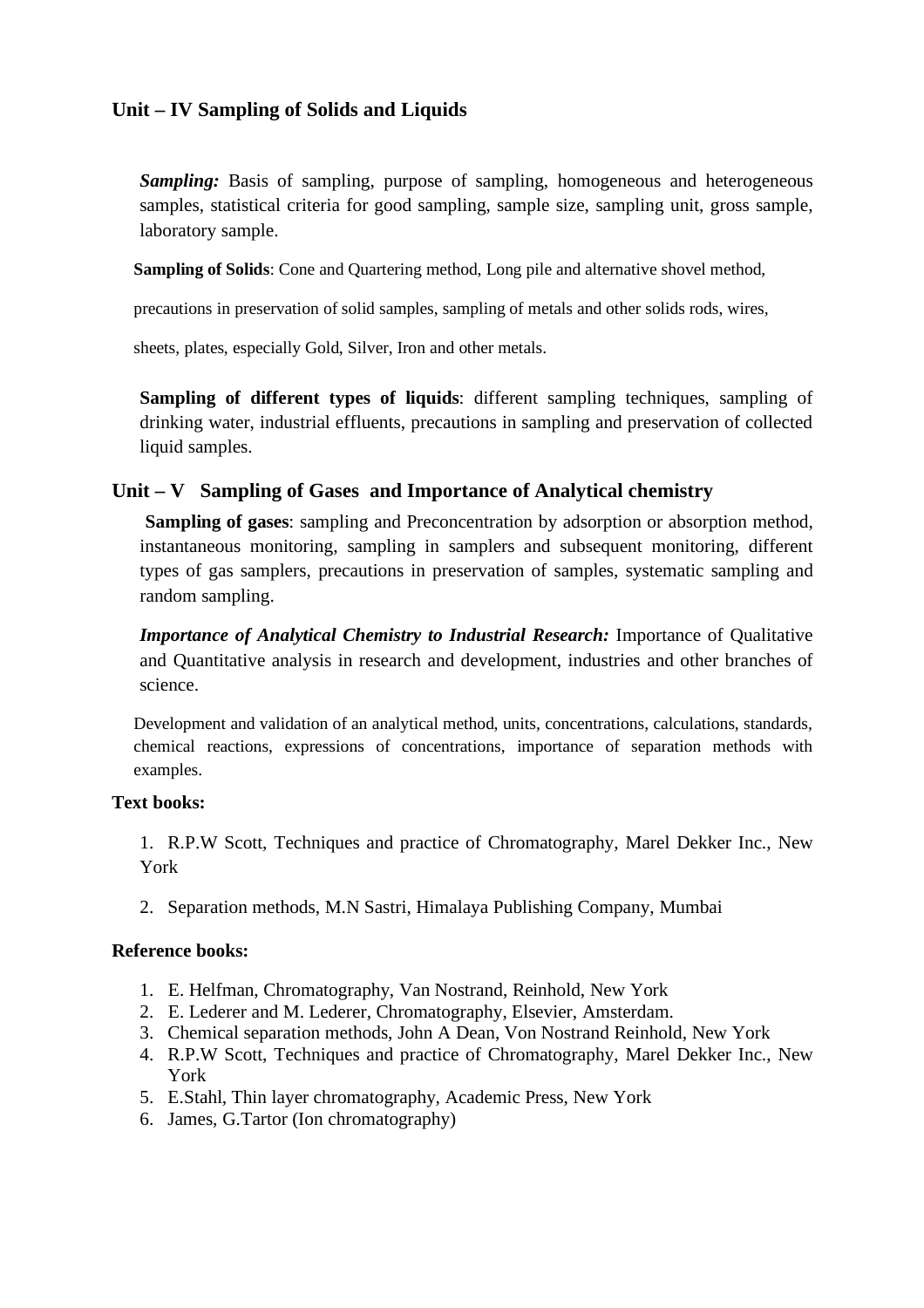# **Dr. B. R. Ambedkar University - Srikakulam Department of Chemistry M.Sc.(Final) Analytical Chemistry Syllabus IV Semester**

# **Paper – II: Traditional Methods of Analysis - II**

(Effective from 2019-2020Admitted batch)

# **Unit – I Precipitation methods - 1**

- *(a)* Crystal habit and super saturation, nucleation and crystal growth, homogeneous and heterogeneous nucleation, solubility and particle size, colloids, completeness of precipitation , effect of excess precipitant, pH, complex formation, temperature, purity of precipitates, aging.
- *(b) Co-precipitation and post precipitation :* theory of adsorption of salts having an ion in common with the main precipitate, co-precipitation in colloidal precipitates, adsorption of solvents, mixed crystal formation by occlusion and entrapment, re-precipitation with examples, Post-precipitation – theory of post-precipitation, examples of postprecipitation, conditions for obtaining pure and quantitative precipitates.
- *(c)* **Precipitation Titrations**: Principle, Indicators for precipitation titrations, determination of halides.

#### **Unit – II Precipitation methods - 2**

- **(a)** *Precipitation from Homogeneous Solution (PFHS):* theory of PFHS, methods of PFHS – increase in pH, decrease in pH, cation release, anion release, reagent synthesis, change in oxidation state, photochemical reactions, precipitation from mixed solvents. Applications of PFHS methods.
- *(b) Gravimetric determinations:* nature of species, preparation of solutions, limitations,

 interferences, inorganic precipitants-chloride and sulphate, organic precipitants dimethyl glyoxime (DMG), oxine, benzidine, salicylaldoxime, benzoin oxime, sodium tetraphenyl boron, tetraphenyl arsonium chloride.

*(a) Electro-gravimetric analysis:* principle, important terms in electrogravimetry, decomposition voltage or decomposition potential, over voltage and their importance, instrumentation, electrolysis at constant current, determination of  $Cu<sup>2+</sup>$  by constant current electrolysis, electrolysis at controlled potentials, determination of Cu, Pb, Sn in brass and bronze by controlled potential electrolysis.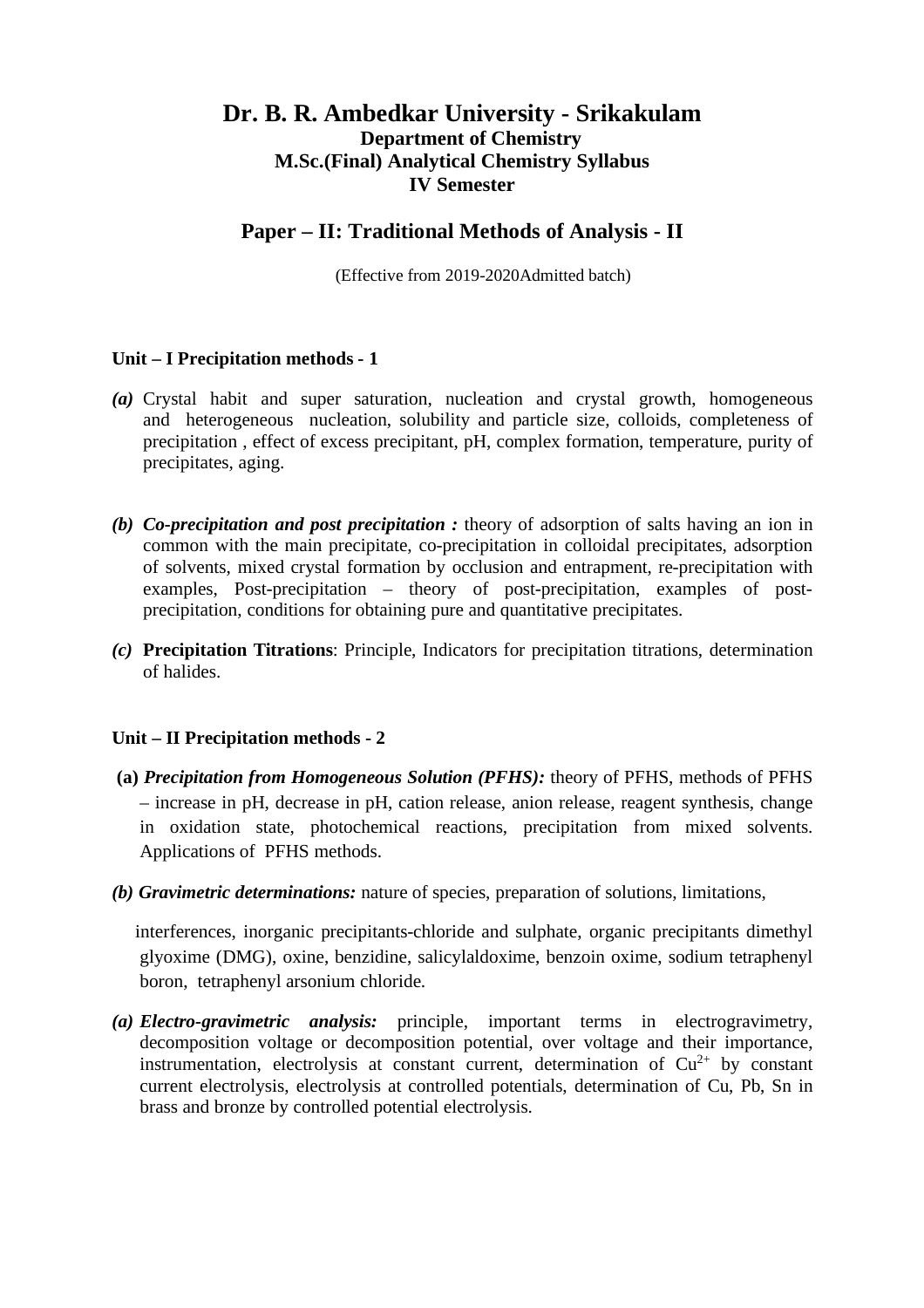# **Unit – III Reductant system – Principles and applications in analysis**

Analytical chemistry of some selected reductant systems – formal, standard and normal potentials in various media, stability of the solutions, species responsible for the reduction properties, standardization, requirement for the selection of the reductants, selection of suitable indicators for various reductant systems,

- (a) Inorganic Systems Cr (II), V (II), Ti (III), Sn (II), Fe (II) in  $H_3PO_4$  and hydrazine,
- (b) Organic Systems hydroquinone and Ascorbic acid.

#### **Unit – IV Analysis of some selected Drugs:**

Basic considerations of drugs – Classification

Determination of the following Drugs:

- 1) Actyl salicylic acid ( Antipyretic Analgesic )
- 2) Testosterone, progesterone and cortisone (Steroids and corticoids)
- 3) Sulphadiazine ( sulphadrugs)
- 4) Phenobarbitone (Barbituric acid derivatives)
- 5) Chloramphenicol, Benzyl penicillin and Tetracycline (Antibiotics)
- 6) Thiamine (B1), Riboflavin (B2) and ascorbic acid (c) [Vitamins]
- 7) Isoniazid ( Antimicrobacterial agents)
- 8) Methlydopa (Antihypertensive agents)
- 9) Metronidazole (Antiamoebic agents).

#### **Text books:**

- 1. Technical methods of analysis Griffin, Mc Graw Hill Book Co.
- 2. Chemical Separation and measurements D.G Peterseti, John M.Haves Sanders Co.
- 3. Chemical analysis H.A Laitinan, Mc Graw Hill Book Co.
- 4. Newer redox titrants Berka, Zyka and Vulterin, Pergamon Press
- 5. Volumetric Analysis, Vol III I.M Kolthoff and R.Belvher, Interscience Public, New York
- 6. Vogel's Text Book of norganic Quantitative Analysis J.Bassett et al, ELBS
- 7. Pharmaceutical analysis T. Higuchi, Brochmann hausfen

#### **Reference Books:**

- 1. D.A Skoog, D.M West and F.J Holler, Analytical Chemistry, An Introduction, Sanders College Publishing, New York
- 2. Quantitative Chemical Analysis I.M Kolthoff, E.B Sandel, E.J Meehan, S. Bruckenstein, Macmillan Company, London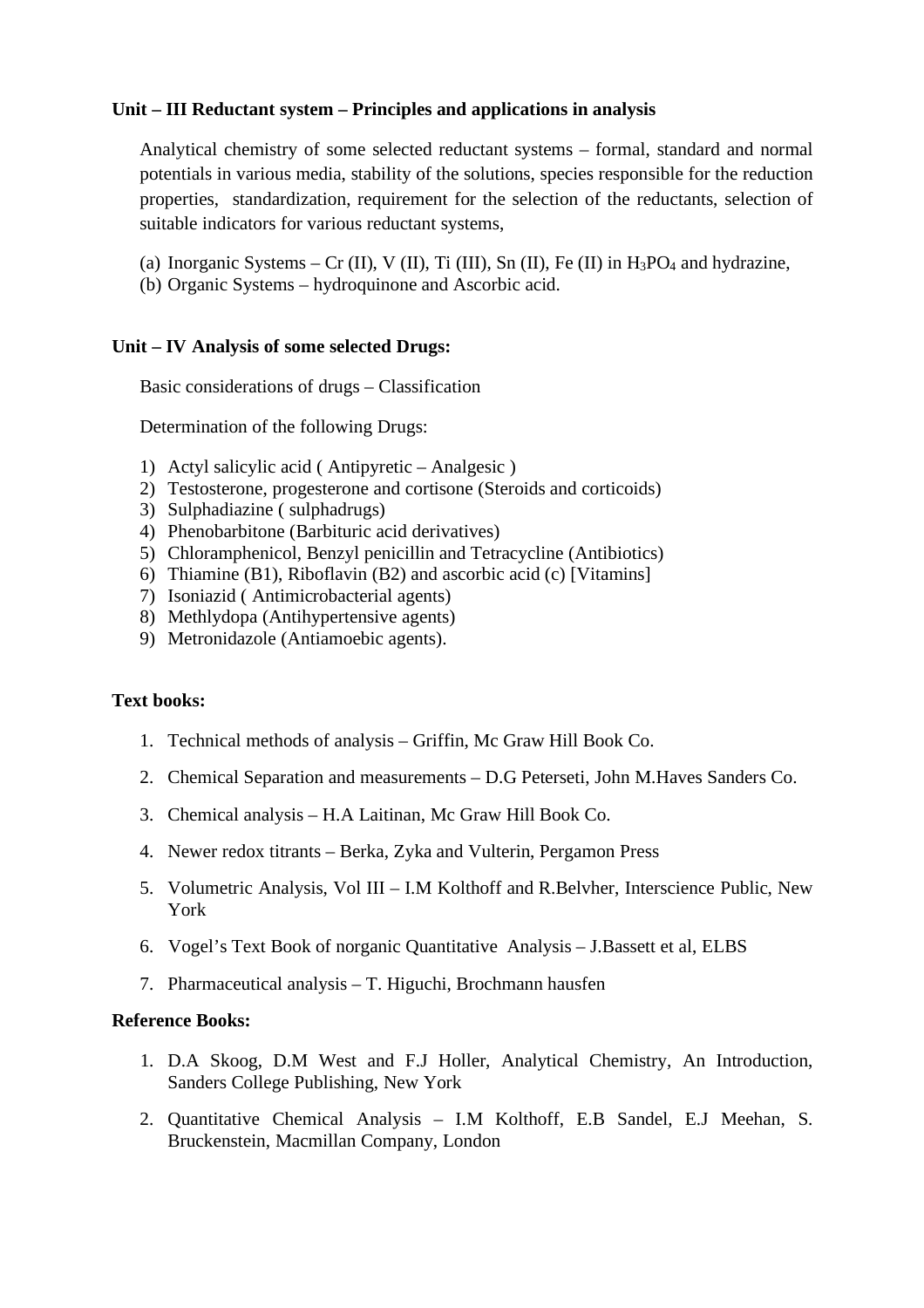# **Dr. B. R. Ambedkar University - Srikakulam Department of Chemistry M.Sc.(Final) Analytical Chemistry Syllabus IV Semester Paper – III: Applied Analysis – II**

(Effective from 2019-2020 Admitted batch)

**Unit – I Analysis** of non-ferrous alloys and Analysis of soils

- *(b)* Analysis of non-ferrous alloys:
	- (i) Brass Analysis of the constituents Cu, Zn, Sn, Pb and Fe.
	- (ii) Bronze Analysis of the constituents Cu, Sn, Zn, Pb and Fe.
	- (iii) Solder Analysis of the constituents Sn, Pb and Sb.
- *(c)* Analysis of soils: sampling, determination of moisture, total N, P, Si, lime, humus nitrogen, alkali salts, soil absorption ratio.

**Unit – II :** Analysis of Ferro alloys :

- (i) Ferro silicon Analysis of the constituents  $-Si$ , C, P, S
- (ii) Ferro vanadium Analysis of the constituents  $-V$ , C, P, S, Si, Al.
- (iii) Ferro manganese Analysis of the constituents Mn, S, C, P, Si
- (iv) Silico manganese -Analysis of the constituents Mn, S, C, P, Si
- (v) Ferro chromium Analysis of the constituents Cr, C, Si.

# **Unit – III Analysis of Soil, Fertilizer and Fuel and introduction to air pollution**

- **(a)** Analysis of fertilizers: ammonical fertilizers, Phosphate fertilizers, Nitrate fertilizers.
- **(b)** Analysis of fuels: solid fuels-coal, proximate analysis, ultimate analysis, heating value, grading of coal based on Ultimate Heat Value(UHV).
- **(c)** Composition of pure air, classification of air pollutants, toxic elements present in dust and their sources – collection of air samples.

# **Unit – IV Assessment of Air Quality**

Sources, effects, control of pollution and chemical analysis for the following.

- *(a)* Primary pollutants:
	- (i) Carbon compounds Carbon monoxide(CO) and Carbon dioxide( $CO<sub>2</sub>$ ).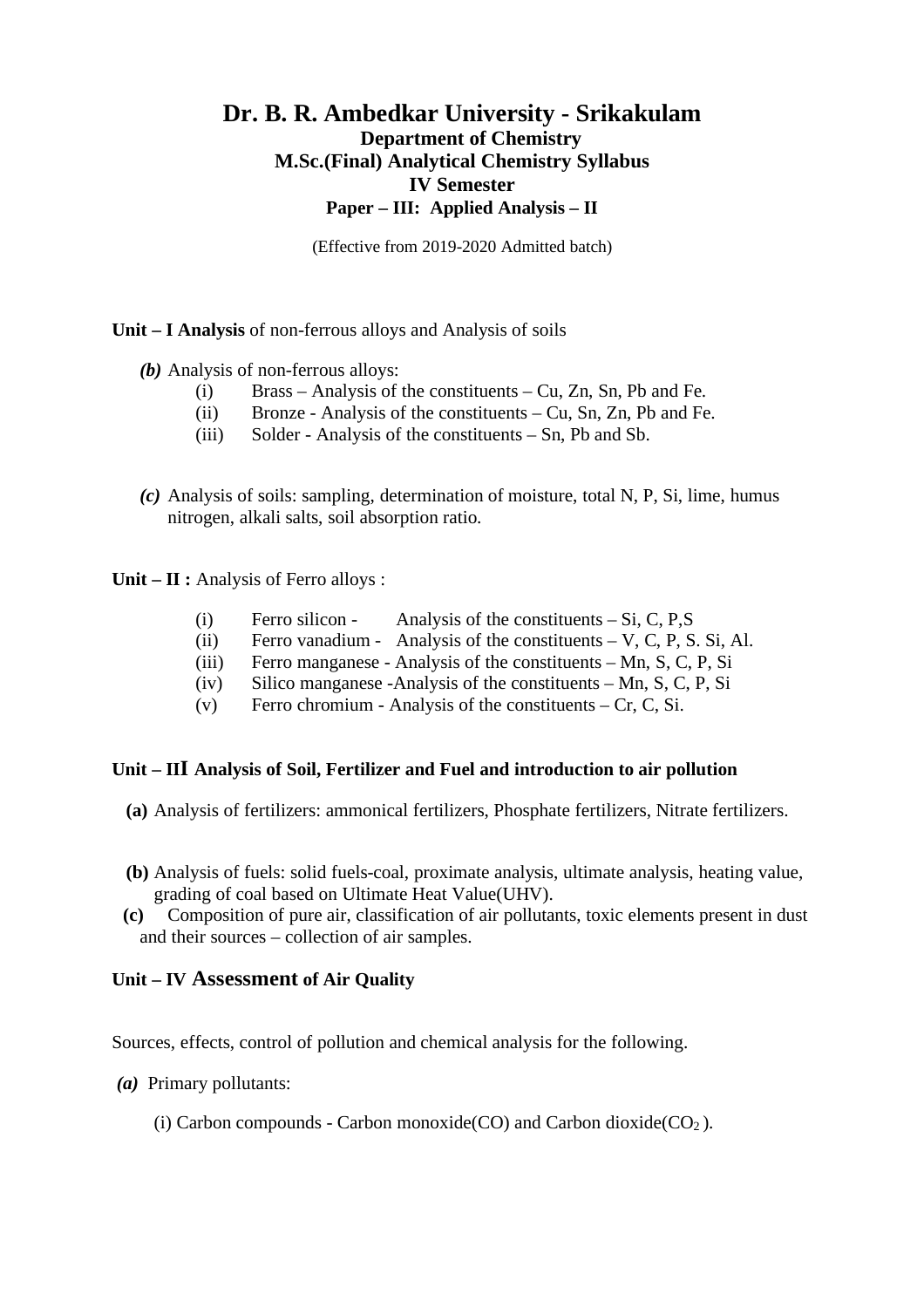(ii) Sulphur compounds- sulphur dioxide  $(SO_2)$ , Sulphur trioxide  $(SO_3)$  and Hydrogen Sulphide  $(H<sub>2</sub>S)$ .

(iii) Nitrogen compounds - nitric oxide  $(NO)$ , and nitrogen dioxide  $(NO<sub>2</sub>)$ ,

(iv) Hydrocarbons - Aliphatic hydrocarbons and polycyclic aromatic hydrocarbons (PAH).

(v) Particulate matter - Repairable and Suspended particulate matter, Inorganic and Organic particulates.

- *(b)* Secondary pollutants ozone (O<sub>3</sub>), peroxy acetyl nitrate (PAN), peroxy benzyl nitrate (PBN)
- *(c )* Standards for ambient air quality.

# **Unit- V Kinetic Methods of Analysis & Non aqueous Titrimetry**

- *(a)* Kinetic methods of analysis: introduction, slow reactions, catalyzed reactions, methods of determination of catalyst concentration, extrapolation method for the determination of catalyst, variable time method, fixed time method, examples for the determination of toxic metals and anions using some typical kinetic reactions.
	- *(b )* Non aqueous titrimetry : Classification of solvents and titrations for non aqueous titrmetry- Types of reactions - Indicators .
		- (i) Determination of acids
		- (ii) Determination of bases

(iii) Karl-Fisher reagent for the determination of moisture content in drugs and other samples.

#### **Text books**

- 1. Chemical analysis H.A Laitinan, Mc Graw Hill Book Co
- 2. Standard methods of Chemical Analysis, Welcher
- 3. Technical Methods of Analysis, Griffin, Mc Graw Hill
- 4. Commercial Methods of Analysis, Foster Dee Sneel and Frank M. Griffin, Mc Graw Hill Book Co.
- 5. Environmental Chemistry, Anil Kumar De, Wiley Eastern Ltd.
- 6. Environmental Analysis, S.M Khopkar (IIT Bombay)
- 7. Environmental Air Analysis, Trivedi and Kudesia, Akashdeep Pub.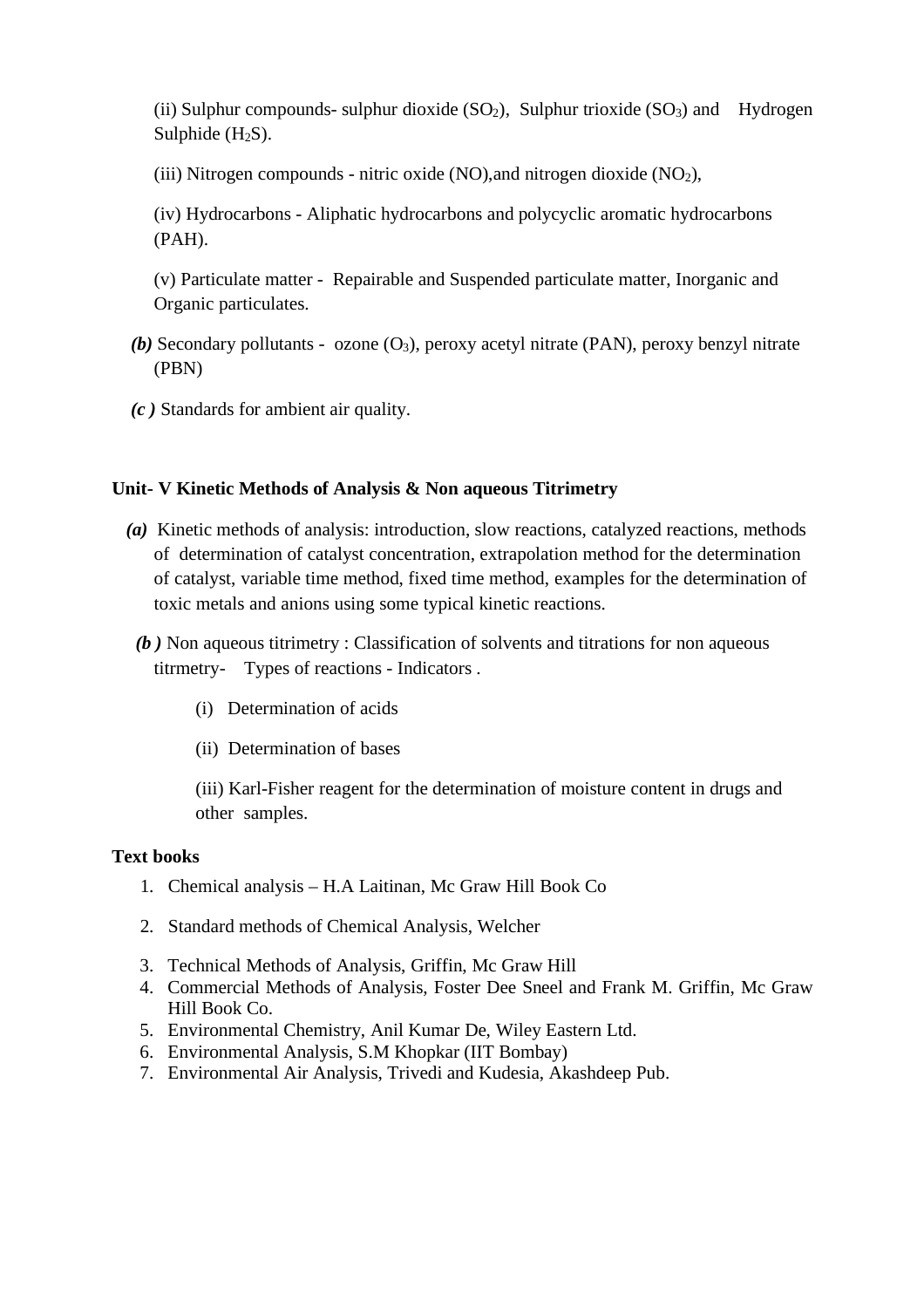# **Dr. B. R. Ambedkar University - Srikakulam Department of Chemistry M.Sc.(Final) Analytical Chemistry Syllabus IV Semester Paper - IV: Instrumental Methods of Analysis -II**

(Effective from 2019-2020 Admitted batch)

# **Unit – I:** *Atomic Absorption Spectroscopy and Flame photometry*

*(a)Flame photometry:* theory, instrumentation, combustion flames, detectors, and analysis of Na, K, Ca, Mg

*(b)Atomic Absorption Spectroscopy:* theory, instrumentation, flame and non-flame techniques, resonance line sources, hollow cathode lamp, instrumentation, chemical and spectral interferences, applications with special reference to analysis of trace metals in oils, alloys and toxic metals in drinking water and effluents

**Unit – II:** *Inductively coupled plasma spectrometer(ICP-AES, ICP-MS):* principles, instrumentation, plasma, AES detectors, quadrupole mass spectrometers, difference between the two detectors, analysis methods for liquids and solids, applications in the analysis of trace and toxic metals in water, geological and industrial samples.

# *Arc and Spark spectrographic Direct analysis of solid for metals.*

# **Unit – III Thermal methods of Analysis**

*(a)* Thermo gravimetry-theory, instrumentation, applications with special reference to

CuSO4.5H2O, CaC2O4.2H2O, CaCO3, (COOH)2.2H2O

- *(b)* Differential thermal analysis-principle, instrumentation, difference between TG and DTA - applications with special reference to the clays and minerals, coals (fuels)
- *(c)D*ifferential scanning calorimetry-principle, instrumentation, applications to inorganic materials like chlorates and per chlorates, ammonium nitrate, organic compounds and Drugs.

# **Unit- IV : Electro analytical Methods of Analysis - 1**

- *(a) Voltametry and polarographic analysis :* principle of polarography, residual current, migration current, diffusion current, half-wave potential, Ilkovic equation, instrumentation, Dropping mercury electrode (DME), advantages and disadvantages of DME, qualitative and quantitative analysis of inorganic ions-Cu, Bi, Pb, Cd, Zn, AC polarography, pulse polarography
- *(b) Anode stripping voltametry:* principle, instrumentation, Hanging mercury drop electrode, application in the analysis of Pb and Cd in environmental samples, principle of cathode stripping voltametry.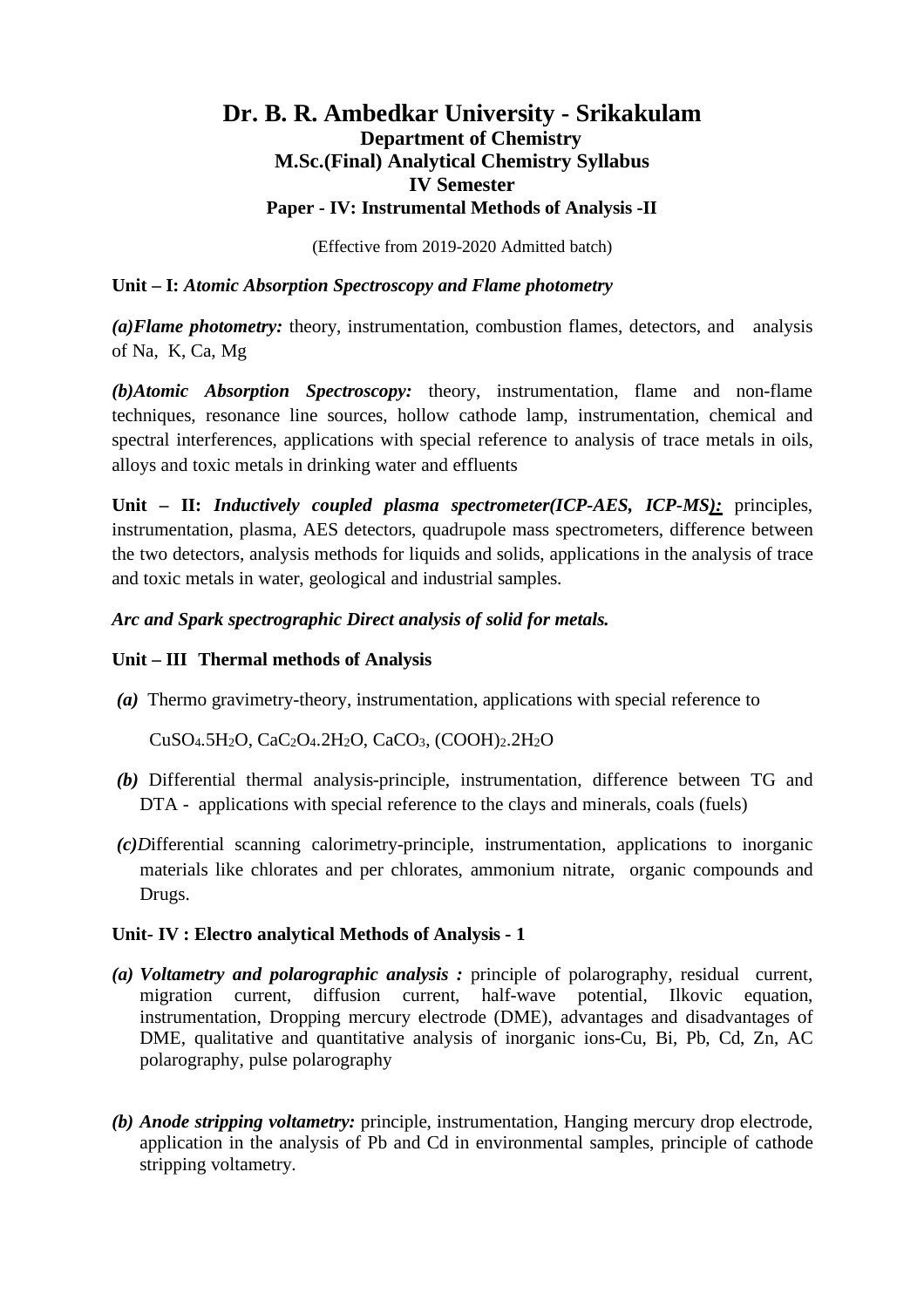*(c ) Coulometric analysis:* principles of coulometric analysis with constant current, coulometric analysis with controlled potential, applications of coulometric methods for the analysis of cations-As (III), Fe (II) and I<sup>-</sup> and  $S<sup>2</sup>$  by using I<sub>2</sub> liberations and Ce<sup>4+</sup> liberation in solutions

## **Unit – V Electro Analytical and Radio chemical methods of analysis - 2**

- *(a) Ion Selective Electrodes:* reference electrodes hydrogen electrode, calomel electrode, silver chloride electrode; indicator electrodes – hydrogen and glass electrodes, theory of membrane potentials and liquid junction potentials, types of ion selective electrodes, basic properties, potentials and construction, calibration of ion selective electrodes, ion selective electrodes with fixed membrane sites, silver, lead, cadmium, sulfide, fluoride, cyanide and glass electrodes, applications in the analysis of air and water pollutants, principles of liquid membrane, gas sensing and enzyme based electrode
- *(b) Radio chemical methods of analysis:* detection and measurement of radioactivity, introduction to radioactive tracers, applications of tracer technique, isotope dilution analysis - applications, activation analysis – application, advantages and disadvantages, radio carbon dating technique

## **Text Books:**

- 1. Instrumental methods of analysis H.H Willard, Meritt Jr. and J.A Dean
- 2. Principles of instrumental analysis Skoog and West
- 3. Vogels Textbook of Quantitative Inorganic analysis J. Basset, R.C Denney, G.H Jefferey and J.Madhan
- 4. Instrumental methods of analysis B.K Sarma, Goel Publishing House, Meerut
- 5. Instrumental methods of Analysis Chatwal and Anand
- 6. Instrumental methods of Analysis Ewing

## **Reference Books:**

W.Wendtlandt, Thermal Analysis, John Wiley Sons, New York